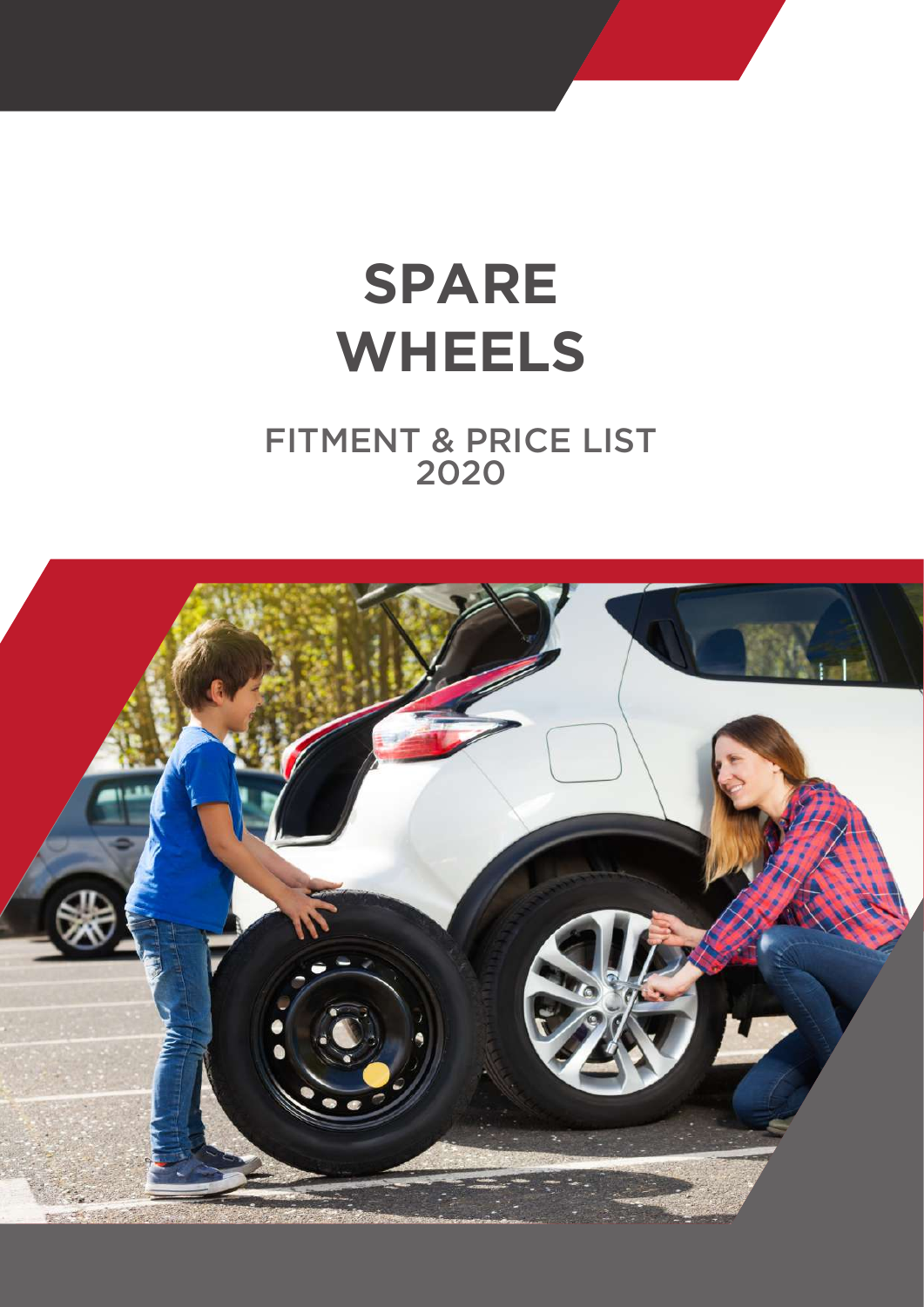| <b>CODE</b>                      | <b>CAR</b>                 |                                                          | <b>YEAR</b>    | <b>SIZE</b>            | <b>TYPE</b>                  | LIST_PRICE         |
|----------------------------------|----------------------------|----------------------------------------------------------|----------------|------------------------|------------------------------|--------------------|
| <b>KRL0001</b>                   | ABARTH                     | 124 Spider                                               | 2016>          | 125/80R17              | <b>ALLOY</b>                 | 260,00€            |
| <b>KRL0003</b>                   | ABARTH                     | 595, 695 (No SS)                                         | 2008>          | 125/80R17              | <b>ALLOY</b>                 | 260,00€            |
| <b>KRL0002</b>                   | <b>ABARTH</b>              | Grande Punto/Punto Evo (199)                             | 2005>          | 125/80R17              | <b>ALLOY</b>                 | 260,00€            |
|                                  |                            |                                                          |                |                        |                              |                    |
| KRL0008 ACURA                    |                            | Mdx                                                      | 2017>          | 175/70R20              | <b>ALLOY</b>                 | 475,00€            |
| <b>KRL0011</b>                   | ACURA                      | <b>Nsx</b>                                               | 2016>          | 145/60R20              | <b>ALLOY</b>                 | 460,00€            |
|                                  |                            |                                                          |                |                        |                              |                    |
| <b>KRF0045</b>                   | <b>ALFA ROMEO</b>          | 147                                                      | 2000>2010      | 125/80R16              | <b>STEEL</b>                 | 204,00€            |
| <b>KRF0044</b>                   | <b>ALFA ROMEO</b>          | 156                                                      | 1997>2007      | 125/80R16              | <b>STEEL</b>                 | 204,00€            |
| <b>KRF0069</b>                   | <b>ALFA ROMEO</b>          | 159                                                      | 2005>2011      | 125/80R17              | <b>STEEL</b>                 | 200,00€            |
| <b>KRF0069</b>                   | <b>ALFA ROMEO</b>          | <b>Brera</b>                                             | 2005>2011      | 125/80R17              | <b>STEEL</b>                 | 200,00€            |
| <b>KRL0131</b>                   | <b>ALFA ROMEO</b>          | <b>Brera</b>                                             | 2005>2011      | 125/70R19              | <b>ALLOY</b>                 | 365,00€            |
| <b>KRF0069</b>                   | <b>ALFA ROMEO</b>          | Giulia (No Quadrifoglio - Ok Brembo)                     | 2016>          | 125/80R17              | <b>STEEL</b>                 | 200,00€            |
| <b>KRL0131</b>                   | <b>ALFA ROMEO</b>          | Giulia Quadrifoglio Verde                                | 2016>          | 125/70R19              | <b>ALLOY</b>                 | 365,00€            |
| <b>KRF0069</b>                   | ALFA ROMEO                 | Giulietta (Ok Brembo)                                    | 2010>          | 125/80R17              | <b>STEEL</b>                 | 200,00€            |
| <b>KRL0131</b>                   | <b>ALFA ROMEO</b>          | Giulietta (Ok Brembo)                                    | 2010>          | 125/70R19              | <b>ALLOY</b>                 | 365,00€            |
| <b>KRL0132</b>                   | <b>ALFA ROMEO</b>          | Mito (All Types)                                         | 2008>          | 125/80R17              | <b>ALLOY</b>                 | 260,00€            |
| <b>KRF0019</b>                   | <b>ALFA ROMEO</b>          | Mito (No 1.4 Tb / Kw 110,114,125)                        | 2008>          | 115/70R15              | <b>STEEL</b>                 | 180,00€            |
| <b>KRF0018</b>                   | <b>ALFA ROMEO</b>          | Mito (No 1.4 Tb / Kw 110,114,125 Rotolamento Ottimizzato | 2008>          | 125/80R15              | <b>STEEL</b>                 | 185,00€            |
| <b>KRF0069</b>                   | ALFA ROMEO                 | Spider                                                   | 2005>2011      | 125/80R17              | <b>STEEL</b>                 | 200,00€            |
| <b>KRL0131</b>                   | <b>ALFA ROMEO</b>          | Spider                                                   | 2005>2011      | 125/70R19              | <b>ALLOY</b>                 | 365,00€            |
| <b>KRF0072</b>                   | <b>ALFA ROMEO</b>          | Stelvio (No Quadrifoglio)                                | 2017>          | 155/90R17              | <b>STEEL</b>                 | 260,00€            |
| <b>KRL0119</b>                   | <b>ALFA ROMEO</b>          | Stelvio Quadrifoglio Verde                               | 2017>          | 175/70R20              | <b>ALLOY</b>                 | 460,00€            |
|                                  | AUDI                       |                                                          |                |                        | <b>STEEL</b>                 |                    |
| <b>KRF0049</b><br><b>KRL0133</b> | AUDI                       | A1 (8X)<br>A1 (8X)                                       | 2010><br>2010> | 125/80R16<br>125/80R17 | <b>ALLOY</b>                 | 195,00€            |
| <b>KRF0049</b>                   | AUDI                       | A1(GB)                                                   | 2018>          | 125/80R16              | <b>STEEL</b>                 | 244,00€<br>195,00€ |
| <b>KRL0133</b>                   | AUDI                       | A1(GB)                                                   | 2018>          | 125/80R17              | <b>ALLOY</b>                 | 244,00€            |
| <b>KRF0049</b>                   | AUDI                       | A1 Citycarver (GB)                                       | 2020>          | 125/80R16              | <b>STEEL</b>                 | 195,00€            |
| <b>KRL0133</b>                   | AUDI                       | A1 Citycarver (GB)                                       | 2020>          | 125/80R17              | <b>ALLOY</b>                 | 244,00€            |
| <b>KRF0134</b>                   | AUDI                       | A3 (8P)                                                  | 2004>2012      | 125/80R17              | <b>STEEL</b>                 | 202,00€            |
| <b>KRL0017</b>                   | AUDI                       | A3 (8P)                                                  | 2004>2012      | 125/70R18              | <b>ALLOY</b>                 | 325,00€            |
| <b>KRF0139</b>                   | AUDI                       | A3 (8P)                                                  | 2004>2012      | 125/70R18              | <b>STEEL</b>                 | 235,00€            |
| <b>KRF0134</b>                   | AUDI                       | A3 (8V)                                                  | 2012>          | 125/80R17              | <b>STEEL</b>                 | 202,00€            |
| <b>KRL0017</b>                   | AUDI                       | A3 (8V)                                                  | 2012>          | 125/70R18              | <b>ALLOY</b>                 | 325,00€            |
| <b>KRF0139</b>                   | AUDI                       | A3 (8V)                                                  | 2012>          | 125/70R18              | <b>STEEL</b>                 | 235,00€            |
| <b>KRF0134</b>                   | AUDI                       | A3 (8V) Restyling                                        | 2016>          | 125/80R17              | <b>STEEL</b>                 | 202,00€            |
| <b>KRL0017</b>                   | AUDI                       | A3 (8V) Restyling                                        | 2016>          | 125/70R18              | <b>ALLOY</b>                 | 325,00€            |
| <b>KRF0139 AUDI</b>              |                            | A3 (8V) Restyling                                        | 2016>          | 125/70R18   STEEL      |                              | 235,00€            |
| <b>KRF0134</b>                   | <b>AUDI</b>                | A3 (GY)                                                  | 2020>          | 125/80R17              | <b>STEEL</b>                 | 202,00€            |
| <b>KRL0017</b>                   | <b>AUDI</b>                | A3 (GY)                                                  | 2020>          | 125/70R18              | <b>ALLOY</b>                 | 325,00€            |
| <b>KRF0139</b>                   | <b>AUDI</b>                | A3 (GY)                                                  | 2020>          | 125/70R18              | <b>STEEL</b>                 | 235,00€            |
| <b>KRF0075</b>                   | <b>AUDI</b>                | A4 (B7)                                                  | 2004>2009      | 125/80R17              | <b>STEEL</b>                 | 202,00 €           |
| <b>KRF0079</b>                   | <b>AUDI</b>                | A4 (B7)                                                  | 2007>          | 125/80R17              | <b>STEEL</b>                 | 186,00€            |
| <b>KRF0079</b>                   | <b>AUDI</b>                | A4 (F4) Restyling B9                                     | 2015>          | 125/80R17              | <b>STEEL</b>                 | 186,00€            |
| <b>KRF0121</b>                   | AUDI                       | A4 (F4) Restyling B9                                     | 2015>          | 125/70R18              | <b>STEEL</b>                 | 235,00€            |
| <b>KRL0016</b>                   | AUDI                       | A4 (F4) Restyling B9                                     | 2015>          | 125/70R18              | <b>ALLOY</b>                 | 325,00€            |
| <b>KRF0078</b>                   | <b>AUDI</b>                | A4 All Road (B8)                                         | 2009>          | 135/90R17              | <b>STEEL</b>                 | 225,00€            |
| <b>KRF0078</b>                   | <b>AUDI</b>                | A4 All Road (B8)                                         | 2016>          | 135/90R17              | <b>STEEL</b>                 | 225,00€            |
| <b>KRL0021</b>                   | <b>AUDI</b>                | A4 All Road (B8)                                         | 2016>          | 145/80R18              | <b>ALLOY</b>                 | 325,00€            |
| <b>KRF0118</b>                   | AUDI                       | A4 All Road (B8)                                         | 2016>          | 145/80R18              | <b>STEEL</b>                 | 265,00€            |
| <b>KRF0078</b>                   | AUDI                       | A4 All Road (B9)                                         | 2019>          | 135/90R17              | <b>STEEL</b>                 | 225,00€            |
| <b>KRL0021</b>                   | AUDI                       | A4 All Road (B9)                                         | 2019>          | 145/80R18              | <b>ALLOY</b>                 | 325,00€            |
| <b>KRF0118</b>                   | AUDI                       | A4 All Road (B9)                                         | 2019>          | 145/80R18              | <b>STEEL</b>                 | 265,00€            |
| <b>KRF0079</b>                   | AUDI                       | A5 (8T)                                                  | 2007>          | 125/80R17              | <b>STEEL</b>                 | 186,00€            |
| <b>KRF0079</b>                   | <b>AUDI</b>                | A5 (F5)                                                  | 2016>          | 125/80R17              | <b>STEEL</b>                 | 186,00€            |
| <b>KRL0016</b>                   | AUDI                       | A5 (F5)                                                  | 2016>          | 125/70R18              | <b>ALLOY</b>                 | 325,00€            |
| KRF0121                          | <b>AUDI</b>                | A5 (F5)                                                  | 2016>          | 125/70R18              | <b>STEEL</b>                 | 235,00€            |
| <b>KRF0075</b>                   | AUDI                       | A6 (C6)                                                  | 2004>2011      | 125/80R17              | <b>STEEL</b>                 | 202,00€            |
| <b>KRL0021</b>                   | <b>AUDI</b>                | A6 (C7) (All Types)                                      | 2011>          | 145/80R18              | <b>ALLOY</b>                 | 325,00€            |
| <b>KRF0079</b><br><b>KRL0134</b> | <b>AUDI</b><br><b>AUDI</b> | A6 (C7) (Fino a 150 Kw)<br>A6 (F2) (C8)                  | 2011><br>2018> | 125/80R17<br>125/70R19 | <b>STEEL</b><br><b>ALLOY</b> | 186,00€<br>365,00€ |
| <b>KRL0021</b>                   | AUDI                       | A6 (F2) (C8) (No Carboceramic Brake)                     | 2018>          | 145/80R18              | <b>ALLOY</b>                 | 325,00€            |
| <b>KRF0078</b>                   | <b>AUDI</b>                | A6 (F2) (C8) (Only OE 17")                               | 2018>          | 135/90R17              | <b>STEEL</b>                 | 225,00€            |
| <b>KRL0020</b>                   | <b>AUDI</b>                | A6 Allroad (4F)                                          | 2004>          | 145/80R18              | <b>ALLOY</b>                 | 325,00 €           |
| <b>KRL0021</b>                   | <b>AUDI</b>                | A6 Allroad (4G)                                          | 2012>          | 145/80R18              | <b>ALLOY</b>                 | 325,00 €           |
|                                  |                            |                                                          |                |                        |                              |                    |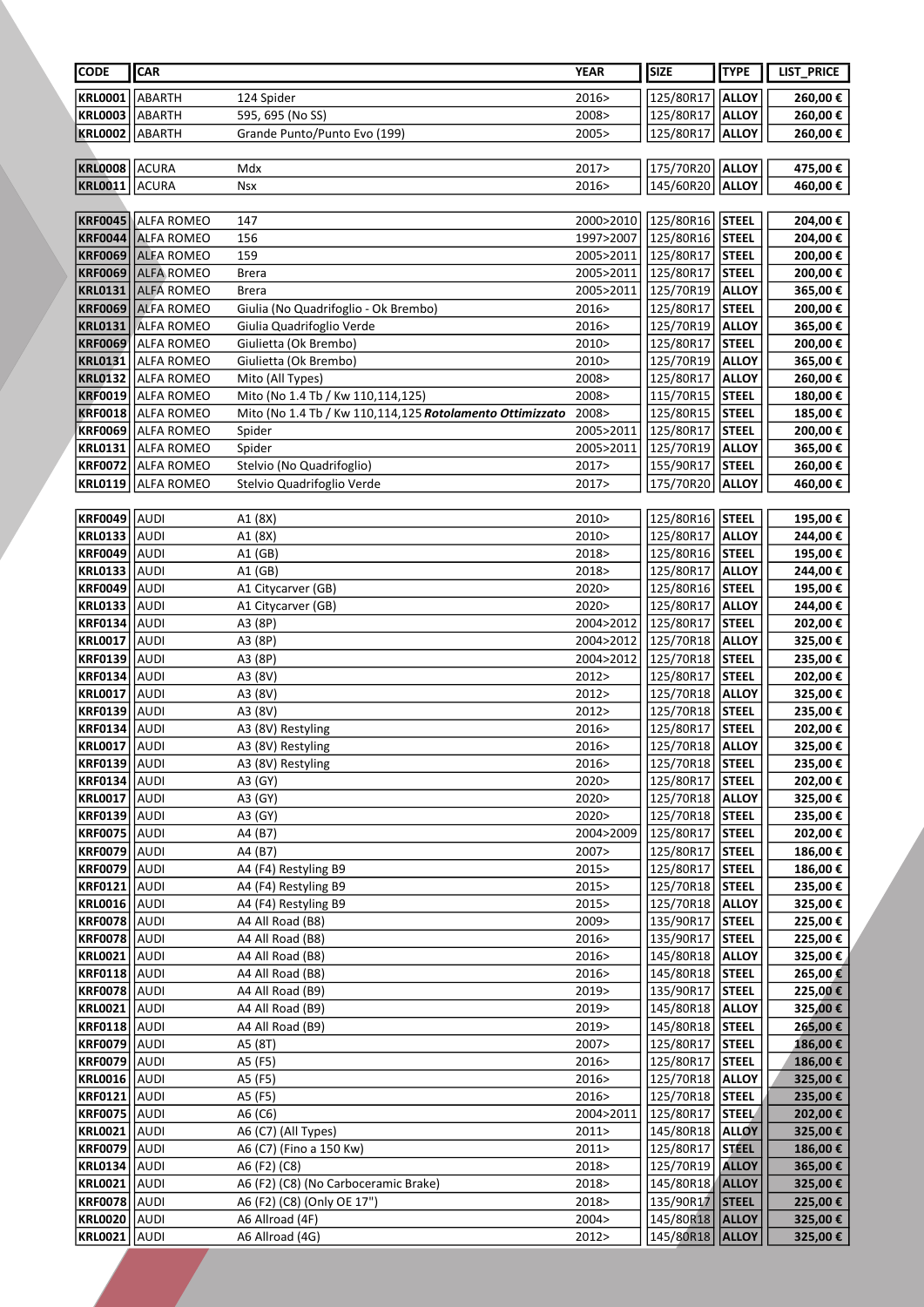| <b>CODE</b>                      | CAR          |                                        | <b>YEAR</b>            | <b>SIZE</b>              | <b>TYPE</b>                  | LIST_PRICE           |
|----------------------------------|--------------|----------------------------------------|------------------------|--------------------------|------------------------------|----------------------|
| <b>KRL0021</b>                   | AUDI         | A6 Allroad (C8) (All Types)            | 2019>                  | 145/80R18                | <b>ALLOY</b>                 | 325,00€              |
| <b>KRF0118</b>                   | AUDI         | A7 (4G)                                | 2010>                  | 145/80R18                | <b>STEEL</b>                 | 265,00€              |
| <b>KRL0134</b>                   | AUDI         | A7 (F2) (All Types)                    | 2018>                  | 125/70R19                | <b>ALLOY</b>                 | 365,00€              |
| <b>KRF0118</b>                   | AUDI         | A7 (F2) (Only OE 18")                  | 2018>                  | 145/80R18                | <b>STEEL</b>                 | 265,00€              |
| <b>KRL0021</b>                   | AUDI         | A8 (4H)                                | 2010>                  | 145/80R18                | <b>ALLOY</b>                 | 325,00€              |
| <b>KRL0021</b>                   | AUDI         | A8 (F8)                                | 2017>                  | 145/80R18                | <b>ALLOY</b>                 | 325,00€              |
| <b>KRL0120</b>                   | AUDI         | E-Tron                                 | 2015>                  | 175/70R20                | <b>ALLOY</b>                 | 460,00€              |
| <b>KRF0075</b>                   | AUDI         | Q2(GA)                                 | 2016>                  | 125/80R17                | <b>STEEL</b>                 | 202,00€              |
| <b>KRF0077</b>                   | AUDI         | Q3 (F3)                                | 2019>                  | 135/90R17                | <b>STEEL</b>                 | 220,00€              |
| <b>KRL0020</b>                   | AUDI         | Q3 (F3)                                | 2019>                  | 145/80R18                | <b>ALLOY</b>                 | 325,00€              |
| <b>KRF0135</b>                   | AUDI         | Q3 (F3)                                | 2019>                  | 145/80R18                | <b>STEEL</b>                 | 265,00€              |
| <b>KRF0077</b>                   | AUDI         | Q3 Old                                 | 2011/2019              | 135/90R17                | <b>STEEL</b>                 | 220,00€              |
| <b>KRL0020</b>                   | AUDI         | Q3 Old                                 | 2011/2019              | 145/80R18                | <b>ALLOY</b>                 | 325,00€              |
| <b>KRF0135</b>                   | AUDI         | Q3 Old                                 | 2011/2019              | 145/80R18                | <b>STEEL</b>                 | 265,00€              |
| <b>KRF0080</b>                   | AUDI         | Q5 (8R)                                | 2008>                  | 155/90R17                | <b>STEEL</b>                 | 255,00€              |
| <b>KRL0127</b>                   | AUDI         | Q5 (8R)                                | 2008>                  | 155/90R18                | <b>ALLOY</b>                 | 325,00€              |
| <b>KRF0136</b>                   | AUDI<br>AUDI | Q5 (8R)<br>Q5 (FY)                     | 2008><br>2017>         | 155/90R18                | <b>STEEL</b><br><b>STEEL</b> | 275,00€              |
| <b>KRF0080</b><br><b>KRL0127</b> | AUDI         | Q5 (FY)                                | 2017>                  | 155/90R17<br>155/90R18   | <b>ALLOY</b>                 | 255,00€<br>325,00€   |
| <b>KRF0136</b>                   | AUDI         | Q5 (FY)                                | 2017>                  | 155/90R18                | <b>STEEL</b>                 | 275,00€              |
| <b>KRL0106</b>                   | AUDI         | Q7 (4L)                                | 2006>                  | 175/70R20                | <b>ALLOY</b>                 | 460,00€              |
| <b>KRL0120</b>                   | AUDI         | Q7 (4M)                                | 2015>                  | 175/70R20                | <b>ALLOY</b>                 | 460,00€              |
| <b>KRL0026</b>                   | AUDI         | Q7 (4M) (Only OE 18")                  | 2015>                  | 155/90R18                | <b>ALLOY</b>                 | 325,00€              |
| <b>KRL0120</b>                   | AUDI         | Q8 (4L)                                | 2018>                  | 175/70R20                | <b>ALLOY</b>                 | 460,00€              |
| <b>KRL0018</b>                   | AUDI         | RS3 (8Va)                              | 2015>                  | 125/70R19                | <b>ALLOY</b>                 | 365,00€              |
| <b>KRL0134</b>                   | AUDI         | RS4 (B8)                               | 2012>2018              | 125/70R19                | <b>ALLOY</b>                 | 365,00€              |
| <b>KRL0134</b>                   | AUDI         | RS4 (B9)                               | 2019>                  | 125/70R19                | <b>ALLOY</b>                 | 365,00€              |
| <b>KRL0134</b>                   | AUDI         | RS5 (F5)                               | 2017>                  | 125/70R19                | <b>ALLOY</b>                 | 365,00€              |
| <b>KRL0134</b>                   | AUDI         | RS6 (C7)                               | 2013>2018              | 125/70R19                | <b>ALLOY</b>                 | 365,00€              |
| <b>KRL0018</b>                   | AUDI         | RSQ3 Sportback F3                      | 2019>                  | 125/70R19                | <b>ALLOY</b>                 | 365,00€              |
| <b>KRL0017</b>                   | AUDI         | S3 (8V)                                | 2017>                  | 125/70R18                | <b>ALLOY</b>                 | 325,00€              |
| <b>KRL0016</b>                   | AUDI         | S4 (B8)                                | 2009>2015              | 125/70R18                | <b>ALLOY</b>                 | 325,00 €             |
| <b>KRL0134</b>                   | AUDI         | S4 (B8)                                | 2009>2015              | 125/70R19                | <b>ALLOY</b>                 | 365,00€              |
| <b>KRL0134</b>                   | AUDI         | S4 (B9)                                | 2019>                  | 125/70R19                | <b>ALLOY</b>                 | 365,00€              |
| <b>KRL0016</b>                   | AUDI         | S4 (B9) (No Carboceramic Brake)        | 2019>                  | 125/70R18                | <b>ALLOY</b>                 | 325,00€              |
| <b>KRL0134</b><br><b>KRL0134</b> | AUDI<br>AUDI | S5 (F5)                                | 2017>                  | 125/70R19                | <b>ALLOY</b>                 | 365,00€              |
| <b>KRL0135</b>                   | <b>AUDI</b>  | S6 (F2) (C8)                           | 2019><br>2014>2018     | 125/70R19<br>145/60R20   | <b>ALLOY</b><br><b>ALLOY</b> | 365,00€              |
| <b>KRL0135</b>   AUDI            |              | S7 (4G)<br>S7 (4K8)                    | 2019>                  | 145/60R20   <b>ALLOY</b> |                              | 425,00 €<br>425,00 € |
| KRL0015 AUDI                     |              | SQ2(GA)                                | 2019>                  | 125/70R18                | <b>ALLOY</b>                 | 325,00 €             |
| <b>KRL0120</b>                   | <b>AUDI</b>  | SQ5 (FY)                               | 2017>                  | 175/70R20                | <b>ALLOY</b>                 | 460,00€              |
| <b>KRL0120</b>                   | AUDI         | SQ7 (4M) (No Carboceramic Brake)       | 2016>                  | 175/70R20                | <b>ALLOY</b>                 | 460,00 €             |
| <b>KRL0120</b>                   | AUDI         | SQ8 (4L) (No Carboceramic Brake)       | 2019>                  | 175/70R20                | <b>ALLOY</b>                 | 460,00€              |
| <b>KRF0075</b>                   | AUDI         | TT(8J)                                 | 2006>2015              | 125/80R17                | <b>STEEL</b>                 | 202,00 €             |
| KRL0136                          | <b>AUDI</b>  | <b>TT RS (8V)</b>                      | 2015>                  | 125/70R19                | <b>ALLOY</b>                 | 365,00€              |
| <b>KRL0015</b>                   | <b>AUDI</b>  | TT $S(8S)$                             | 2019>                  | 125/70R18                | <b>ALLOY</b>                 | 325,00 €             |
| <b>KRL0136</b>                   | AUDI         | <b>TT S (8S)</b>                       | 2019>                  | 125/70R19                | <b>ALLOY</b>                 | 365,00 €             |
|                                  |              |                                        |                        |                          |                              |                      |
| KRL0122  BENTLEY                 |              | Gt Continental (3W)                    | 2002>2017              | 175/70R20 ALLOY          |                              | 460,00 €             |
|                                  |              |                                        |                        |                          |                              |                      |
| <b>KRL0029</b>                   | <b>BMW</b>   | M135I Xdrive (F40)                     | 2019>                  | 125/70R18                | <b>ALLOY</b>                 | 325,00€              |
| <b>KRL0033</b>                   | <b>BMW</b>   | M2 (B87)                               | 2017>                  | 125/70R19                | <b>ALLOY</b>                 | 365,00€              |
| <b>KRL0130</b>                   | <b>BMW</b>   | M240I Cabrio                           | 2014 >                 | 125/70R18                | <b>ALLOY</b>                 | 320,00€              |
| <b>KRL0033</b><br><b>KRL0033</b> | BMW<br> BMW  | M3 (E90)<br>M3 (F80)                   | 2007>2013<br>2014>2018 | 125/70R19<br>125/70R19   | <b>ALLOY</b><br><b>ALLOY</b> | 365,00 €<br>365,00€  |
| <b>KRL0035</b>                   | <b>BMW</b>   | M340 (G20/G21)                         | 2019>                  | 125/70R19                | <b>ALLOY</b>                 | 365,00€              |
| <b>KRL0033</b>                   | <b>BMW</b>   | M4 (F82/F83)                           | 2014 >                 | 125/70R19                | <b>ALLOY</b>                 | 365,00 €             |
| <b>KRL0033</b>                   | <b>BMW</b>   | M5 (F10)                               | 2011>2017              | 125/70R19                | <b>ALLOY</b>                 | 365,00€              |
| <b>KRL0123</b>                   | <b>BMW</b>   | M5 (F90)                               | 2017>                  | 145/60R20                | <b>ALLOY</b>                 | 425,00 €             |
| <b>KRL0013</b>                   | <b>BMW</b>   | M6 (F06/F12/F13)                       | 2015>2018              | 145/60R20                | <b>ALLOY</b>                 | 425,00€              |
| <b>KRF0116</b>                   | <b>BMW</b>   | Serie 1 (E87)                          | 2004>                  | 125/80R17                | <b>STEEL</b>                 | 186,00€              |
| <b>KRF0116</b>                   | <b>BMW</b>   | Serie 1 (F20)                          | 2011>                  | 125/80R17                | <b>STEEL</b>                 | 186,00€              |
| <b>KRF0086</b>                   | <b>BMW</b>   | Serie 1 (F40) (No M brake, No M135 Xd) | 2019>                  | 125/80R17                | <b>STEEL</b>                 | 200,00 €             |
| <b>KRL0029</b>                   | <b>BMW</b>   | Serie 1 (F40) (Ok M Brake)             | 2019>                  | 125/70R18                | <b>ALLOY</b>                 | 325,00€              |
| <b>KRF0137</b>                   | <b>BMW</b>   | Serie 1 (F52)                          | 2017>                  | 125/80R17                | <b>STEEL</b>                 | 186,00 €             |
| <b>KRF0137</b>                   | <b>BMW</b>   | Serie 2 (F22/F23)                      | 2014>                  | 125/80R17                | <b>STEEL</b>                 | 186,00 €             |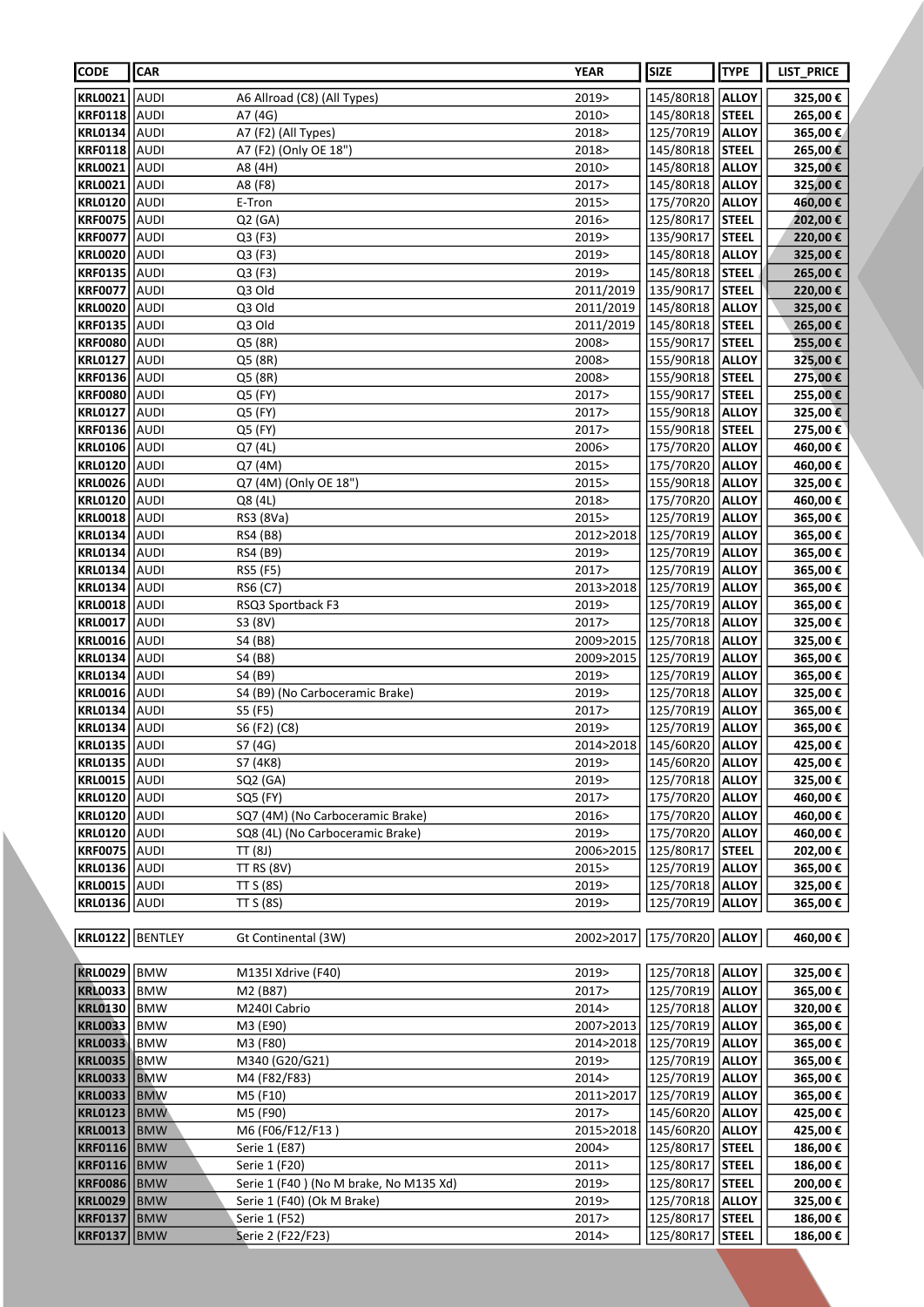| <b>CODE</b>                      | <b>CAR</b>               |                                                                      | <b>YEAR</b>    | <b>SIZE</b>            | <b>TYPE</b>                  | <b>LIST PRICE</b>  |
|----------------------------------|--------------------------|----------------------------------------------------------------------|----------------|------------------------|------------------------------|--------------------|
| <b>KRF0086</b>                   | BMW                      | Serie 2 ACTive Tourer (F45)                                          | 2014>          | 125/80R17              | <b>STEEL</b>                 | 200,00€            |
| <b>KRL0028</b>                   | <b>BMW</b>               | Serie 2 ACTive Tourer (F45)                                          | 2014>          | 125/70R18              | <b>ALLOY</b>                 | 325,00€            |
| <b>KRF0086</b>                   | <b>BMW</b>               | Serie 2 Gran Tourer (F46)                                            | 2015>          | 125/80R17              | <b>STEEL</b>                 | 200,00€            |
| <b>KRL0028</b>                   | BMW                      | Serie 2 Gran Tourer (F46)                                            | 2015>          | 125/70R18              | <b>ALLOY</b>                 | 325,00€            |
| <b>KRF0116</b>                   | <b>BMW</b>               | Serie 3 (E90/E91)                                                    | 2005>          | 125/80R17              | <b>STEEL</b>                 | 186,00€            |
| <b>KRF0116</b>                   | <b>BMW</b>               | Serie 3 (F30/F31)                                                    | 2012>          | 125/80R17              | <b>STEEL</b>                 | 186,00€            |
| <b>KRL0137</b>                   | <b>BMW</b>               | Serie 3 (G20/G21)                                                    | 2019>          | 125/70R18              | <b>ALLOY</b>                 | 325,00€            |
| <b>KRF0126</b>                   | <b>BMW</b>               | Serie 3 (G20/G21)                                                    | 2019>          | 125/70R18              | <b>STEEL</b>                 | 235,00€            |
| <b>KRF0085</b>                   | <b>BMW</b>               | Serie 3 (G20/G21) (Only 318D,320D OE 16")                            | 2019>          | 125/80R17              | <b>STEEL</b>                 | 215,00€            |
| <b>KRF0116</b>                   | <b>BMW</b>               | Serie 3 Cabrio (E93)                                                 | 2007>          | 125/80R17              | <b>STEEL</b>                 | 186,00€            |
| <b>KRF0116</b>                   | BMW                      | Serie 3 Coupe (E92)                                                  | 2006>          | 125/80R17              | <b>STEEL</b>                 | 186,00€            |
| <b>KRL0030</b>                   | <b>BMW</b>               | Serie 3 GT (F34)                                                     | 2012>          | 125/70R18              | <b>ALLOY</b>                 | 320,00€            |
| <b>KRL0032</b>                   | <b>BMW</b>               | Serie 4 All (Included M Brake)                                       | 2014>          | 125/70R19              | <b>ALLOY</b>                 | 365,00€            |
| <b>KRF0116</b>                   | <b>BMW</b>               | Serie 4 Gran Coupe (F36)                                             | 2014>          | 125/80R17              | <b>STEEL</b>                 | 186,00€            |
| <b>KRL0030</b>                   | BMW                      | Serie 4 Gran Coupe (F36)                                             | 2014>          | 125/70R18              | <b>ALLOY</b>                 | 320,00€            |
| <b>KRF0116</b>                   | BMW                      | Serie 4, Sedan, Coupe, Cabrio (F32/F33)                              | 2014>          | 125/80R17              | <b>STEEL</b>                 | 186,00€            |
| <b>KRL0030</b>                   | BMW                      | Serie 4, Sedan, Coupe, Cabrio (F32/F33)                              | 2014>          | 125/70R18              | <b>ALLOY</b>                 | 320,00€            |
| <b>KRL0038</b>                   | <b>BMW</b>               | Serie 5 Gt (F07)                                                     | 2009>          | 145/80R18              | <b>ALLOY</b>                 | 325,00€            |
| <b>KRL0038</b><br><b>KRL0036</b> | <b>BMW</b><br><b>BMW</b> | Serie 5 Sedan, Touring (F10/F11)                                     | 2010><br>2017> | 145/80R18<br>145/80R18 | <b>ALLOY</b><br><b>ALLOY</b> | 325,00€<br>325,00€ |
| <b>KRF0116</b>                   | BMW                      | Serie 5 Sedan, Touring (G30/G31)<br>Serie 5 Sedan; Touring (E60/E61) | 2003>2019      | 125/80R17              | <b>STEEL</b>                 | 186,00€            |
| <b>KRL0032</b>                   | <b>BMW</b>               | Serie 6 (All types Included M Brake System)                          | 2011>          | 125/70R19              | <b>ALLOY</b>                 | 365,00€            |
| <b>KRL0038</b>                   | <b>BMW</b>               | Serie 6 Cabrio (F12)                                                 | 2011>          | 145/80R18              | <b>ALLOY</b>                 | 325,00€            |
| <b>KRL0038</b>                   | BMW                      | Serie 6 Coupe (F13)                                                  | 2011>          | 145/80R18              | <b>ALLOY</b>                 | 325,00€            |
| <b>KRL0038</b>                   | BMW                      | Serie 6 Gran Coupe (F06)                                             | 2012>          | 145/80R18              | <b>ALLOY</b>                 | 325,00€            |
| <b>KRL0036</b>                   | <b>BMW</b>               | Serie 6 GT (G32)                                                     | 2017>          | 145/80R18              | <b>ALLOY</b>                 | 325,00€            |
| <b>KRL0038</b>                   | <b>BMW</b>               | Serie 7 (F01)                                                        | 2008>          | 145/80R18              | <b>ALLOY</b>                 | 325,00€            |
| <b>KRL0032</b>                   | <b>BMW</b>               | Serie 7 (F01)                                                        | 2008>          | 125/70R19              | <b>ALLOY</b>                 | 365,00€            |
| <b>KRL0036</b>                   | BMW                      | Serie 7 (G11)                                                        | 2015>          | 145/80R18              | <b>ALLOY</b>                 | 325,00€            |
| <b>KRL0034</b>                   | <b>BMW</b>               | Serie 7 (G11)                                                        | 2015>          | 125/70R19              | <b>ALLOY</b>                 | 365,00€            |
| <b>KRL0036</b>                   | <b>BMW</b>               | Serie 8                                                              |                | 145/80R18              | <b>ALLOY</b>                 | 325,00€            |
| <b>KRL0034</b>                   | BMW                      | Serie 8                                                              |                | 125/70R19              | <b>ALLOY</b>                 | 365,00€            |
| <b>KRF0116</b>                   | BMW                      | X1 (E84)                                                             | 2009>          | 125/80R17              | <b>STEEL</b>                 | 186,00€            |
| <b>KRF0117</b>                   | BMW                      | X1 (E84)                                                             | 2009>          | 135/90R17              | <b>STEEL</b>                 | 225,00€            |
| <b>KRF0085</b>                   | <b>BMW</b>               | X1 (F48) (F1X) (No M Brake)                                          | 2015>          | 125/80R17              | <b>STEEL</b>                 | 215,00€            |
| <b>KRF0087</b>                   | <b>BMW</b>               | X1 (F48) (F1X) (No M Brake)<br>Rotolamento Ottimizzato               | 2015>          | 135/90R17              | <b>STEEL</b>                 | 220,00€            |
| <b>KRF0130</b>                   | BMW                      | X1 (F48) (F1X) (No M Brake)                                          | 2015>          | 145/80R18              | <b>STEEL</b>                 | 265,00€            |
| <b>KRL0036</b>                   | BMW                      | X1 (F48) (F1X) (Ok M Brake)                                          | 2015>          | 145/80R18              | <b>ALLOY</b>                 | 325,00€            |
| <b>KRF0087</b>   BMW             |                          | X2 (F39) (F2X) (No M Brake)                                          | 2017>          | 135/90R17              | <b>STEEL</b>                 | 220,00 €           |
| <b>KRF0130</b>                   | <b>BMW</b>               | X2 (F39) (F2X) (No M Brake)                                          | 2017>          | 145/80R18              | <b>STEEL</b>                 | 265,00€            |
| <b>KRL0036</b>                   | BMW                      | X2 (F39) (F2X) (Ok M Brake)                                          | 2017>          | 145/80R18              | <b>ALLOY</b>                 | 325,00€            |
| <b>KRF0140</b>                   | BMW                      | X3 (F25)                                                             | 2010>          | 135/90R17              | <b>STEEL</b>                 | 228,00€            |
| <b>KRL0040</b>                   | <b>BMW</b>               | X3 (G01)                                                             | 2017>          | 155/90R18              | <b>ALLOY</b>                 | 345,00€            |
| <b>KRF0140</b><br><b>KRL0039</b> | <b>BMW</b><br><b>BMW</b> | X3 (X83)<br>X3 (X83)                                                 | 2004><br>2004> | 135/90R17<br>145/80R18 | <b>STEEL</b><br><b>ALLOY</b> | 228,00€<br>325,00€ |
|                                  |                          |                                                                      | 2019>          |                        |                              |                    |
| <b>KRL0124</b><br><b>KRF0140</b> | BMW<br><b>BMW</b>        | X3 M, X3 M Competition (F97)<br>X4 (F26)                             | 2014>          | 175/70R20<br>135/90R17 | <b>ALLOY</b><br><b>STEEL</b> | 460,00€<br>228,00€ |
| <b>KRL0039</b>                   | <b>BMW</b>               | X4 (F26)                                                             | 2014>          | 145/80R18              | <b>ALLOY</b>                 | 325,00€            |
| <b>KRL0040</b>                   | BMW                      | X4 (G02)                                                             | 2018>          | 155/90R18              | <b>ALLOY</b>                 | 345,00€            |
| <b>KRL0124</b>                   | BMW                      | X4 M, X4 M Competition (F98)                                         | 2019>          | 175/70R20              | <b>ALLOY</b>                 | 460,00 €           |
| <b>KRL0043</b>                   | BMW                      | X5 (E70)                                                             | 2007>          | 155/90R18              | <b>ALLOY</b>                 | 350,00€            |
| <b>KRL0043</b>                   | <b>BMW</b>               | X5 (F15)                                                             | 2013>          | 155/90R18              | <b>ALLOY</b>                 | 350,00€            |
| <b>KRL0010</b>                   | <b>BMW</b>               | X5 (F15)                                                             | 2013>          | 175/70R20              | <b>ALLOY</b>                 | 460,00€            |
| <b>KRL0124</b>                   | <b>BMW</b>               | X5 (G05)                                                             | 2018>          | 175/70R20              | <b>ALLOY</b>                 | 460,00€            |
| <b>KRL0043</b>                   | BMW                      | X6 (E71)                                                             | 2008>          | 155/90R18              | <b>ALLOY</b>                 | 350,00€            |
| <b>KRL0043</b>                   | <b>BMW</b>               | X6 (F16)                                                             | 2014>          | 155/90R18              | <b>ALLOY</b>                 | 350,00€            |
| <b>KRL0010</b>                   | BMW                      | X6 (F16)                                                             | 2014>          | 175/70R20              | <b>ALLOY</b>                 | 460,00 €           |
| <b>KRL0124</b>                   | <b>BMW</b>               | X6 (G06)                                                             | 2019>          | 175/70R20              | <b>ALLOY</b>                 | 460,00€            |
| <b>KRL0124</b>                   | BMW                      | X7                                                                   | 2018>          | 175/70R20              | <b>ALLOY</b>                 | 460,00€            |
| <b>KRF0116</b>                   | <b>BMW</b>               | Z4 (E89)                                                             | 2009>2017      | 125/80R17              | <b>STEEL</b>                 | 186,00€            |
| <b>KRL0030</b>                   | <b>BMW</b>               | Z4 (E89)                                                             | 2009>2017      | 125/70R18              | <b>ALLOY</b>                 | 320,00€            |
| <b>KRL0137</b>                   | BMW                      | Z4 (G29)                                                             | 2018>          | 125/70R18              | <b>ALLOY</b>                 | 325,00 €           |
|                                  |                          |                                                                      |                |                        |                              |                    |
| <b>KRF0027</b>                   | <b>CHEVROLET</b>         | Aveo                                                                 | 2008>          | 115/70R15              | <b>STEEL</b>                 | 175,00€            |
| <b>KRF0027</b>                   | <b>CHEVROLET</b>         | Aveo 4 Fori (KL1T)                                                   | 2011>          | 115/70R15              | <b>STEEL</b>                 | 175,00 €           |
| <b>KRF0141</b>                   | <b>CHEVROLET</b>         | Aveo 5 Fori (KL1T)                                                   | 2011>          | 125/80R17              | <b>STEEL</b>                 | 210,00€            |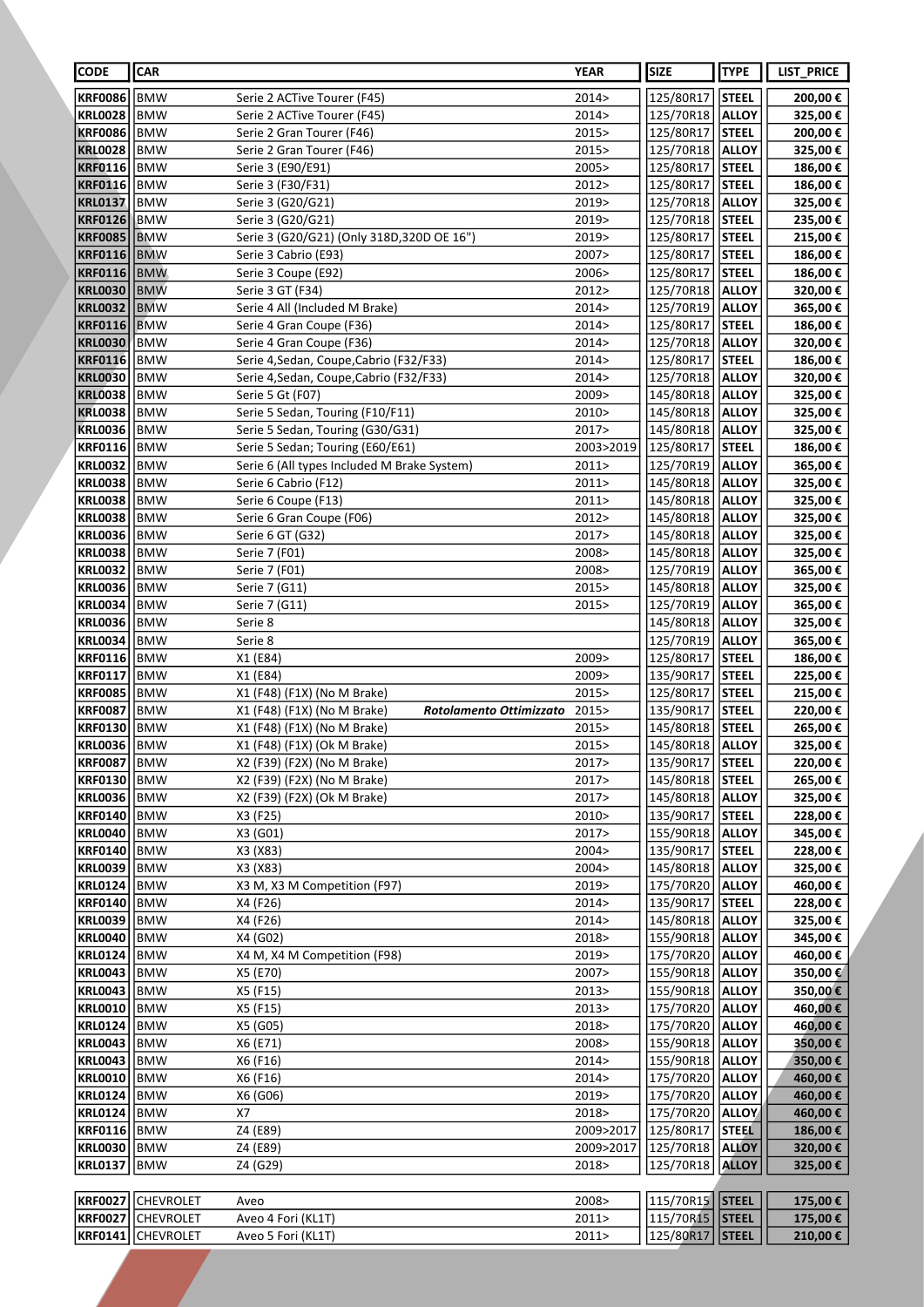| <b>CODE</b>                      | CAR                              |                                        |                               | <b>YEAR</b>    | <b>SIZE</b>            | <b>TYPE</b>                  | LIST_PRICE          |
|----------------------------------|----------------------------------|----------------------------------------|-------------------------------|----------------|------------------------|------------------------------|---------------------|
| <b>KRL0138</b>                   | <b>CHEVROLET</b>                 | Captiva                                |                               | 2011>          | 135/90R17              | <b>ALLOY</b>                 | 250,00€             |
| <b>KRL0044</b>                   | CHEVROLET                        | Cruze (KL1J)                           |                               | 2011           | 125/80R17              | <b>ALLOY</b>                 | 243,00€             |
| <b>KRF0055</b>                   | <b>CHEVROLET</b>                 | Cruze (KL1J)                           |                               | 2012>          | 125/80R17              | <b>STEEL</b>                 | 212,00€             |
| <b>KRL0044</b>                   | <b>CHEVROLET</b>                 | Orlando                                |                               | 2010>          | 125/80R17              | <b>ALLOY</b>                 | 243,00€             |
| <b>KRL0045</b>                   | <b>CHEVROLET</b>                 | Orlando                                | Rotolamento Ottimizzato       | 2010>          | 135/90R17              | <b>ALLOY</b>                 | 245,00€             |
| <b>KRF0027</b>                   | <b>CHEVROLET</b>                 | Spark                                  |                               | 2010>          | 115/70R15              | <b>STEEL</b>                 | 175,00€             |
| <b>KRF0056</b>                   | <b>CHEVROLET</b>                 | Trax (KL1B)                            |                               | 2013>          | 135/90R17              | <b>STEEL</b>                 | 212,00€             |
| <b>KRL0139</b>                   | CHEVROLET USA                    | Corvette C6                            |                               | 2005>2013      | 145/60R20              | <b>ALLOY</b>                 | 470,00€             |
| <b>KRL0139</b>                   | CHEVROLET USA                    | Corvette C7                            |                               | 2014>2019      | 145/60R20              | <b>ALLOY</b>                 | 470,00€             |
|                                  |                                  |                                        |                               |                |                        |                              |                     |
| <b>KRF0004</b>                   | <b>CITROEN</b>                   | Berlingo (B9)                          |                               | 2008>          | 125/80R16              | <b>STEEL</b>                 | 184,00€             |
| <b>KRF0132</b>                   | <b>CITROEN</b>                   | Berlingo (E)                           |                               | 2018>          | 135/90R16              | <b>STEEL</b>                 | 198,00€             |
| <b>KRF0059</b>                   | <b>CITROEN</b>                   | Berlingo (E)                           |                               | 2018>          | 135/90R17              | <b>STEEL</b>                 | 220,00€             |
| <b>KRF0020</b>                   | <b>CITROEN</b>                   | C1(P)                                  |                               | 2005>          | 115/70R15              | <b>STEEL</b>                 | 177,50€             |
| <b>KRF0020</b>                   | <b>CITROEN</b>                   | C1(P)                                  |                               | 2014>          | 115/70R15              | <b>STEEL</b>                 | 177,50€             |
| <b>KRF0006</b>                   | <b>CITROEN</b>                   | $C3$ (Pf1)                             |                               | 2010>2016      | 125/80R16              | <b>STEEL</b>                 | 184,00€             |
| <b>KRF0006</b>                   | <b>CITROEN</b>                   | C3(S)                                  |                               | 2016>          | 125/80R16              | <b>STEEL</b>                 | 184,00€             |
| <b>KRF0004</b>                   | <b>CITROEN</b>                   | C3 Aircross (2)                        |                               | 2017>          | 125/80R16              | <b>STEEL</b>                 | 184,00€             |
| <b>KRF0007</b><br><b>KRF0004</b> | <b>CITROEN</b><br><b>CITROEN</b> | C3 Aircross (2)<br>C3 Picasso (Sh*,Sh) | Rotolamento Ottimizzato       | 2017><br>2009> | 125/90R16<br>125/80R16 | <b>STEEL</b><br><b>STEEL</b> | 200,00 €<br>184,00€ |
| <b>KRF0004</b>                   | <b>CITROEN</b>                   | C4(N)                                  |                               | 2010>          | 125/80R16              | <b>STEEL</b>                 | 184,00€             |
| <b>KRF0007</b>                   | <b>CITROEN</b>                   | C4(N)                                  | Rotolamento Ottimizzato       | 2010>          | 125/90R16              | <b>STEEL</b>                 | 200,00€             |
| <b>KRF0094</b>                   | <b>CITROEN</b>                   | C4 Aircross (GS)                       |                               | 2012>          | 135/90R17              | <b>STEEL</b>                 | 225,00€             |
| <b>KRL0083</b>                   | <b>CITROEN</b>                   | C4 Aircross (GS)                       |                               | 2012>          | 145/80R18              | <b>ALLOY</b>                 | 325,00€             |
| <b>KRF0004</b>                   | <b>CITROEN</b>                   | C4 Cactus (0)                          |                               | 2018>          | 125/80R16              | <b>STEEL</b>                 | 184,00€             |
| <b>KRF0007</b>                   | <b>CITROEN</b>                   | C4 Cactus (0)                          | Rotolamento Ottimizzato 2018> |                | 125/90R16              | <b>STEEL</b>                 | 200,00€             |
| <b>KRF0004</b>                   | <b>CITROEN</b>                   | C4 Gran Picasso (U*)                   |                               | 2007>          | 125/80R16              | <b>STEEL</b>                 | 184,00€             |
| <b>KRF0007</b>                   | <b>CITROEN</b>                   | C4 Gran Picasso (U*)                   | Rotolamento Ottimizzato 2007> |                | 125/90R16              | <b>STEEL</b>                 | 200,00€             |
| <b>KRF0002</b>                   | <b>CITROEN</b>                   | C4 Gran Picasso/Spacetourer (3)        |                               | 2013>          | 125/80R16              | <b>STEEL</b>                 | 184,00€             |
| <b>KRF0010</b>                   | <b>CITROEN</b>                   | C4 Gran Picasso/Spacetourer (3)        | Rotolamento Ottimizzato       | 2013>          | 125/90R16              | <b>STEEL</b>                 | 200,00€             |
| <b>KRF0066</b>                   | <b>CITROEN</b>                   | C4 Gran Picasso/Spacetourer (3)        |                               | 2013>          | 125/80R17              | <b>STEEL</b>                 | 205,00€             |
| <b>KRL0052</b>                   | <b>CITROEN</b>                   | C4 Gran Picasso/Spacetourer (3)        |                               | 2013>          | 125/70R18              | <b>ALLOY</b>                 | 320,00€             |
| <b>KRF0132</b>                   | <b>CITROEN</b>                   | $C5(R^*)$                              |                               | 2008>          | 135/90R16              | <b>STEEL</b>                 | 198,00€             |
| <b>KRF0066</b>                   | <b>CITROEN</b>                   | $C5(R*)$                               |                               | 2008>          | 125/80R17              | <b>STEEL</b>                 | 205,00€             |
| <b>KRF0059</b>                   | <b>CITROEN</b>                   | $C5(R^*)$                              | Rotolamento Ottimizzato       | 2008>          | 135/90R17              | <b>STEEL</b>                 | 220,00€             |
| <b>KRL0052</b>                   | <b>CITROEN</b>                   | $C5(R^*)$                              |                               | 2008>          | 125/70R18              | <b>ALLOY</b>                 | 320,00€             |
| <b>KRL0114</b>                   | <b>CITROEN</b>                   | $C5(R*)$                               |                               | 2008>          | 145/80R18              | <b>ALLOY</b>                 | 320,00€             |
| <b>KRF0059</b>                   | <b>CITROEN</b>                   | C5 Aircross (A)                        |                               | 2018>          | 135/90R17              | <b>STEEL</b>                 | 220,00€             |
| KRL0114   CITROEN                |                                  | C5 Aircross (A)                        |                               | 2018>          | 145/80R18              | <b>ALLOY</b>                 | 320,00€             |
| <b>KRF0098</b><br><b>KRL0088</b> | <b>CITROEN</b>                   | C-Crosser                              |                               | 2012><br>2012> | 135/90R17<br>145/80R18 | <b>STEEL</b>                 | 225,00€<br>320,00€  |
| <b>KRF0006</b>                   | <b>CITROEN</b><br><b>CITROEN</b> | C-Crosser<br>DS3 (S*;S)                |                               | 2010>          | 125/80R16              | <b>ALLOY</b><br><b>STEEL</b> | 184,00 €            |
| <b>KRF0007</b>                   | <b>CITROEN</b>                   | DS4 Crossback (N)                      |                               | 2011>          | 125/90R16              | <b>STEEL</b>                 | 200,00€             |
| <b>KRF0007</b>                   | <b>CITROEN</b>                   | DS5                                    |                               | 2011>          | 125/90R16              | <b>STEEL</b>                 | 200,00€             |
| <b>KRF0059</b>                   | <b>CITROEN</b>                   | DS7 Crossback (J)                      |                               | 2017>          | 135/90R17              | <b>STEEL</b>                 | 220,00€             |
| <b>KRL0114</b>                   | <b>CITROEN</b>                   | DS7 Crossback (J)                      |                               | 2017>          | 145/80R18              | <b>ALLOY</b>                 | 320,00€             |
| <b>KRF0059</b>                   | <b>CITROEN</b>                   | Jumpy (G9;X*;X)                        |                               | 2007>          | 135/90R17              | <b>STEEL</b>                 | 220,00€             |
| <b>KRF0059</b>                   | <b>CITROEN</b>                   | Jumpy (V)                              |                               | 2016>          | 135/90R17              | <b>STEEL</b>                 | 220,00 €            |
| <b>KRF0019</b>                   | <b>CITROEN</b>                   | Nemo                                   |                               | 2007>2018      | 115/70R15              | <b>STEEL</b>                 | 180,00€             |
| <b>KRF0018</b>                   | <b>CITROEN</b>                   | Nemo                                   |                               | 2007>2018      | 125/80R15              | <b>STEEL</b>                 | 185,00 €            |
| <b>KRF0059</b>                   | <b>CITROEN</b>                   | Spacetourer                            |                               | 2016>          | 135/90R17              | <b>STEEL</b>                 | 220,00 €            |
|                                  |                                  |                                        |                               |                |                        |                              |                     |
| <b>KRF0036</b>                   | DACIA                            | Dokker (SD)                            |                               | 2012>          | 125/80R15              | <b>STEEL</b>                 | 185,00€             |
| <b>KRF0036</b>                   | DACIA                            | Dokker Stepway (SD)                    |                               | 2015>          | 125/80R15              | <b>STEEL</b>                 | 185,00€             |
| <b>KRF0051</b>                   | DACIA                            | Duster (SD-SR)                         |                               | 2010>          | 145/90R16              | <b>STEEL</b>                 | 202,00€             |
| <b>KRF0138</b>                   | DACIA                            | Duster (SD-SR)                         |                               | 2010>          | 125/80R17              | <b>STEEL</b>                 | 198,00€             |
| <b>KRF0096</b>                   | DACIA                            | Duster (SD-SR)                         |                               | 2010>          | 135/90R17              | <b>STEEL</b>                 | 225,00 €            |
| <b>KRL0086</b>                   | DACIA                            | Duster (SD-SR)                         |                               | 2010>          | 145/80R18              | <b>ALLOY</b>                 | 320,00€             |
| <b>KRF0051</b>                   | <b>DACIA</b>                     | Duster (SR)                            |                               | 2018>          | 145/90R16              | <b>STEEL</b>                 | 202,00 €            |
| <b>KRF0138</b><br><b>KRF0096</b> | <b>DACIA</b><br>DACIA            | Duster (SR)<br>Duster (SR)             |                               | 2018><br>2018> | 125/80R17<br>135/90R17 | <b>STEEL</b><br><b>STEEL</b> | 198,00€<br>225,00 € |
| <b>KRL0086</b>                   | DACIA                            | Duster (SR)                            |                               | 2018>          | 145/80R18              | <b>ALLOY</b>                 | 320,00€             |
| <b>KRF0036</b>                   | DACIA                            | Lodgy (SD)                             |                               | 2012>          | 125/80R15              | <b>STEEL</b>                 | 185,00€             |
| <b>KRF0036</b>                   | DACIA                            | Lodgy Stepway (SD)                     |                               | 2015>          | 125/80R15              | <b>STEEL</b>                 | 185,00€             |
| <b>KRF0036</b>                   | <b>DACIA</b>                     | Logan I (SD-SR)                        |                               | 2004>          | 125/80R15              | <b>STEEL</b>                 | 185,00 €            |
| <b>KRF0036</b>                   | DACIA                            | Logan I MCV (SD-SR)                    |                               | 2007>          | 125/80R15              | <b>STEEL</b>                 | 185,00 €            |
|                                  |                                  |                                        |                               |                |                        |                              |                     |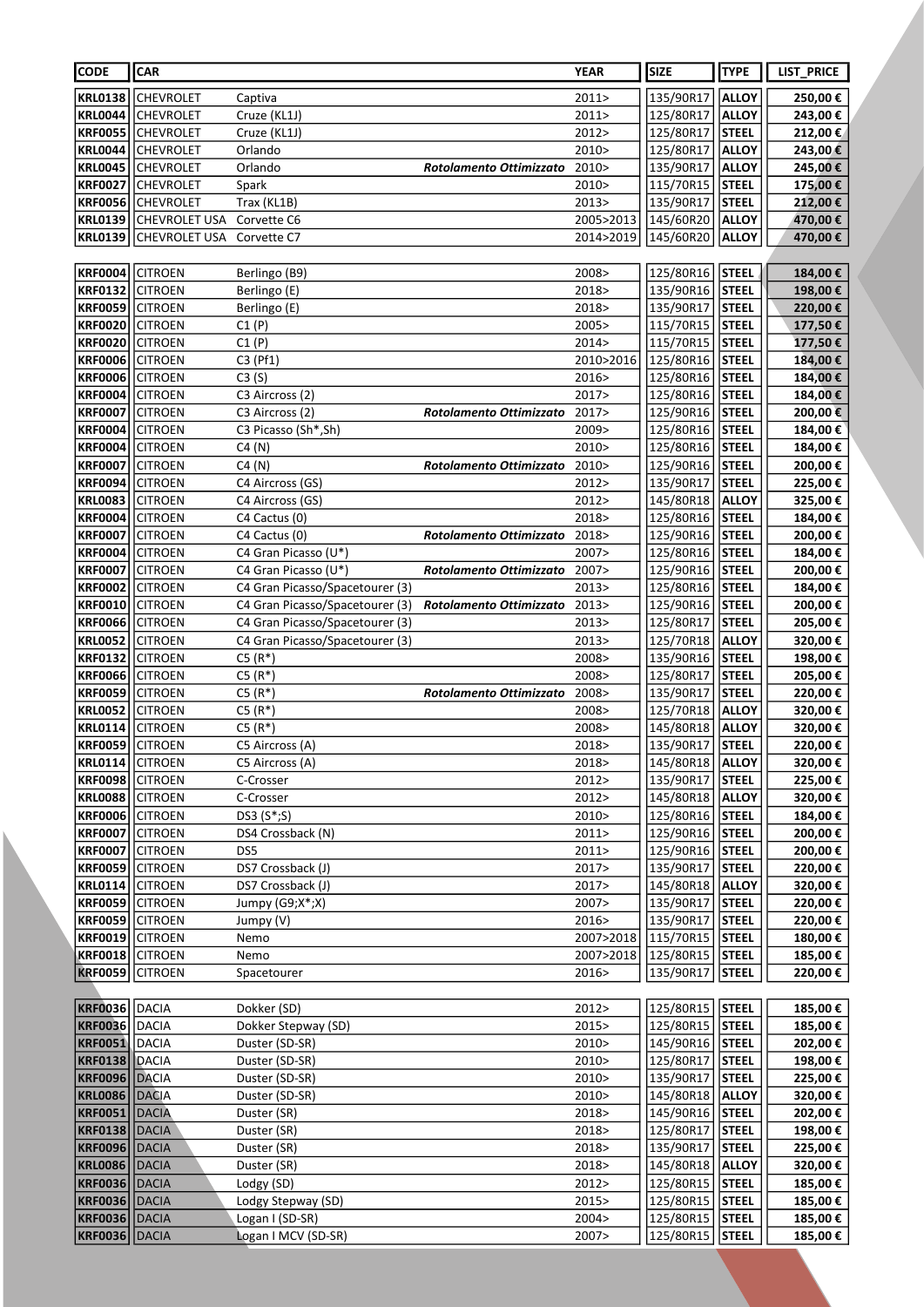| <b>CODE</b>                      | <b>CAR</b>                 |                                     |                         | <b>YEAR</b>    | <b>SIZE</b>            | <b>TYPE</b>                  | LIST_PRICE          |
|----------------------------------|----------------------------|-------------------------------------|-------------------------|----------------|------------------------|------------------------------|---------------------|
| <b>KRF0036</b>                   | DACIA                      | Logan II (SD-SR)                    |                         | 2013>          | 125/80R15              | <b>STEEL</b>                 | 185,00€             |
| <b>KRF0036</b>                   | DACIA                      | Logan II MCV (SD-SR)                |                         | 2013>          | 125/80R15              | <b>STEEL</b>                 | 185,00€             |
| <b>KRF0036</b>                   | DACIA                      | Logan II MCV Stepway (SD-SR)        |                         | 2015>          | 125/80R15              | <b>STEEL</b>                 | 185,00€             |
| <b>KRF0036</b>                   | DACIA                      | Pick Up (FSD/USD; SD)               |                         | 2009>          | 125/80R15              | <b>STEEL</b>                 | 185,00€             |
| <b>KRF0036</b>                   | <b>DACIA</b>               | Sandero I (SD)                      |                         | 2008>          | 125/80R15              | <b>STEEL</b>                 | 185,00€             |
| <b>KRF0036</b>                   | DACIA                      | Sandero II (SD)                     |                         | 2013>          | 125/80R15              | <b>STEEL</b>                 | 185,00€             |
| <b>KRF0036</b>                   | DACIA                      | Sandero Stepway I (SD)              |                         | 2009>          | 125/80R15              | <b>STEEL</b>                 | 185,00€             |
| <b>KRF0036</b>                   | DACIA                      | Sandero Stepway ID (SD)             |                         | 2013>          | 125/80R15              | <b>STEEL</b>                 | 185,00€             |
|                                  |                            |                                     |                         |                |                        |                              |                     |
| <b>KRF0093</b>                   | DODGE                      | Avenger                             |                         | 2007>          | 135/90R17              | <b>STEEL</b>                 | 225,00€             |
| <b>KRL0082</b>                   | <b>DODGE</b>               | Avenger                             |                         | 2007><br>2007> | 145/80R18<br>125/70R19 | <b>ALLOY</b>                 | 320,00€             |
| <b>KRL0063</b><br><b>KRF0093</b> | DODGE<br>DODGE             | Avenger<br>Caliber                  |                         | 2006>          | 135/90R17              | <b>ALLOY</b><br><b>STEEL</b> | 365,00€<br>225,00€  |
| <b>KRL0082</b>                   | DODGE                      | Caliber                             |                         | 2006>          | 145/80R18              | <b>ALLOY</b>                 | 320,00€             |
| <b>KRL0063</b>                   | DODGE                      | Caliber                             |                         | 2006>          | 125/70R19              | <b>ALLOY</b>                 | 365,00€             |
| <b>KRL0077</b>                   | DODGE                      | Nitro                               |                         | 2006>          | 155/90R18              | <b>ALLOY</b>                 | 330,00€             |
|                                  |                            |                                     |                         |                |                        |                              |                     |
| <b>KRL0001</b>                   | FIAT                       | 124 Spider                          |                         | 2016>          | 125/80R17              | <b>ALLOY</b>                 | 260,00€             |
| <b>KRF0039</b>                   | FIAT                       | 124 Spider (No Abarth)              |                         | 2016>          | 125/80R16              | <b>STEEL</b>                 | 183,00€             |
| <b>KRF0019</b>                   | FIAT                       | 500 (312) (No Abarth)               |                         | 2007>          | 115/70R15              | <b>STEEL</b>                 | 180,00€             |
| <b>KRF0018</b>                   | FIAT                       | 500 (312) (No Abarth)               | Rotolamento Ottimizzato | 2007>          | 125/80R15              | <b>STEEL</b>                 | 185,00€             |
| <b>KRF0045</b>                   | <b>FIAT</b>                | 500L (199)                          |                         | 2012>          | 125/80R16              | <b>STEEL</b>                 | 204,00€             |
| <b>KRF0045</b>                   | FIAT                       | 500L Living (199)                   |                         | 2013>          | 125/80R16              | <b>STEEL</b>                 | 204,00€             |
| <b>KRF0045</b>                   | <b>FIAT</b>                | 500L Trekking (199)                 |                         | 2013>          | 125/80R16              | <b>STEEL</b>                 | 204,00€             |
| <b>KRF0071</b>                   | FIAT                       | 500X                                |                         | 2015>          | 125/80R17              | <b>STEEL</b>                 | 200,00€             |
| <b>KRF0073</b><br><b>KRF0018</b> | FIAT<br>FIAT               | 500X<br>Bravo                       | Rotolamento Ottimizzato | 2015><br>2007> | 135/90R17<br>125/80R15 | <b>STEEL</b><br><b>STEEL</b> | 215,00€<br>185,00€  |
| <b>KRF0070</b>                   | FIAT                       | Croma                               |                         | 2005>          | 125/80R17              | <b>STEEL</b>                 | 200,00€             |
| <b>KRF0045</b>                   | FIAT                       | Doblo (263)                         |                         | 2010>          | 125/80R16              | <b>STEEL</b>                 | 204,00€             |
| <b>KRF0019</b>                   | FIAT                       | Fiorino (225/225L)                  |                         | 2008>          | 115/70R15              | <b>STEEL</b>                 | 180,00€             |
| <b>KRF0018</b>                   | <b>FIAT</b>                | Fiorino (225/225L)                  | Rotolamento Ottimizzato | 2008>          | 125/80R15              | <b>STEEL</b>                 | 185,00€             |
| <b>KRF0034</b>                   | FIAT                       | Grande Punto/Punto Evo (199)        |                         | 2005>          | 125/80R15              | <b>STEEL</b>                 | 185,00€             |
| <b>KRF0019</b>                   | FIAT                       | Idea                                |                         | 2004>          | 115/70R15              | <b>STEEL</b>                 | 180,00€             |
| <b>KRF0018</b>                   | FIAT                       | Idea                                | Rotolamento Ottimizzato | 2004>          | 125/80R15              | <b>STEEL</b>                 | 185,00€             |
| <b>KRF0018</b>                   | FIAT                       | Multipla                            |                         | 2005>          | 125/80R15              | <b>STEEL</b>                 | 185,00€             |
| <b>KRF0019</b>                   | FIAT                       | Panda (312)                         |                         | 2012>          | 115/70R15              | <b>STEEL</b>                 | 180,00€             |
| <b>KRF0018</b>                   | FIAT                       | Panda (312)                         | Rotolamento Ottimizzato | 2012>          | 125/80R15              | <b>STEEL</b>                 | 185,00€             |
| <b>KRF0018</b>                   | FIAT                       | Panda Cross (312)                   |                         | 2014>          | 125/80R15              | <b>STEEL</b>                 | 185,00€             |
| <b>KRF0019   FIAT</b>            |                            | Punto (188)                         |                         | 2008>          | 115/70R15              | <b>STEEL</b>                 | 180,00€             |
| <b>KRF0018</b><br><b>KRF0018</b> | <b>FIAT</b><br><b>FIAT</b> | Punto (188)<br>Qubo (225/225L)      | Rotolamento Ottimizzato | 2008><br>2008> | 125/80R15<br>125/80R15 | <b>STEEL</b><br><b>STEEL</b> | 185,00€<br>185,00 € |
| <b>KRF0100</b>                   | <b>FIAT</b>                | Sedici                              |                         | 2005>          | 125/80R17              | <b>STEEL</b>                 | 202,00€             |
| <b>KRL0090</b>                   | <b>FIAT</b>                | Sedici                              |                         | 2005>          | 125/70R18              | <b>ALLOY</b>                 | 320,00€             |
| <b>KRF0045</b>                   | FIAT                       | Tipo                                |                         | 2016>          | 125/80R16              | <b>STEEL</b>                 | 204,00€             |
| <b>KRF0044</b>                   | <b>FIAT</b>                | Ulisse                              |                         | 2003>          | 125/80R16              | <b>STEEL</b>                 | 204,00€             |
| <b>KRF0046</b>                   | <b>FIAT</b>                | Ulisse                              |                         | 2003 >         | 125/90R16              | <b>STEEL</b>                 | 210,00€             |
|                                  |                            |                                     |                         |                |                        |                              |                     |
| <b>KRF0005</b>                   | FORD                       | B-Max (JK8 LPG)                     |                         | 2012>          | 125/80R16              | <b>STEEL</b>                 | 184,00€             |
| <b>KRF0001</b>                   | FORD                       | C-Max (DXA LPG)                     |                         | 2010>          | 125/80R16              | <b>STEEL</b>                 | 184,00€             |
| <b>KRF0064</b>                   | FORD                       | C-Max (DXA LPG)                     |                         | 2010>          | 125/80R17              | <b>STEEL</b>                 | 198,00 €            |
| <b>KRL0050</b>                   | FORD                       | C-Max (DXA LPG)                     |                         | 2010>          | 125/70R18              | <b>ALLOY</b>                 | 325,00 €            |
| <b>KRF0001</b>                   | <b>FORD</b>                | C-Max Grand (DXA)                   |                         | 2010>          | 125/80R16              | <b>STEEL</b>                 | 184,00€             |
| <b>KRF0064</b>                   | <b>FORD</b>                | C-Max Grand (DXA)                   |                         | 2010>          | 125/80R17<br>125/70R18 | <b>STEEL</b>                 | 198,00€             |
| <b>KRL0050</b><br><b>KRF0003</b> | FORD<br>FORD               | C-Max Grand (DXA)<br>Ecosport (JK8) |                         | 2010><br>2014> | 125/80R16              | <b>ALLOY</b><br><b>STEEL</b> | 325,00€<br>184,00€  |
| <b>KRF0133</b>                   | <b>FORD</b>                | Ecosport (JK8)                      | Rotolamento Ottimizzato | 2014>          | 135/90R16              | <b>STEEL</b>                 | 200,00 €            |
| <b>KRL0047</b>                   | FORD                       | Edge II                             |                         | 2015>          | 155/90R18              | <b>ALLOY</b>                 | 326,00€             |
| <b>KRF0005</b>                   | FORD                       | Fiesta                              |                         | 2008>          | 125/80R16              | <b>STEEL</b>                 | 184,00€             |
| <b>KRF0005</b>                   | FORD                       | Fiesta / Fiesta ACTive (JA8 LPG)    |                         | 2008>          | 125/80R16              | <b>STEEL</b>                 | 184,00€             |
| <b>KRF0005</b>                   | FORD                       | Fiesta /Fiesta ACTive (JA8 LPG)     |                         | 2017>          | 125/80R16              | <b>STEEL</b>                 | 184,00€             |
| <b>KRF0005</b>                   | FORD                       | Fiesta Van (JC3)                    |                         | 2007>          | 125/80R16              | <b>STEEL</b>                 | 184,00€             |
| <b>KRF0143</b>                   | FORD                       | Focus (DB3)                         |                         | 2004>          | 125/80R17              | <b>STEEL</b>                 | 198,00€             |
| <b>KRL0054</b>                   | FORD                       | Focus (DB3)                         |                         | 2004>          | 125/70R18              | <b>ALLOY</b>                 | 320,00€             |
| <b>KRF0142</b>                   | FORD                       | Focus (DB3)                         |                         | 2006>          | 125/80R16              | <b>STEEL</b>                 | 184,00€             |
| <b>KRL0054</b>                   | FORD                       | Focus (DB3)                         |                         | 2006>          | 125/70R18              | <b>ALLOY</b>                 | 320,00 €            |
| <b>KRF0008</b>                   | FORD                       | Focus (DEH)                         |                         | 2018>          | 125/90R16              | <b>STEEL</b>                 | 200,00 €            |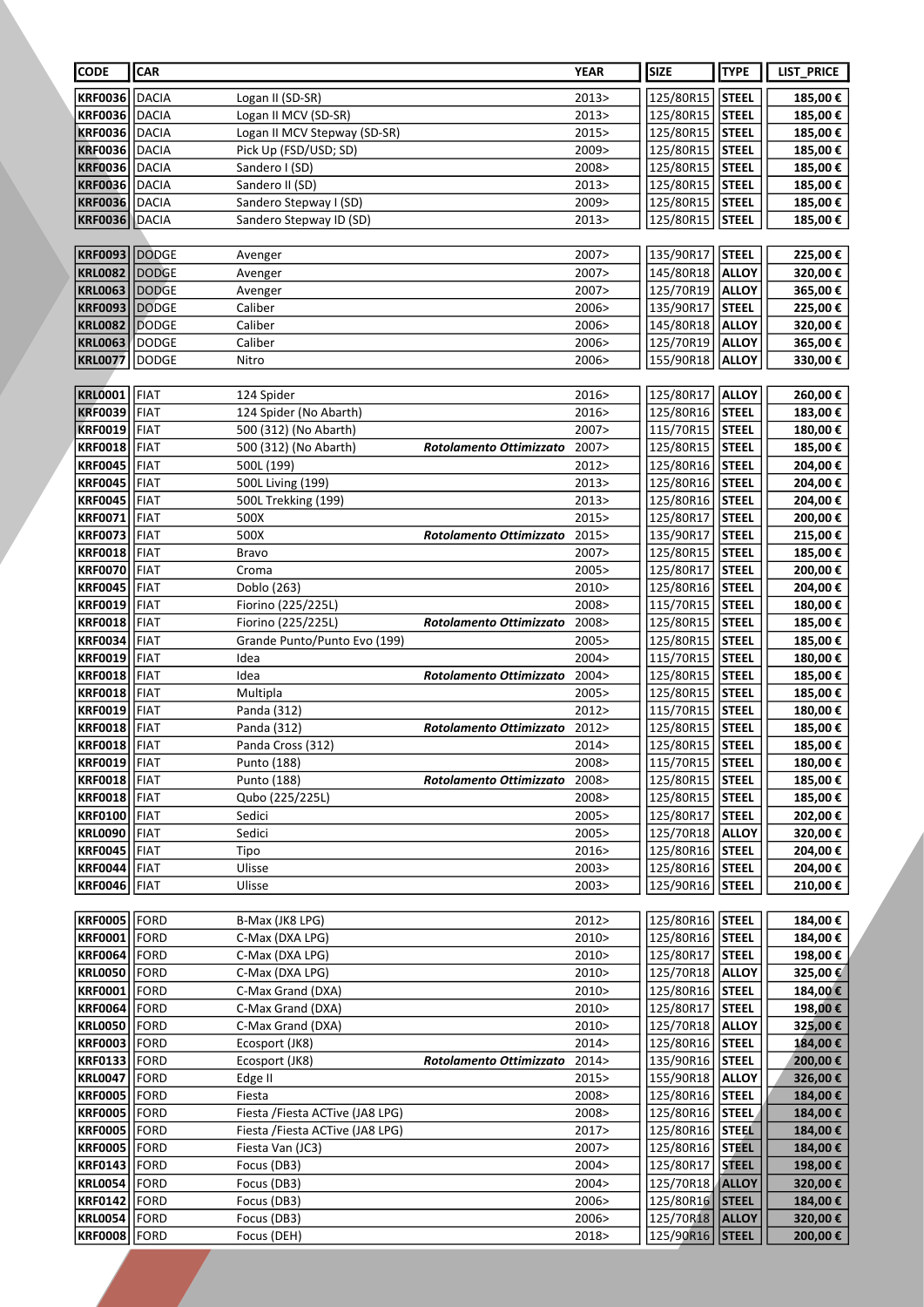| <b>CODE</b>                             | <b>CAR</b>      |                                                        |                         | <b>YEAR</b>    | <b>SIZE</b>            | <b>TYPE</b>                  | LIST_PRICE          |
|-----------------------------------------|-----------------|--------------------------------------------------------|-------------------------|----------------|------------------------|------------------------------|---------------------|
| <b>KRF0064</b>                          | FORD            | Focus (DEH)                                            |                         | 2018>          | 125/80R17              | <b>STEEL</b>                 | 198,00€             |
| <b>KRL0050</b>                          | FORD            | Focus (DEH)                                            |                         | 2018>          | 125/70R18              | <b>ALLOY</b>                 | 325,00€             |
| <b>KRF0001</b>                          | FORD            | Focus (DYB LPG)                                        |                         | 2011>          | 125/80R16              | <b>STEEL</b>                 | 184,00€             |
| <b>KRF0064</b>                          | FORD            | Focus (DYB LPG)                                        |                         | 2011>          | 125/80R17              | <b>STEEL</b>                 | 198,00€             |
| <b>KRL0050</b>                          | FORD            | Focus (DYB LPG)                                        |                         | 2011>          | 125/70R18              | <b>ALLOY</b>                 | 325,00€             |
| <b>KRF0064</b>                          | FORD            | <b>Focus ACTive</b>                                    |                         | 2019>          | 125/80R17              | <b>STEEL</b>                 | 198,00€             |
| <b>KRL0048</b>                          | FORD            | <b>Focus ACTive</b>                                    |                         | 2019>          | 125/70R18              | <b>ALLOY</b>                 | 320,00€             |
| <b>KRL0050</b>                          | FORD            | Focus Rs (DYB)                                         |                         | 2016>          | 125/70R18              | <b>ALLOY</b>                 | 325,00€             |
| <b>KRL0050</b>                          | <b>FORD</b>     | Focus St (DUB)                                         |                         | 2011           | 125/70R18              | <b>ALLOY</b>                 | 325,00€             |
| <b>KRF0009</b>                          | FORD            | Galaxy (WA6)                                           |                         | 2006>          | 125/90R16              | <b>STEEL</b>                 | 200,00€             |
| <b>KRF0065</b>                          | FORD            | Galaxy (WA6)                                           |                         | 2006>          | 125/80R17              | <b>STEEL</b>                 | 198,00€             |
| <b>KRF0058</b>                          | FORD            | Galaxy (WA6)                                           |                         | 2006>          | 135/90R17              | <b>STEEL</b>                 | 220,00€             |
| <b>KRL0051</b>                          | FORD            | Galaxy (WA6)                                           |                         | 2006>          | 125/70R18              | <b>ALLOY</b>                 | 320,00€             |
| <b>KRF0058</b>                          | FORD            | Galaxy (WA6)                                           |                         | 2015>          | 135/90R17              | <b>STEEL</b>                 | 220,00€             |
| <b>KRL0113</b>                          | FORD            | Galaxy (WA6)                                           |                         | 2015>          | 145/80R18              | <b>ALLOY</b>                 | 320,00€             |
| <b>KRF0012</b>                          | FORD            | Galaxy (WA6)                                           |                         | 2015>          | 145/80R18              | <b>STEEL</b>                 | 270,00€             |
| <b>KRF0019</b>                          | FORD            | Ka (RU8)                                               |                         | 2008>          | 115/70R15              | <b>STEEL</b>                 | 180,00€             |
| <b>KRF0018</b><br><b>KRF0005</b>        | FORD<br>FORD    | Ka (RU8)                                               | Rotolamento Ottimizzato | 2008><br>2016> | 125/80R15<br>125/80R16 | <b>STEEL</b><br><b>STEEL</b> | 185,00€<br>184,00€  |
| <b>KRF0005</b>                          | FORD            | Ka+ (KAF)<br>Ka+ Active (KAF)                          |                         | 2016>          | 125/80R16              | <b>STEEL</b>                 | 184,00€             |
| <b>KRF0057</b>                          | <b>FORD</b>     | Kuga I (DM2)                                           |                         | 2008>          | 135/90R17              | <b>STEEL</b>                 | 210,00€             |
| <b>KRL0112</b>                          | FORD            | Kuga I (DM2)                                           |                         | 2008>          | 145/80R18              | <b>ALLOY</b>                 | 325,00€             |
| <b>KRF0011</b>                          | FORD            | Kuga I (DM2)                                           |                         | 2008>          | 145/80R18              | <b>STEEL</b>                 | 270,00€             |
| <b>KRF0057</b>                          | FORD            | Kuga II (DM2)                                          |                         | 2012>          | 135/90R17              | <b>STEEL</b>                 | 210,00€             |
| <b>KRF0011</b>                          | FORD            | Kuga II (DM2)                                          |                         | 2012>          | 145/80R18              | <b>STEEL</b>                 | 270,00€             |
| <b>KRF0127</b>                          | FORD            | Kuga III                                               |                         | 2020>          | 155/90R17              | <b>STEEL</b>                 | 228,00€             |
| <b>KRL0112</b>                          | FORD            | Kuga III                                               |                         | 2020>          | 145/80R18              | <b>ALLOY</b>                 | 325,00€             |
| <b>KRF0011</b>                          | FORD            | Kuga III                                               |                         | 2020>          | 145/80R18              | <b>STEEL</b>                 | 270,00€             |
| <b>KRF0008</b>                          | FORD            | Mondeo (BA7 LPG)                                       |                         | 2007>          | 125/90R16              | <b>STEEL</b>                 | 200,00€             |
| <b>KRF0064</b>                          | FORD            | Mondeo (BA7 LPG)                                       |                         | 2007>          | 125/80R17              | <b>STEEL</b>                 | 198,00€             |
| <b>KRF0057</b>                          | FORD            | Mondeo (BA7 LPG)                                       |                         | 2007>          | 135/90R17              | <b>STEEL</b>                 | 210,00€             |
| <b>KRL0050</b>                          | FORD            | Mondeo (BA7 LPG)                                       |                         | 2007>          | 125/70R18              | <b>ALLOY</b>                 | 325,00€             |
| <b>KRF0008</b>                          | FORD            | Mondeo (BA7)                                           |                         | 2014>          | 125/90R16              | <b>STEEL</b>                 | 200,00€             |
| <b>KRF0064</b>                          | <b>FORD</b>     | Mondeo (BA7)                                           |                         | 2014 >         | 125/80R17              | <b>STEEL</b>                 | 198,00€             |
| <b>KRF0057</b>                          | FORD            | Mondeo (BA7)                                           |                         | 2014>          | 135/90R17              | <b>STEEL</b>                 | 210,00€             |
| <b>KRL0050</b>                          | <b>FORD</b>     | Mondeo (BA7)                                           |                         | 2014>          | 125/70R18              | <b>ALLOY</b>                 | 325,00€             |
| <b>KRF0064</b>                          | FORD            | Puma (J2K)                                             |                         | 2020>          | 125/80R17              | <b>STEEL</b>                 | 198,00€             |
| <b>KRF0057</b>                          | FORD            | Puma (J2K)                                             |                         | 2020>          | 135/90R17              | <b>STEEL</b>                 | 210,00€             |
| <b>KRL0050   FORD</b><br><b>KRF0015</b> | FORD            | Puma (J2K)<br>Puma (J2K)                               |                         | 2020><br>2020> | 125/70R18<br>125/70R18 | <b>ALLOY</b><br><b>STEEL</b> | 325,00 €<br>235,00€ |
| <b>KRF0144</b>                          | FORD            | S-Max (WA6)                                            |                         | 2006>          | 135/90R17              | <b>STEEL</b>                 | 220,00€             |
| <b>KRL0117</b>                          | FORD            | S-Max (WA6)                                            |                         | 2006>          | 145/80R18              | <b>ALLOY</b>                 | 325,00€             |
| <b>KRF0014</b>                          | FORD            | S-Max (WA6)                                            |                         | 2006>          | 145/80R18              | <b>STEEL</b>                 | 270,00€             |
| <b>KRF0144</b>                          | FORD            | S-Max (WA6)                                            |                         | 2015>          | 135/90R17              | <b>STEEL</b>                 | 220,00€             |
| <b>KRF0014</b>                          | FORD            | S-Max (WA6)                                            |                         | 2015>          | 145/80R18              | <b>STEEL</b>                 | 270,00€             |
| <b>KRF0001</b>                          | FORD            | Tourneo Connect (PJ2-PU2)                              |                         | 2013>          | 125/80R16              | <b>STEEL</b>                 | 184,00 €            |
| <b>KRF0008</b>                          | FORD            | Tourneo Connect (PJ2-PU2)                              | Rotolamento Ottimizzato | 2013>          | 125/90R16              | <b>STEEL</b>                 | 200,00 €            |
| <b>KRF0064</b>                          | FORD            | Tourneo Connect (PJ2-PU2)                              |                         | 2013>          | 125/80R17              | <b>STEEL</b>                 | 198,00€             |
| <b>KRL0050</b>                          | FORD            | Tourneo Connect (PJ2-PU2)                              |                         | 2013>          | 125/70R18              | <b>ALLOY</b>                 | 325,00€             |
| <b>KRF0001</b>                          | FORD            | Tourneo Connect (PJ2-PU2)                              |                         | 2018>          | 125/80R16              | <b>STEEL</b>                 | 184,00€             |
| <b>KRF0008</b>                          | FORD            | Tourneo Connect (PJ2-PU2)                              | Rotolamento Ottimizzato | 2018>          | 125/90R16              | <b>STEEL</b>                 | 200,00€             |
| <b>KRL0050</b>                          | FORD            | Tourneo Connect (PJ2-PU2)                              |                         | 2018>          | 125/70R18              | <b>ALLOY</b>                 | 325,00€             |
| <b>KRF0003</b>                          | FORD            | Tourneo Courier (JU2)                                  |                         | 2014>          | 125/80R16              | <b>STEEL</b>                 | 184,00€             |
| <b>KRF0001</b>                          | FORD            | Transit Connect (PJ2-PU2)                              |                         | 2013>          | 125/80R16              | <b>STEEL</b>                 | 184,00€             |
| <b>KRF0064</b>                          | FORD            | Transit Connect (PJ2-PU2)                              |                         | 2013>          | 125/80R17              | <b>STEEL</b>                 | 198,00€             |
| <b>KRL0050</b><br><b>KRF0001</b>        | FORD<br>FORD    | Transit Connect (PJ2-PU2)<br>Transit Connect (PJ2-PU2) |                         | 2013><br>2018> | 125/70R18<br>125/80R16 | <b>ALLOY</b><br><b>STEEL</b> | 325,00€<br>184,00 € |
| <b>KRL0050</b>                          | FORD            | Transit Connect (PJ2-PU2)                              |                         | 2018>          | 125/70R18              | <b>ALLOY</b>                 | 325,00€             |
| <b>KRF0005</b>                          | <b>FORD</b>     | Transit Courier (JN8)                                  |                         | 2014>          | 125/80R16              | <b>STEEL</b>                 | 184,00 €            |
| <b>KRL0140</b>                          | <b>FORD USA</b> | Mustang V                                              |                         | 2005>2014      | 125/70R19              | <b>ALLOY</b>                 | 365,00€             |
| <b>KRL0140</b>                          | <b>FORD USA</b> | <b>Mustang VI</b>                                      |                         | 2015>          | 125/70R19              | <b>ALLOY</b>                 | 365,00€             |
|                                         |                 |                                                        |                         |                |                        |                              |                     |
| <b>KRF0102</b>                          | <b>HONDA</b>    | Accord (CV1)                                           |                         | 2008>          | 125/80R17              | <b>STEEL</b>                 | 187,00€             |
| <b>KRL0093</b>                          | <b>HONDA</b>    | Accord (CV1)                                           |                         | 2008>          | 125/70R18              | <b>ALLOY</b>                 | 320,00€             |
| <b>KRF0102</b>                          | <b>HONDA</b>    | Civic (FC)                                             |                         | 2017>          | 125/80R17              | <b>STEEL</b>                 | 187,00 €            |
| <b>KRL0093</b>                          | <b>HONDA</b>    | Civic (FC)                                             |                         | 2017>          | 125/70R18              | <b>ALLOY</b>                 | 320,00€             |
|                                         |                 |                                                        |                         |                |                        |                              |                     |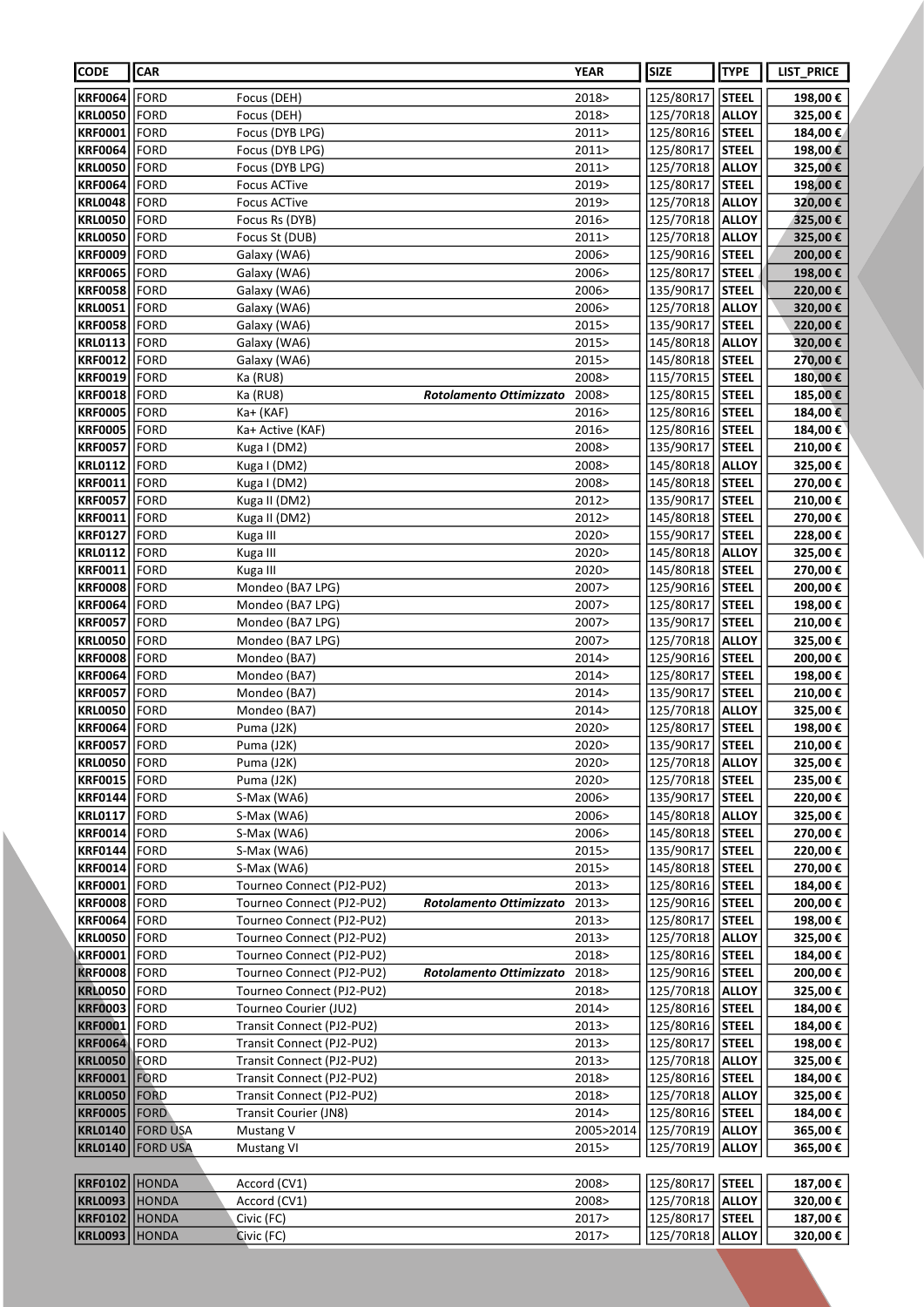| <b>CODE</b>                      | <b>CAR</b>                       |                                          |                               | <b>YEAR</b>    | <b>SIZE</b>            | <b>TYPE</b>                  | <b>LIST PRICE</b>   |
|----------------------------------|----------------------------------|------------------------------------------|-------------------------------|----------------|------------------------|------------------------------|---------------------|
| <b>KRF0102</b>                   | HONDA                            | Civic (FK2)                              |                               | 2012>          | 125/80R17              | <b>STEEL</b>                 | 187,00€             |
| <b>KRL0093</b>                   | <b>HONDA</b>                     | Civic (FK2)                              |                               | 2012>          | 125/70R18              | <b>ALLOY</b>                 | 320,00€             |
| <b>KRF0102</b>                   | <b>HONDA</b>                     | Civic 4 Door (FB8)                       |                               | 2012>          | 125/80R17              | <b>STEEL</b>                 | 187,00€             |
| <b>KRL0093</b>                   | HONDA                            | Civic 4 Door (FB8)                       |                               | 2012>          | 125/70R18              | <b>ALLOY</b>                 | 320,00€             |
| <b>KRF0102</b>                   | <b>HONDA</b>                     | Civic Tourer (FK2)                       |                               | 2014>          | 125/80R17              | <b>STEEL</b>                 | 187,00€             |
| <b>KRL0093</b>                   | <b>HONDA</b>                     | Civic Tourer (FK2)                       |                               | 2014>          | 125/70R18              | <b>ALLOY</b>                 | 320,00€             |
| <b>KRL0141</b>                   | HONDA                            | Civic Type R (FK2)                       |                               | 2015>2017      | 145/60R20              | <b>ALLOY</b>                 | 470,00 €            |
| <b>KRL0141</b>                   | HONDA                            | Civic Type R (FK8)                       |                               | 2018>          | 145/60R20              | <b>ALLOY</b>                 | 470,00 €            |
| <b>KRF0091</b>                   | <b>HONDA</b>                     | CR-V (RE1_RE7)                           |                               | 2006>2011      | 135/90R17              | <b>STEEL</b>                 | 225,00 €            |
| <b>KRL0080</b>                   | HONDA                            | CR-V (RE1 RE7)                           |                               | 2006>2011      | 145/80R18              | <b>ALLOY</b>                 | 320,00€             |
| <b>KRF0145</b>                   | <b>HONDA</b>                     | CR-V (RM1 RM4)                           |                               | 2011>2016      | 155/90R17              | <b>STEEL</b>                 | 229,00€             |
| <b>KRL0142</b>                   | HONDA                            | CR-V (RM1 RM4)                           |                               | 2011>2016      | 145/80R18              | <b>ALLOY</b>                 | 320,00€             |
| <b>KRF0145</b>                   | <b>HONDA</b>                     | CR-V (RM1 RM4 Facelift)                  |                               | 2016>2018      | 155/90R17              | <b>STEEL</b>                 | 229,00€             |
| <b>KRL0142</b>                   | <b>HONDA</b>                     | CR-V (RM1_RM4 Facelift)                  |                               | 2016>2018      | 145/80R18              | <b>ALLOY</b>                 | 320,00€             |
| <b>KRF0145</b>                   | HONDA                            | CR-V (RW/RT)                             |                               | 2018>          | 155/90R17              | <b>STEEL</b>                 | 229,00€             |
| <b>KRL0142</b>                   | HONDA                            | CR-V (RW/RT)                             |                               | 2018>          | 145/80R18              | <b>ALLOY</b>                 | 320,00€             |
| <b>KRF0102</b>                   | <b>HONDA</b>                     | CRZ (ZF1)                                |                               | 2010>          | 125/80R17              | <b>STEEL</b>                 | 187,00€             |
| <b>KRL0093</b>                   | HONDA                            | CRZ (ZF1)                                |                               | 2010>          | 125/70R18              | <b>ALLOY</b>                 | 320,00€             |
| <b>KRF0102</b>                   | HONDA                            | FR-V (BE1/BE3)                           |                               | 2005>          | 125/80R17              | <b>STEEL</b>                 | 187,00€             |
| <b>KRL0093</b>                   | HONDA                            | FR-V (BE1/BE3)                           |                               | 2005>          | 125/70R18              | <b>ALLOY</b>                 | 320,00€             |
| <b>KRF0102</b>                   | HONDA                            | HR-V (RU)                                |                               | 2015>          | 125/80R17              | <b>STEEL</b>                 | 187,00€             |
| <b>KRL0093</b>                   | <b>HONDA</b>                     | HR-V (RU)                                |                               | 2015>          | 125/70R18              | ALLOY                        | 320,00€             |
| <b>KRF0024</b>                   | <b>HONDA</b>                     | Jazz (GE6 GG1 GG3)                       |                               | 2002>          | 115/70R15              | <b>STEEL</b>                 | 175,00€             |
| <b>KRF0033</b>                   | <b>HONDA</b>                     | Jazz (GE6 GG1 GG3)                       | Rotolamento Ottimizzato       | 2002>          | 125/80R15              | <b>STEEL</b>                 | 185,00€             |
| <b>KRF0024</b>                   | <b>HONDA</b>                     | Jazz (GE6 GG1_GG5)                       |                               | 2008>          | 115/70R15              | <b>STEEL</b>                 | 175,00€             |
| <b>KRF0033</b>                   | HONDA                            | Jazz (GE6 GG1 GG5)                       | Rotolamento Ottimizzato 2008> |                | 125/80R15              | <b>STEEL</b>                 | 185,00€             |
| <b>KRF0033</b>                   | HONDA                            | Jazz (GK)                                |                               | 2015>          | 125/80R15              | <b>STEEL</b>                 | 185,00€             |
| <b>KRF0022</b>                   | <b>HYUNDAI</b>                   | Getz                                     |                               | 2002>          | 115/70R15              | <b>STEEL</b>                 | 177,50€             |
| <b>KRF0031</b>                   | HYUNDAI                          | Getz                                     | Rotolamento Ottimizzato       | 2002>          | 125/80R15              | <b>STEEL</b>                 | 185,00€             |
| <b>KRF0022</b>                   | <b>HYUNDAI</b>                   | 110 (IA)                                 |                               | 2013>          | 115/70R15              | <b>STEEL</b>                 | 177,50€             |
| <b>KRF0031</b>                   | <b>HYUNDAI</b>                   | 110 (IA)                                 | Rotolamento Ottimizzato       | 2013>          | 125/80R15              | <b>STEEL</b>                 | 185,00€             |
| <b>KRF0022</b>                   | <b>HYUNDAI</b>                   | 110 (Pa)                                 |                               | 2008>          | 115/70R15              | <b>STEEL</b>                 | 177,50€             |
| <b>KRF0031</b>                   | <b>HYUNDAI</b>                   | 120(GB)                                  |                               | 2015>          | 125/80R15              | <b>STEEL</b>                 | 185,00€             |
| <b>KRF0031</b>                   | HYUNDAI                          | 120 (PB)                                 |                               | 2009>          | 125/80R15              | <b>STEEL</b>                 | 185,00€             |
| <b>KRF0031</b>                   | <b>HYUNDAI</b>                   | I20 ACTive (GB)                          |                               | 2016>          | 125/80R15              | <b>STEEL</b>                 | 185,00€             |
| <b>KRF0031</b>                   | HYUNDAI                          | I20 Coupe (GB)                           |                               | 2016>          | 125/80R15              | <b>STEEL</b>                 | 185,00€             |
| <b>KRF0146</b>                   | <b>HYUNDAI</b>                   | 130 (FD)                                 |                               | 2007>          | 125/80R17              | <b>STEEL</b>                 | 203,00€             |
|                                  | KRL0143 HYUNDAI                  | 130 (FD)                                 |                               | 2007>          | 125/70R18   ALLOY      |                              | 320,00€             |
| <b>KRF0146</b>                   | <b>HYUNDAI</b>                   | 130 (GDH)                                |                               | 2012>          | 125/80R17              | <b>STEEL</b>                 | 203,00 €            |
| <b>KRL0143</b>                   | <b>HYUNDAI</b>                   | 130 (GDH)                                |                               | 2012>          | 125/70R18              | <b>ALLOY</b>                 | 320,00 €            |
| <b>KRF0104</b>                   | <b>HYUNDAI</b>                   | 130 (PDE)                                |                               | 2017>          | 125/80R17              | <b>STEEL</b>                 | 203,00 €            |
| <b>KRL0095</b>                   | <b>HYUNDAI</b>                   | 130 (PDE)                                |                               | 2017>          | 125/70R18              | <b>ALLOY</b>                 | 320,00€             |
| <b>KRF0146</b>                   | <b>HYUNDAI</b>                   | I30 Combi (FD)                           |                               | 2007>          | 125/80R17              | <b>STEEL</b>                 | 203,00€             |
| <b>KRL0143</b>                   | <b>HYUNDAI</b>                   | I30 Combi (FD)                           |                               | 2007>          | 125/70R18              | <b>ALLOY</b>                 | 320,00€             |
| <b>KRF0146</b>                   | <b>HYUNDAI</b>                   | I30 Combi (GDH)                          |                               | 2012 >         | 125/80R17              | <b>STEEL</b>                 | 203,00 €            |
| <b>KRL0143</b>                   | HYUNDAI                          | I30 Combi (GDH)                          |                               | 2012>          | 125/70R18              | <b>ALLOY</b>                 | 320,00€             |
| <b>KRF0146</b>                   | <b>HYUNDAI</b>                   | I30 Coupe (GDH)                          |                               | 2013 >         | 125/80R17              | <b>STEEL</b>                 | 203,00 €            |
| <b>KRL0143</b>                   | HYUNDAI                          | I30 Coupe (GDH)                          |                               | 2013 >         | 125/70R18              | <b>ALLOY</b>                 | 320,00 €            |
| <b>KRF0104</b>                   | <b>HYUNDAI</b><br><b>HYUNDAI</b> | 130 Fastback (PDE)<br>130 Fastback (PDE) |                               | 2018><br>2018> | 125/80R17              | <b>STEEL</b>                 | 203,00 €            |
| <b>KRL0095</b><br><b>KRF0104</b> | <b>HYUNDAI</b>                   | 130 Kombi (PDE)                          |                               | 2017>          | 125/70R18<br>125/80R17 | <b>ALLOY</b><br><b>STEEL</b> | 320,00 €<br>203,00€ |
| <b>KRL0095</b>                   | <b>HYUNDAI</b>                   | 130 Kombi (PDE)                          |                               | 2017>          | 125/70R18              | <b>ALLOY</b>                 | 320,00€             |
| <b>KRF0104</b>                   | <b>HYUNDAI</b>                   | 140 (VF)                                 |                               | 2012>          | 125/80R17              | <b>STEEL</b>                 | 203,00€             |
| <b>KRL0095</b>                   | <b>HYUNDAI</b>                   | 140 (VF)                                 |                               | 2012>          | 125/70R18              | <b>ALLOY</b>                 | 320,00€             |
| <b>KRF0104</b>                   | <b>HYUNDAI</b>                   | 140 Combi (VF)                           |                               | 2011>          | 125/80R17              | <b>STEEL</b>                 | 203,00€             |
| <b>KRL0095</b>                   | HYUNDAI                          | 140 Combi (VF)                           |                               | 2011>          | 125/70R18              | <b>ALLOY</b>                 | 320,00 €            |
| <b>KRF0104</b>                   | HYUNDAI                          | lonig (AE)                               |                               | 2016>          | 125/80R17              | <b>STEEL</b>                 | 203,00 €            |
| <b>KRL0095</b>                   | <b>HYUNDAI</b>                   | Ioniq (AE)                               |                               | 2016>          | 125/70R18              | <b>ALLOY</b>                 | 320,00 €            |
| <b>KRF0104</b>                   | <b>HYUNDAI</b>                   | IX20(JC)                                 |                               | 2010>          | 125/80R17              | <b>STEEL</b>                 | 203,00 €            |
| <b>KRL0095</b>                   | <b>HYUNDAI</b>                   | IX20 (JC)                                |                               | 2010>          | 125/70R18              | <b>ALLOY</b>                 | 320,00€             |
| <b>KRF0098</b>                   | <b>HYUNDAI</b>                   | IX35 (EI)                                |                               | 2010>          | 135/90R17              | <b>STEEL</b>                 | 225,00 €            |
| <b>KRL0088</b>                   | <b>HYUNDAI</b>                   | IX35 (EI)                                |                               | 2010>          | 145/80R18              | <b>ALLOY</b>                 | 320,00€             |
| <b>KRF0098</b>                   | <b>HYUNDAI</b>                   | IX35 Facelift (ELH)                      |                               | 2013>          | 135/90R17              | <b>STEEL</b>                 | 225,00 €            |
| <b>KRL0088</b>                   | <b>HYUNDAI</b>                   | IX35 Facelift (ELH)                      |                               | 2013>          | 145/80R18              | <b>ALLOY</b>                 | 320,00 €            |
| <b>KRF0104</b>                   | <b>HYUNDAI</b>                   | Kona (OS)                                |                               | 2017>          | 125/80R17              | <b>STEEL</b>                 | 203,00 €            |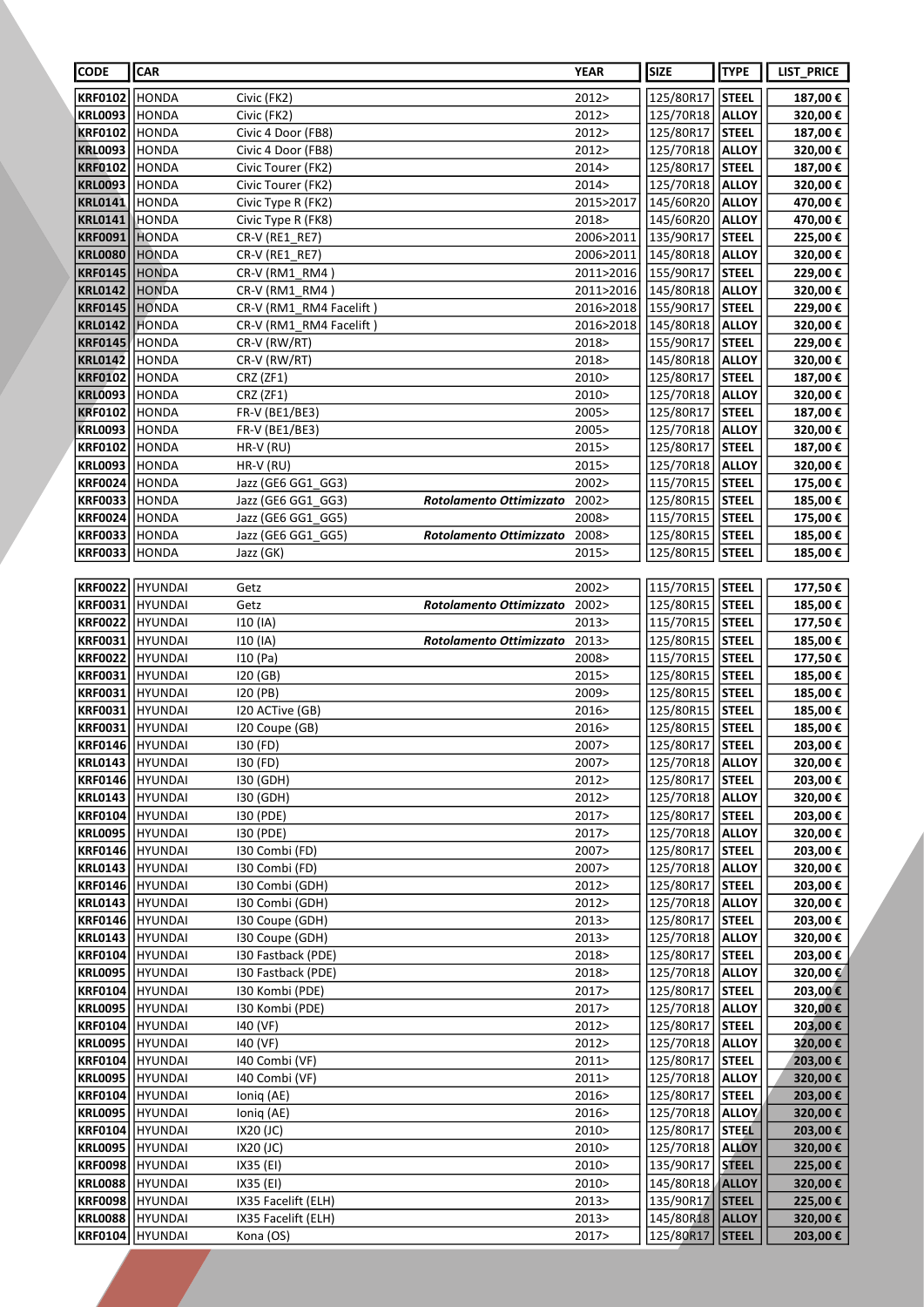| <b>CODE</b>                      | <b>CAR</b>                         |                                        |                               | <b>YEAR</b>         | <b>SIZE</b>            | <b>TYPE</b>                  | LIST_PRICE         |
|----------------------------------|------------------------------------|----------------------------------------|-------------------------------|---------------------|------------------------|------------------------------|--------------------|
| <b>KRL0095</b>                   | <b>HYUNDAI</b>                     | Kona (OS)                              |                               | 2017>               | 125/70R18              | <b>ALLOY</b>                 | 320,00€            |
| <b>KRF0098</b>                   | <b>HYUNDAI</b>                     | Nexo                                   |                               | 2018>               | 135/90R17              | <b>STEEL</b>                 | 225,00€            |
| <b>KRL0088</b>                   | <b>HYUNDAI</b>                     | Nexo                                   |                               | 2018>               | 145/80R18              | <b>ALLOY</b>                 | 320,00€            |
| <b>KRL0076</b>                   | HYUNDAI                            | Santa Fe (DM)                          |                               | 2012>               | 155/90R18              | <b>ALLOY</b>                 | 330,00€            |
| <b>KRL0076</b>                   | HYUNDAI                            | Santa Fe (TM)                          |                               | 2018>               | 155/90R18              | <b>ALLOY</b>                 | 330,00€            |
| <b>KRF0098</b>                   | <b>HYUNDAI</b>                     | Tucson (TL-TLE)                        |                               | 2015>               | 135/90R17              | <b>STEEL</b>                 | 225,00€            |
| <b>KRL0088</b>                   | <b>HYUNDAI</b>                     | Tucson (TL-TLE)                        |                               | 2015>               | 145/80R18              | <b>ALLOY</b>                 | 320,00€            |
| <b>KRF0104</b>                   | HYUNDAI                            | Veloster (FS)                          |                               | 2011>               | 125/80R17              | <b>STEEL</b>                 | 203,00€            |
| <b>KRL0095</b>                   | HYUNDAI                            | Veloster (FS)                          |                               | 2011>               | 125/70R18              | <b>ALLOY</b>                 | 320,00€            |
|                                  |                                    |                                        |                               |                     |                        |                              |                    |
| <b>KRF0081</b>                   | <b>INFINITI</b>                    | Q30 (H15)                              |                               | 2016>               | 135/90R17              | <b>STEEL</b>                 | 210,00€            |
| <b>KRF0122</b>                   | INFINITI                           | Q30 (H15)                              |                               | 2016>               | 145/80R18              | <b>STEEL</b>                 | 265,00€            |
| <b>KRL0083</b>                   | INFINITI                           | Q50 (V37)                              |                               | 2013>               | 145/80R18              | <b>ALLOY</b>                 | 325,00€            |
| <b>KRL0074</b>                   | <b>INFINITI</b>                    | Q60                                    |                               | <b>ALL</b><br>2016> | 155/90R18              | <b>ALLOY</b>                 | 330,00€            |
| <b>KRF0081</b><br><b>KRF0122</b> | <b>INFINITI</b><br><b>INFINITI</b> | QX30 (H15)<br>QX30 (H15)               |                               | 2016>               | 135/90R17<br>145/80R18 | <b>STEEL</b><br><b>STEEL</b> | 210,00€<br>265,00€ |
| <b>KRL0074</b>                   | INFINITI                           | QX60                                   |                               | 2016>               | 155/90R18              | <b>ALLOY</b>                 | 330,00€            |
| <b>KRL0074</b>                   | <b>INFINITI</b>                    | QX70                                   |                               | 2103>               | 155/90R18              | <b>ALLOY</b>                 | 330,00€            |
|                                  |                                    |                                        |                               |                     |                        |                              |                    |
| <b>KRL0117</b>                   | JAGUAR                             | E Pace                                 |                               | 2018>               | 145/80R18              | <b>ALLOY</b>                 | 325,00€            |
| <b>KRF0014</b>                   | JAGUAR                             | E Pace                                 |                               | 2018>               | 145/80R18              | <b>STEEL</b>                 | 270,00€            |
| <b>KRL0047</b>                   | JAGUAR                             | F Pace                                 |                               | 2018>               | 155/90R18              | <b>ALLOY</b>                 | 326,00€            |
| <b>KRF0017</b>                   | JAGUAR                             | F Pace                                 |                               | 2018>               | 155/90R18              | <b>STEEL</b>                 | 280,00€            |
| <b>KRL0047</b>                   | JAGUAR                             | I Pace                                 |                               | 2018>               | 155/90R18              | <b>ALLOY</b>                 | 326,00€            |
| <b>KRF0017</b>                   | JAGUAR                             | I Pace                                 |                               | 2018>               | 155/90R18              | <b>STEEL</b>                 | 280,00€            |
| <b>KRF0064</b>                   | JAGUAR                             | XE (JA)                                |                               | 2015>               | 125/80R17              | <b>STEEL</b>                 | 198,00€            |
| <b>KRL0050</b>                   | JAGUAR                             | XE(JA)                                 |                               | 2015>               | 125/70R18              | <b>ALLOY</b>                 | 325,00€            |
| <b>KRL0050</b>                   | JAGUAR                             | XE (JA)                                |                               | 2015>               | 125/70R18              | <b>ALLOY</b>                 | 325,00€            |
| <b>KRF0015</b>                   | JAGUAR                             | XE (JA)                                |                               | 2015>               | 125/70R18              | <b>STEEL</b>                 | 235,00€            |
| <b>KRF0064</b>                   | JAGUAR                             | XF (JB)                                |                               | 2015>               | 125/80R17              | <b>STEEL</b>                 | 198,00€            |
| <b>KRF0057</b><br><b>KRL0050</b> | JAGUAR<br>JAGUAR                   | XF (JB)<br>$XF$ ( $JB$ )               | Rotolamento Ottimizzato       | 2015><br>2015>      | 135/90R17<br>125/70R18 | <b>STEEL</b><br><b>ALLOY</b> | 210,00€<br>325,00€ |
| <b>KRL0112</b>                   | JAGUAR                             | XF (JB)                                | Rotolamento Ottimizzato       | 2015>               | 145/80R18              | <b>ALLOY</b>                 | 325,00€            |
| <b>KRF0011</b>                   | JAGUAR                             | XF (JB)                                | Rotolamento Ottimizzato       | 2015>               | 145/80R18              | <b>STEEL</b>                 | 270,00€            |
| <b>KRL0112</b>                   | JAGUAR                             | XJ (X351)                              |                               | 2009>               | 145/80R18              | <b>ALLOY</b>                 | 325,00€            |
| <b>KRF0011</b>                   | JAGUAR                             | XJ (X351)                              |                               | 2009>               | 145/80R18              | <b>STEEL</b>                 | 270,00€            |
| <b>KRF0064</b>                   | JAGUAR                             | X-Type (CF1)                           |                               | 2001>               | 125/80R17              | <b>STEEL</b>                 | 198,00€            |
| <b>KRL0050</b>                   | JAGUAR                             | X-Type (CF1)                           |                               | 2001>               | 125/70R18              | <b>ALLOY</b>                 | 325,00€            |
|                                  |                                    |                                        |                               |                     |                        |                              |                    |
| <b>KRF0074</b>                   | JEEP                               | Cherokee (KL)                          |                               | 2014>               | 135/90R17              | <b>STEEL</b>                 | 225,00€            |
| <b>KRL0006</b>                   | JEEP                               | Cherokee (KL)                          |                               | 2014>               | 125/70R19              | <b>ALLOY</b>                 | 365,00€            |
| <b>KRF0147</b>                   | JEEP                               | Compass (MX)                           |                               | 2006>               | 135/90R17              | <b>STEEL</b>                 | 225,00€            |
| <b>KRL0144</b><br><b>KRF0074</b> | JEEP<br>JEEP                       | Compass (MX)                           |                               | 2006><br>2017>      | 145/80R18<br>135/90R17 | <b>ALLOY</b><br><b>STEEL</b> | 320,00€<br>225,00€ |
| <b>KRF0071</b>                   | JEEP                               | Compass (MX)<br>Renegade (BU)          |                               | 2014>               | 125/80R17              | <b>STEEL</b>                 | 200,00€            |
| <b>KRF0073</b>                   | JEEP                               | Renegade (BU)                          | Rotolamento Ottimizzato 2014> |                     | 135/90R17              | <b>STEEL</b>                 | 215,00€            |
|                                  |                                    |                                        |                               |                     |                        |                              |                    |
| <b>KRF0104</b>                   | KIA                                | Carens (FG)                            |                               | 2006>               | 125/80R17              | <b>STEEL</b>                 | 203,00€            |
| <b>KRL0095</b>                   | KIA                                | Carens (FG)                            |                               | 2006>               | 125/70R18              | <b>ALLOY</b>                 | 320,00€            |
| <b>KRF0104</b>                   | KIA                                | Carens (RP)                            |                               | 2013>               | 125/80R17              | <b>STEEL</b>                 | 203,00€            |
| <b>KRL0095</b>                   | KIA                                | Carens (RP)                            |                               | 2013>               | 125/70R18              | <b>ALLOY</b>                 | 320,00€            |
| <b>KRF0104</b>                   | KIA                                | Cee'D, Cee'D Wagon (CD)                |                               | 2018>               | 125/80R17              | <b>STEEL</b>                 | 203,00€            |
| <b>KRL0095</b>                   | KIA                                | Cee'D, Cee'D Wagon (CD)                |                               | 2018>               | 125/70R18              | <b>ALLOY</b>                 | 320,00€            |
| <b>KRF0104</b>                   | KIA                                | Cee'D, Cee'D Wagon (ED)                |                               | 2006>               | 125/80R17              | <b>STEEL</b>                 | 203,00€            |
| <b>KRL0095</b>                   | KIA                                | Cee'D, Cee'D Wagon (ED)                |                               | 2006>               | 125/70R18              | <b>ALLOY</b>                 | 320,00€            |
| <b>KRF0104</b>                   | KIA                                | Cee'D, Cee'D Wagon (JD)                |                               | 2012>               | 125/80R17              | <b>STEEL</b>                 | 203,00 €           |
| <b>KRL0095</b><br><b>KRF0104</b> | KIA<br>KIA                         | Cee'D, Cee'D Wagon (JD)<br>Cerato (BD) |                               | 2012><br>2018>      | 125/70R18<br>125/80R17 | <b>ALLOY</b><br><b>STEEL</b> | 320,00€<br>203,00€ |
| <b>KRL0095</b>                   | KIA                                | Cerato (BD)                            |                               | 2018>               | 125/70R18              | <b>ALLOY</b>                 | 320,00€            |
| <b>KRF0104</b>                   | KIA                                | Magentis (Ge)                          |                               | 2005>               | 125/80R17              | <b>STEEL</b>                 | 203,00€            |
| <b>KRL0095</b>                   | KIA                                | Magentis (Ge)                          |                               | 2005>               | 125/70R18              | <b>ALLOY</b>                 | 320,00€            |
| <b>KRF0104</b>                   | KIA                                | Niro (DE)                              |                               | 2016>               | 125/80R17              | <b>STEEL</b>                 | 203,00€            |
| <b>KRL0095</b>                   | KIA                                | Niro (DE)                              |                               | 2016>               | 125/70R18              | <b>ALLOY</b>                 | 320,00€            |
| <b>KRF0104</b>                   | KIA                                | Optima (JF)                            |                               | 2015>               | 125/80R17              | <b>STEEL</b>                 | 203,00€            |
| <b>KRL0095</b>                   | KIA                                | Optima (JF)                            |                               | 2015>               | 125/70R18              | <b>ALLOY</b>                 | 320,00€            |
| <b>KRF0104</b>                   | KIA                                | Optima (TF)                            |                               | 2011>               | 125/80R17              | <b>STEEL</b>                 | 203,00 €           |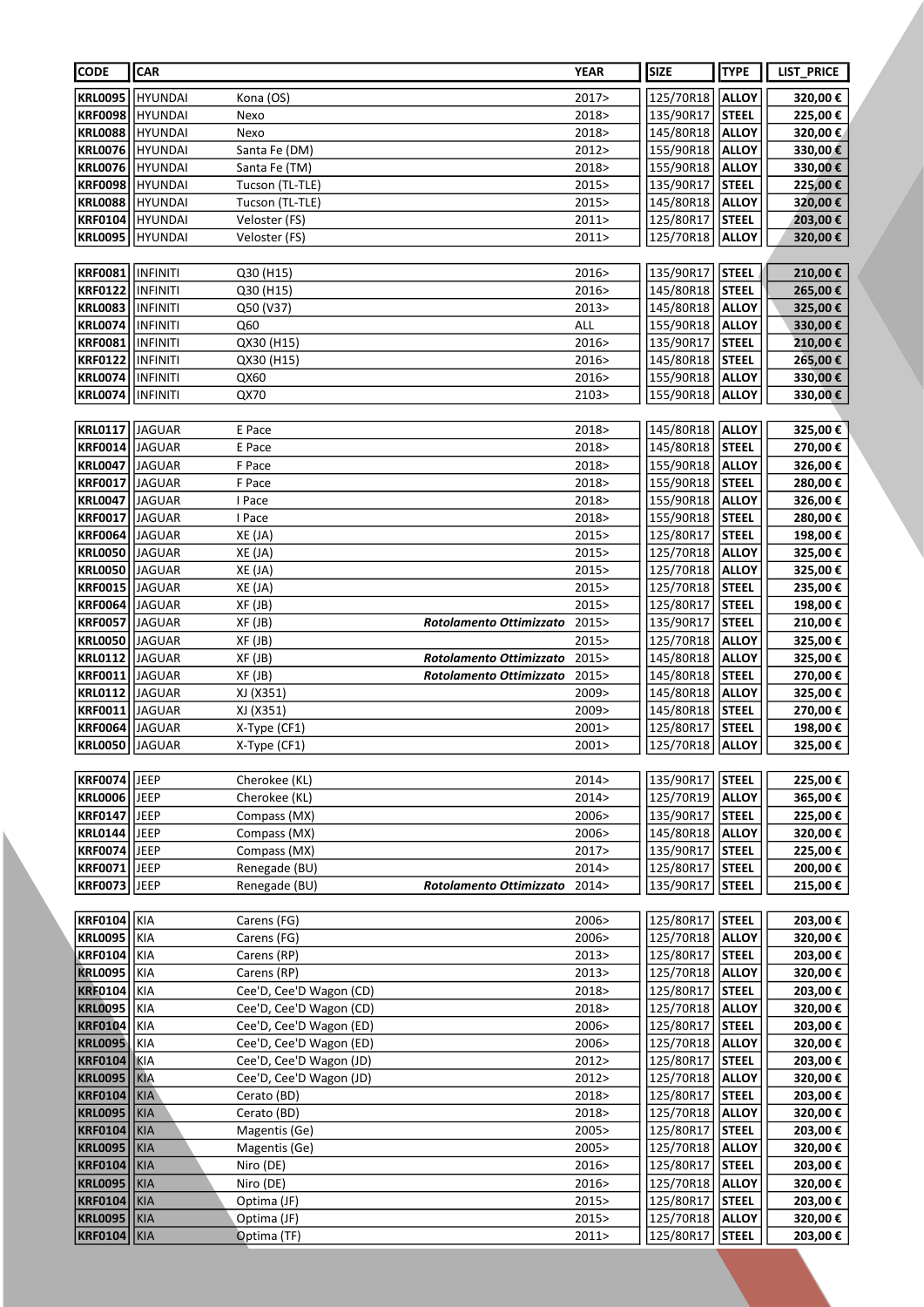| <b>CODE</b>                      | <b>CAR</b>                      |                                                    |                               | <b>YEAR</b>    | <b>SIZE</b>                    | <b>TYPE</b>                  | LIST_PRICE         |
|----------------------------------|---------------------------------|----------------------------------------------------|-------------------------------|----------------|--------------------------------|------------------------------|--------------------|
| <b>KRL0095</b>                   | KIA                             | Optima (TF)                                        |                               | 2011>          | 125/70R18                      | <b>ALLOY</b>                 | 320,00€            |
| <b>KRF0104</b>                   | KIA                             | Optima Kombi (JF)                                  |                               | 2016>          | 125/80R17                      | <b>STEEL</b>                 | 203,00€            |
| <b>KRL0095</b>                   | KIA                             | Optima Kombi (JF)                                  |                               | 2016>          | 125/70R18                      | <b>ALLOY</b>                 | 320,00€            |
| <b>KRF0022</b>                   | KIA                             | Picanto (JA)                                       |                               | 2017>          | 115/70R15                      | <b>STEEL</b>                 | 177,50€            |
| <b>KRF0031</b>                   | KIA                             | Picanto (JA)                                       | Rotolamento Ottimizzato       | 2017>          | 125/80R15                      | <b>STEEL</b>                 | 185,00€            |
| <b>KRF0022</b>                   | KIA                             | Picanto (TA)                                       |                               | 2011>          | 115/70R15                      | <b>STEEL</b>                 | 177,50€            |
| <b>KRF0104</b>                   | <b>KIA</b>                      | Pro Ceed (CD)                                      |                               | 2019>          | 125/80R17                      | <b>STEEL</b>                 | 203,00€            |
| <b>KRL0095</b>                   | KIA                             | Pro Ceed (CD)                                      |                               | 2019>          | 125/70R18                      | <b>ALLOY</b>                 | 320,00€            |
| <b>KRF0104</b>                   | KIA                             | Pro Cee'D (ED)                                     |                               | 2008>          | 125/80R17                      | <b>STEEL</b>                 | 203,00€            |
| <b>KRL0095</b>                   | <b>KIA</b>                      | Pro Cee'D (ED)                                     |                               | 2008>          | 125/70R18                      | <b>ALLOY</b>                 | 320,00€            |
| <b>KRF0104</b><br><b>KRL0095</b> | KIA<br> KIA                     | Pro Cee'D (JD)<br>Pro Cee'D (JD)                   |                               | 2013><br>2013> | 125/80R17<br>125/70R18         | <b>STEEL</b><br><b>ALLOY</b> | 203,00€<br>320,00€ |
| <b>KRF0031</b>                   | KIA                             | Rio (UB)                                           |                               | 2011>          | 125/80R15                      | <b>STEEL</b>                 | 185,00€            |
| <b>KRF0031</b>                   | KIA                             | Rio (YB)                                           |                               | 2017>          | 125/80R15                      | <b>STEEL</b>                 | 185,00€            |
| <b>KRF0104</b>                   | <b>KIA</b>                      | Soul (AM)                                          |                               | 2009>          | 125/80R17                      | <b>STEEL</b>                 | 203,00€            |
| <b>KRL0095</b>                   | <b>KIA</b>                      | Soul (AM)                                          |                               | 2009>          | 125/70R18                      | <b>ALLOY</b>                 | 320,00€            |
| <b>KRF0104</b>                   | KIA                             | Soul (PS)                                          |                               | 2013>          | 125/80R17                      | <b>STEEL</b>                 | 203,00€            |
| <b>KRL0095</b>                   | KIA                             | Soul (PS)                                          |                               | 2013>          | 125/70R18                      | <b>ALLOY</b>                 | 320,00€            |
| <b>KRF0098</b>                   | KIA                             | Sportage (QL)                                      |                               | 2016>          | 135/90R17                      | <b>STEEL</b>                 | 225,00€            |
| <b>KRL0088</b>                   | KIA                             | Sportage (QL)                                      |                               | 2016>          | 145/80R18                      | <b>ALLOY</b>                 | 320,00€            |
| <b>KRL0071</b>                   | KIA                             | Sportage (QL)                                      |                               | 2016>          | 125/70R19                      | <b>ALLOY</b>                 | 365,00€            |
| <b>KRF0098</b>                   | KIA                             | Sportage (SI)                                      |                               | 2010>          | 135/90R17                      | <b>STEEL</b>                 | 225,00€            |
| <b>KRL0088</b>                   | KIA                             | Sportage (SI)                                      |                               | 2010>          | 145/80R18                      | <b>ALLOY</b>                 | 320,00€            |
| <b>KRL0071</b>                   | KIA                             | Sportage (SI)                                      |                               | 2010>          | 125/70R19                      | <b>ALLOY</b>                 | 365,00€            |
| <b>KRF0104</b>                   | KIA                             | Stinger (Ck)                                       |                               | 2017>          | 125/80R17                      | <b>STEEL</b>                 | 203,00€            |
| <b>KRL0095</b><br><b>KRF0148</b> | KIA<br> KIA                     | Stinger (Ck)                                       |                               | 2017><br>2017> | 125/70R18<br>125/80R15         | <b>ALLOY</b><br><b>STEEL</b> | 320,00€<br>185,00€ |
| <b>KRF0104</b>                   | KIA                             | Stonic (Yb)<br>Venga (Yn)                          |                               | 2009>          | 125/80R17                      | <b>STEEL</b>                 | 203,00€            |
| <b>KRL0095</b>                   | KIA                             | Venga (Yn)                                         |                               | 2009>          | 125/70R18                      | <b>ALLOY</b>                 | 320,00€            |
| <b>KRF0104</b>                   | KIA                             | X Cee'D                                            |                               | 2019>          | 125/80R17                      | <b>STEEL</b>                 | 203,00€            |
| <b>KRL0095</b>                   | KIA                             | X Cee'D                                            |                               | 2019>          | 125/70R18                      | <b>ALLOY</b>                 | 320,00€            |
| <b>KRL0064</b>                   | KIA                             | X Cee'D                                            |                               | 2019>          | 125/70R19                      | <b>ALLOY</b>                 | 365,00€            |
|                                  |                                 |                                                    |                               |                |                                |                              |                    |
| <b>KRL0003</b>                   | LANCIA                          | Delta (844)                                        |                               | 2008>          | 125/80R17                      | <b>ALLOY</b>                 | 260,00€            |
| <b>KRF0018</b>                   | LANCIA                          | Musa (350)                                         |                               | 2004>          | 125/80R15                      | <b>STEEL</b>                 | 185,00€            |
| <b>KRF0150</b>                   | LANCIA                          | Phedra (179)                                       |                               | 2002>          | 125/80R16                      | <b>STEEL</b>                 | 200,00€            |
| <b>KRF0149</b>                   | LANCIA                          | Phedra (179)                                       |                               | 2002>          | 125/90R16                      | <b>STEEL</b>                 | 210,00€            |
| <b>KRF0019</b><br>KRF0018 LANCIA | LANCIA                          | Ypsilon (312)<br>Ypsilon (312)                     |                               | 2011>          | 115/70R15<br>125/80R15   STEEL | <b>STEEL</b>                 | 180,00€<br>185,00€ |
|                                  |                                 |                                                    | Rotolamento Ottimizzato 2011> |                |                                |                              |                    |
| <b>KRL0042</b>                   | LAND ROVER                      | Discovery IV (LA)                                  |                               | 2009>          | 155/90R18                      | <b>ALLOY</b>                 | 350,00€            |
| <b>KRF0129</b>                   | LAND ROVER                      | Discovery Sport                                    |                               | 2014>          | 155/90R17                      | <b>STEEL</b>                 | 228,00 €           |
| <b>KRL0047</b>                   | LAND ROVER                      | Discovery Sport                                    |                               | 2014>          | 155/90R18                      | <b>ALLOY</b>                 | 326,00€            |
| <b>KRF0017</b>                   | <b>LAND ROVER</b>               | Discovery Sport                                    |                               | 2014>          | 155/90R18                      | <b>STEEL</b>                 | 280,00 €           |
| <b>KRL0042</b>                   | <b>LAND ROVER</b>               | Discovery V (L462)                                 |                               | 2016>          | 155/90R18                      | <b>ALLOY</b>                 | 350,00€            |
| <b>KRF0129</b>                   | LAND ROVER                      | Freelander II (LF)                                 |                               | 2007>          | 155/90R17                      | <b>STEEL</b>                 | 228,00 €           |
| <b>KRL0117</b>                   | <b>LAND ROVER</b>               | Freelander II (LF)                                 |                               | 2007>          | 145/80R18                      | <b>ALLOY</b>                 | 325,00€            |
| <b>KRF0014</b>                   | <b>LAND ROVER</b>               | Freelander II (LF)                                 |                               | 2007>          | 145/80R18                      | <b>STEEL</b>                 | 270,00€            |
| <b>KRF0129</b>                   | <b>LAND ROVER</b>               | Range Rover Evoque (LV-LVA)                        |                               | 2011>          | 155/90R17                      | <b>STEEL</b>                 | 228,00 €           |
| <b>KRL0117</b>                   | <b>LAND ROVER</b>               | Range Rover Evoque (LV-LVA)                        |                               | 2011>          | 145/80R18                      | <b>ALLOY</b>                 | 325,00€            |
| <b>KRF0014</b>                   | LAND ROVER                      | Range Rover Evoque (LV-LVA)                        |                               | 2011>          | 145/80R18                      | <b>STEEL</b>                 | 270,00 €           |
| <b>KRF0129</b><br><b>KRL0117</b> | LAND ROVER<br><b>LAND ROVER</b> | Range Rover Evoque (LZ)<br>Range Rover Evoque (LZ) |                               | 2019><br>2019> | 155/90R17<br>145/80R18         | <b>STEEL</b><br><b>ALLOY</b> | 228,00€<br>325,00€ |
| <b>KRF0014</b>                   | <b>LAND ROVER</b>               | Range Rover Evoque (LZ)                            |                               | 2019>          | 145/80R18                      | <b>STEEL</b>                 | 270,00€            |
| <b>KRL0042</b>                   | <b>LAND ROVER</b>               | Range Rover Sport II                               |                               | 2013>          | 155/90R18                      | <b>ALLOY</b>                 | 350,00€            |
| <b>KRL0047</b>                   | <b>LAND ROVER</b>               | Range Rover Velar (LY)                             |                               | 2017>          | 155/90R18                      | <b>ALLOY</b>                 | 326,00€            |
| <b>KRF0017</b>                   | <b>LAND ROVER</b>               | Range Rover Velar (LY)                             |                               | 2017>          | 155/90R18                      | <b>STEEL</b>                 | 280,00 €           |
|                                  |                                 |                                                    |                               |                |                                |                              |                    |
| <b>KRF0048</b>                   | <b>LEXUS</b>                    | CT-200H (A10)                                      |                               | 2010>          | 125/80R16                      | <b>STEEL</b>                 | 195,00 €           |
| <b>KRF0105</b>                   | <b>LEXUS</b>                    | ES                                                 |                               | 2018>          | 125/80R17                      | <b>STEEL</b>                 | 202,00€            |
| <b>KRL0092</b>                   | <b>LEXUS</b>                    | ES                                                 |                               | 2018>          | 125/70R18                      | <b>ALLOY</b>                 | 320,00€            |
| <b>KRL0092</b>                   | <b>LEXUS</b>                    | GS 300                                             |                               | 2005>          | 125/70R18                      | <b>ALLOY</b>                 | 320,00€            |
| <b>KRL0092</b>                   | <b>LEXUS</b>                    | GS 430                                             |                               | 2005>          | 125/70R18                      | <b>ALLOY</b>                 | 320,00€            |
| <b>KRL0092</b>                   | <b>LEXUS</b>                    | GS 450 F Sport (HI10)                              |                               | 2012>          | 125/70R18                      | <b>ALLOY</b>                 | 320,00€            |
| <b>KRF0105</b>                   | <b>LEXUS</b>                    | IS(XE2)                                            |                               | 2005>          | 125/80R17                      | <b>STEEL</b>                 | 202,00€            |
| <b>KRL0096</b>                   | <b>LEXUS</b>                    | IS(XE2)                                            |                               | 2005>          | 125/70R18                      | <b>ALLOY</b>                 | 320,00 €           |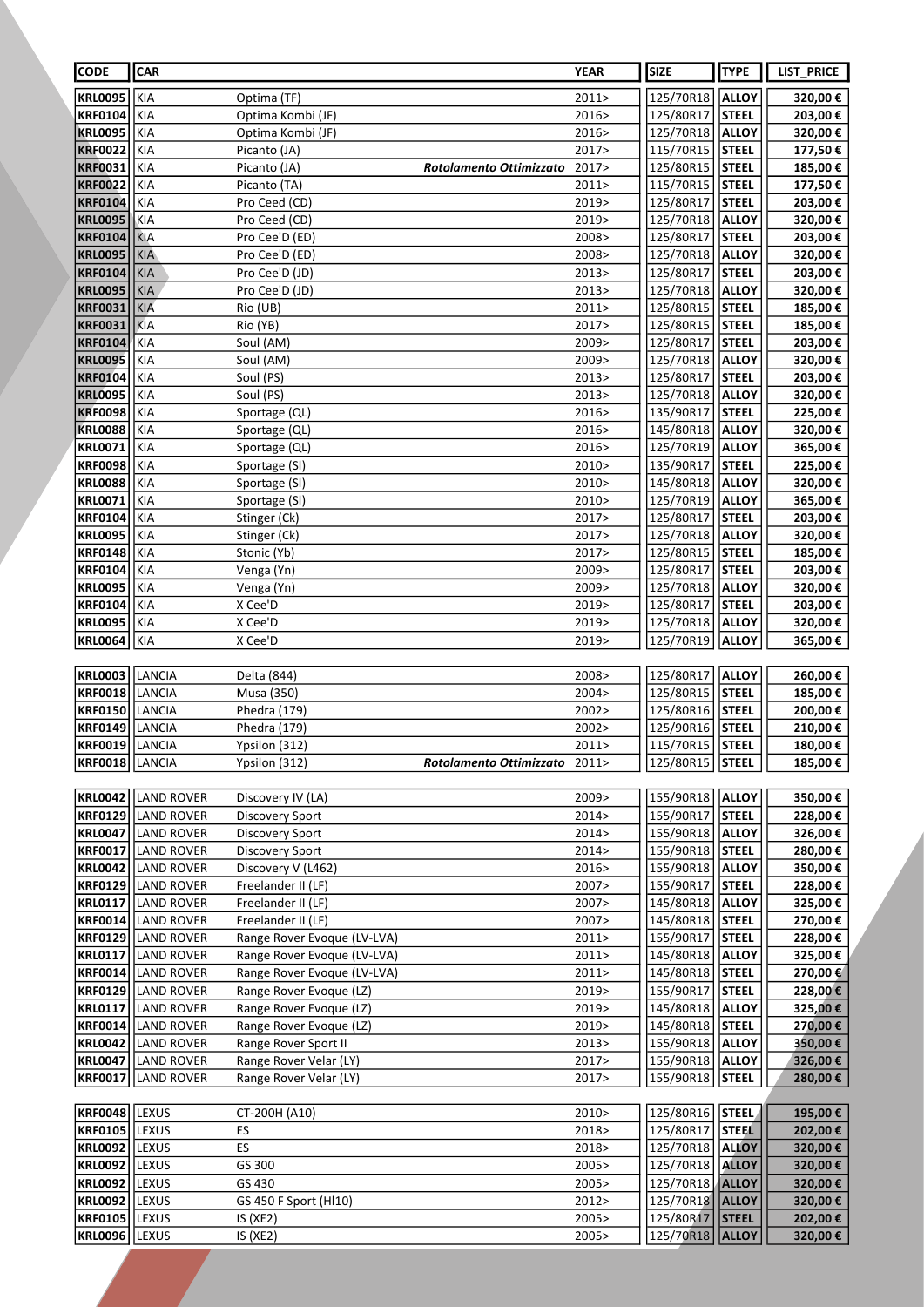| <b>CODE</b>                      | <b>CAR</b>            |                                                                            | <b>YEAR</b>    | <b>SIZE</b>            | <b>TYPE</b>                  | LIST_PRICE          |
|----------------------------------|-----------------------|----------------------------------------------------------------------------|----------------|------------------------|------------------------------|---------------------|
| <b>KRL0065</b>                   | llexus                | IS (XE2)                                                                   | 2005>          | 125/70R19              | <b>ALLOY</b>                 | 365,00€             |
| <b>KRF0105</b>                   | llexus                | IS(XE2)                                                                    | 2013>          | 125/80R17              | <b>STEEL</b>                 | 202,00€             |
| <b>KRL0096</b>                   | <b>LEXUS</b>          | IS(XE2)                                                                    | 2013>          | 125/70R18              | <b>ALLOY</b>                 | 320,00€             |
| <b>KRL0065</b>                   | LEXUS                 | IS(XE2)                                                                    | 2013>          | 125/70R19              | <b>ALLOY</b>                 | 365,00€             |
| <b>KRF0112</b>                   | LEXUS                 | NX (NX)                                                                    | 2014>          | 155/90R17              | <b>STEEL</b>                 | 237,00€             |
| <b>KRL0085</b>                   | LEXUS                 | NX(NX)                                                                     | 2014>          | 145/80R18              | <b>ALLOY</b>                 | 325,00€             |
| <b>KRL0092</b>                   | LEXUS                 | RC 300H, RC 200T                                                           | 2016>          | 125/70R18              | <b>ALLOY</b>                 | 320,00€             |
| <b>KRL0073</b>                   | LEXUS                 | <b>RX 400H</b>                                                             | 2005>          | 155/90R18              | <b>ALLOY</b>                 | 325,00€             |
| <b>KRL0073</b>                   | LEXUS                 | <b>RX 450H</b>                                                             | 2009>          | 155/90R18              | <b>ALLOY</b>                 | 325,00€             |
| <b>KRL0073</b>                   | <b>LEXUS</b>          | <b>RX 450H</b>                                                             | 2016>          | 155/90R18              | <b>ALLOY</b>                 | 325,00€             |
| <b>KRF0095</b>                   | LEXUS                 | UX                                                                         | 2019>          | 135/90R17              | <b>STEEL</b>                 | 225,00€             |
| <b>KRL0085</b>                   | <b>LEXUS</b>          | UX                                                                         | 2019>          | 145/80R18              | <b>ALLOY</b>                 | 325,00€             |
| <b>KRL0068</b>                   | LEXUS                 | UX                                                                         | 2019>          | 125/70R19              | <b>ALLOY</b>                 | 365,00€             |
|                                  |                       |                                                                            |                |                        |                              |                     |
| <b>KRL0145</b>                   | MASERATI              | Ghibli (M156)                                                              | 2013>          | 145/80R18              | <b>ALLOY</b>                 | 320,00€             |
| <b>KRL0075</b>                   | MASERATI              | Levante (M156)                                                             | 2016>          | 155/90R18              | <b>ALLOY</b>                 | 330,00€             |
|                                  |                       |                                                                            |                |                        |                              |                     |
| <b>KRF0031</b><br><b>KRF0031</b> | MAZDA                 | 2 (DE, DE1, DEE)                                                           | 2007><br>2015> | 125/80R15              | <b>STEEL</b><br><b>STEEL</b> | 185,00€             |
| <b>KRF0039</b>                   | MAZDA<br>MAZDA        | 2(DJ1)<br>2(DJ1)                                                           | 2015>          | 125/80R15<br>125/80R16 | <b>STEEL</b>                 | 185,00 €<br>183,00€ |
| <b>KRF0146</b>                   | MAZDA                 | 3 (BK)                                                                     | 2003>          | 125/80R17              | <b>STEEL</b>                 | 203,00€             |
| <b>KRL0143</b>                   | MAZDA                 | $3$ (BK)                                                                   | 2003>          | 125/70R18              | <b>ALLOY</b>                 | 320,00€             |
| <b>KRF0146</b>                   | MAZDA                 | 3 (BM)                                                                     | 2013>2016      | 125/80R17              | <b>STEEL</b>                 | 203,00€             |
| <b>KRL0143</b>                   | MAZDA                 | 3 (BM)                                                                     | 2013>2016      | 125/70R18              | <b>ALLOY</b>                 | 320,00€             |
| <b>KRF0146</b>                   | MAZDA                 | 3 (BP)                                                                     | 2019>          | 125/80R17              | <b>STEEL</b>                 | 203,00€             |
| <b>KRL0143</b>                   | MAZDA                 | 3(BP)                                                                      | 2019>          | 125/70R18              | <b>ALLOY</b>                 | 320,00€             |
| <b>KRF0104</b>                   | MAZDA                 | 5 (CW)                                                                     | 2011           | 125/80R17              | <b>STEEL</b>                 | 203,00€             |
| <b>KRL0095</b>                   | MAZDA                 | 5 (CW)                                                                     | 2011>          | 125/70R18              | <b>ALLOY</b>                 | 320,00€             |
| <b>KRF0104</b>                   | MAZDA                 | 6(GH)                                                                      | 2012>          | 125/80R17              | <b>STEEL</b>                 | 203,00€             |
| <b>KRF0094</b>                   | MAZDA                 | 6(GH)<br>Rotolamento Ottimizzato                                           | 2012>          | 135/90R17              | <b>STEEL</b>                 | 225,00€             |
| <b>KRL0083</b>                   | MAZDA                 | 6(GH)                                                                      | 2012>          | 145/80R18              | <b>ALLOY</b>                 | 325,00€             |
| <b>KRF0104</b>                   | MAZDA                 | CX 30                                                                      | 2019>          | 125/80R17              | <b>STEEL</b>                 | 203,00€             |
| <b>KRF0094</b>                   | MAZDA                 | CX 30                                                                      | 2019>          | 135/90R17              | <b>STEEL</b>                 | 225,00€             |
| <b>KRL0083</b>                   | MAZDA                 | CX 30                                                                      | 2019>          | 145/80R18              | <b>ALLOY</b>                 | 325,00€             |
| <b>KRF0104</b>                   | MAZDA                 | CX-3 (DJ1)                                                                 | 2020>          | 125/80R17              | <b>STEEL</b>                 | 203,00€             |
| <b>KRL0095</b>                   | MAZDA                 | CX-3 (DJ1)                                                                 | 2020>          | 125/70R18              | <b>ALLOY</b>                 | 320,00€             |
| <b>KRF0151</b>                   | MAZDA                 | CX-5 (KE)                                                                  | 2012>          | 155/90R17              | <b>STEEL</b>                 | 237,00€             |
| <b>KRL0088</b>                   | MAZDA                 | CX-5 (KE)                                                                  | 2012>          | 145/80R18              | <b>ALLOY</b>                 | 320,00€             |
| KRF0151   MAZDA                  |                       | CX-5 (KF)                                                                  | 2017>          | 155/90R17   STEEL      |                              | 237,00 €            |
| <b>KRL0088</b>                   | MAZDA                 | $CX-5$ ( $KF$ )                                                            | 2017>          | 145/80R18              | <b>ALLOY</b>                 | 320,00 €            |
| <b>KRF0151</b>                   | MAZDA                 | CX-7 (ER)                                                                  | 2007>          | 155/90R17              | <b>STEEL</b>                 | 237,00 €            |
| <b>KRL0076</b>                   | MAZDA                 | CX-7 (ER)                                                                  | 2007>          | 155/90R18              | <b>ALLOY</b>                 | 330,00 €            |
| <b>KRF0104</b><br><b>KRF0094</b> | MAZDA<br>MAZDA        | MX 30<br>MX 30                                                             | 2020><br>2020> | 125/80R17<br>135/90R17 | <b>STEEL</b><br><b>STEEL</b> | 203,00 €<br>225,00€ |
| <b>KRL0083</b>                   | MAZDA                 | MX 30                                                                      | 2020>          | 145/80R18              | <b>ALLOY</b>                 | 325,00€             |
| <b>KRF0039</b>                   | MAZDA                 | <b>MX 5 (ND)</b>                                                           | 2015>          | 125/80R16              | <b>STEEL</b>                 | 183,00€             |
| <b>KRL0001</b>                   | MAZDA                 | MX 5 (ND)                                                                  | 2015>          | 125/80R17              | <b>ALLOY</b>                 | 260,00€             |
|                                  |                       |                                                                            |                |                        |                              |                     |
| <b>KRF0153</b>                   | MERCEDES              | A-Klasse (W176) (Included Amg)                                             | 2012>          | 125/70R18              | <b>STEEL</b>                 | 235,00€             |
|                                  | KRL0146   MERCEDES    | A-Klasse (W176) (Included Amg)                                             | 2013>2017      | 125/70R18              | <b>ALLOY</b>                 | 325,00€             |
| <b>KRF0152</b>                   | MERCEDES              | A-Klasse (W176) (No AMG)                                                   | 2012>          | 125/80R17              | <b>STEEL</b>                 | 186,00 €            |
| <b>KRL0146</b>                   | MERCEDES              | A-Klasse (W177) (Included AMG)                                             | 2018>          | 125/70R18              | <b>ALLOY</b>                 | 325,00€             |
| <b>KRF0153</b>                   | MERCEDES              | A-Klasse (W177) (Included AMG)                                             | 2018>          | 125/70R18              | <b>STEEL</b>                 | 235,00€             |
| <b>KRF0152</b>                   | MERCEDES              | A-Klasse (W177) (No AMG)                                                   | 2018>          | 125/80R17              | <b>STEEL</b>                 | 186,00€             |
| <b>KRF0152</b>                   | MERCEDES              | A-Klasse (W177) (No AMG)                                                   | 2018>          | 125/80R17              | <b>STEEL</b>                 | 186,00€             |
| <b>KRF0083</b>                   | MERCEDES              | B-Klasse (W246)                                                            | 2011>          | 125/80R17              | <b>STEEL</b>                 | 186,00 €            |
| <b>KRF0083</b>                   | MERCEDES              | B-Klasse (W247) (F2B)                                                      | 2019>          | 125/80R17              | <b>STEEL</b>                 | 186,00 €            |
| <b>KRF0124</b>                   | MERCEDES              | B-Klasse (W247) (F2B)                                                      | 2019>          | 125/70R18              | <b>STEEL</b>                 | 235,00 €            |
| <b>KRL0099</b>                   | MERCEDES              | <b>B-Klasse All Types</b>                                                  | ALL            | 125/70R18              | <b>ALLOY</b>                 | 325,00 €            |
| <b>KRF0124</b>                   | MERCEDES              | B-Klasse Elektric Drive (245)                                              | 2014>          | 125/70R18              | <b>STEEL</b>                 | 235,00 €            |
| <b>KRF0083</b>                   | MERCEDES              | C-Klasse (W204, S204, C204)                                                | 2007>          | 125/80R17              | <b>STEEL</b>                 | 186,00€             |
| <b>KRL0099</b>                   | MERCEDES              | C-Klasse (W204, S204, C204)                                                | 2007>          | 125/70R18              | <b>ALLOY</b>                 | 325,00€             |
| <b>KRF0124</b>                   | MERCEDES              | C-Klasse (W204, S204, C204)                                                | 2007>          | 125/70R18              | <b>STEEL</b>                 | 235,00€             |
| <b>KRF0083</b>                   | MERCEDES              | C-Klasse (W205,C205,A205) (No AMG)                                         | 2014>          | 125/80R17              | <b>STEEL</b>                 | 186,00 €            |
| <b>KRL0099</b>                   | MERCEDES <br>MERCEDES | C-Klasse (W205,C205,A205) (No AMG)<br>C-Klasse (W205, C205, A205) (No AMG) | 2014><br>2014> | 125/70R18              | <b>ALLOY</b>                 | 325,00 €            |
| <b>KRF0124</b>                   |                       |                                                                            |                | 125/70R18              | <b>STEEL</b>                 | 235,00 €            |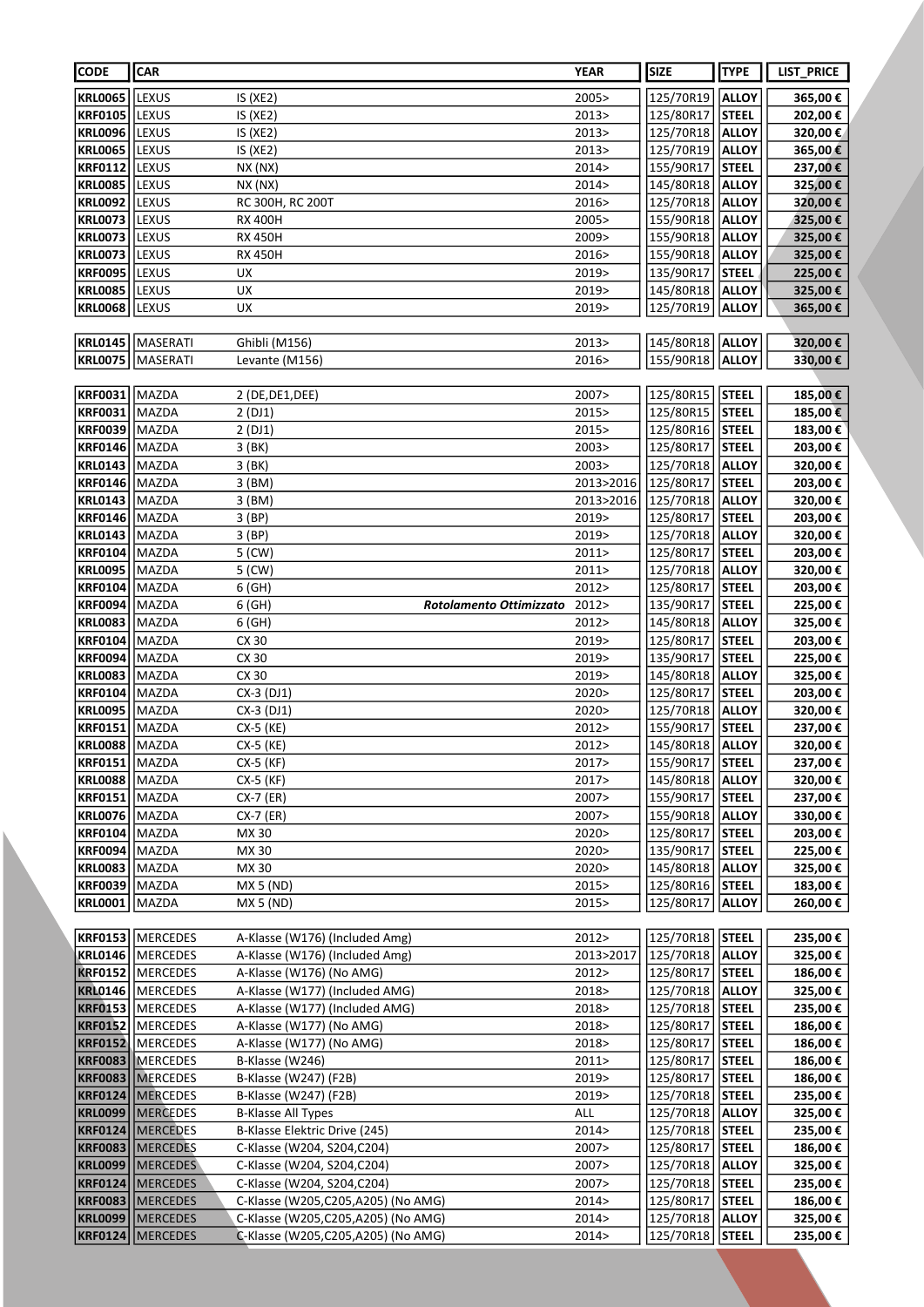| <b>CODE</b>                      | <b>CAR</b>                  |                                                                          | <b>YEAR</b>    | <b>SIZE</b>            | <b>TYPE</b>                  | LIST_PRICE           |
|----------------------------------|-----------------------------|--------------------------------------------------------------------------|----------------|------------------------|------------------------------|----------------------|
| <b>KRL0100</b>                   | MERCEDES                    | C-Klasse AMG C43/63 (204,204K)                                           | 2015>          | 125/70R19              | <b>ALLOY</b>                 | 365,00€              |
| <b>KRF0083</b>                   | MERCEDES                    | CLA, CLA Shooting Brake (245G) (No AMG)                                  | 2013>          | 125/80R17              | <b>STEEL</b>                 | 186,00€              |
| <b>KRL0099</b>                   | MERCEDES                    | CLA, CLA Shooting Brake (245G) (No AMG)                                  | 2013>          | 125/70R18              | <b>ALLOY</b>                 | 325,00€              |
| <b>KRF0124</b>                   | MERCEDES                    | CLA, CLA Shooting Brake (245G) (No AMG)                                  | 2013>          | 125/70R18              | <b>STEEL</b>                 | 235,00€              |
| <b>KRL0100</b>                   | MERCEDES                    | CLA, CLA Shooting Brake (245G) (Ok AMG)                                  | 2013>          | 125/70R19              | <b>ALLOY</b>                 | 365,00€              |
| <b>KRF0083</b>                   | MERCEDES                    | CLA, CLA Shooting Brake (F2) (No AMG)                                    | 2019>          | 125/80R17              | <b>STEEL</b>                 | 186,00€              |
| <b>KRL0099</b>                   | MERCEDES                    | CLA, CLA Shooting Brake (F2) (No AMG)                                    | 2019>          | 125/70R18              | <b>ALLOY</b>                 | 325,00€              |
| <b>KRF0124</b><br><b>KRL0100</b> | MERCEDES                    | CLA, CLA Shooting Brake (F2) (No AMG)                                    | 2019>          | 125/70R18              | <b>STEEL</b>                 | 235,00€              |
| <b>KRF0083</b>                   | MERCEDES<br><b>MERCEDES</b> | CLA, CLA Shooting Brake (F2) (Ok AMG)<br><b>CLC (203CL)</b>              | 2019><br>2008> | 125/70R19<br>125/80R17 | <b>ALLOY</b><br><b>STEEL</b> | 365,00€<br>186,00€   |
| <b>KRL0099</b>                   | <b>MERCEDES</b>             | CLC (203CL)                                                              | 2008>          | 125/70R18              | <b>ALLOY</b>                 | 325,00€              |
| <b>KRF0124</b>                   | MERCEDES                    | <b>CLC (203CL)</b>                                                       | 2008>          | 125/70R18              | <b>STEEL</b>                 | 235,00€              |
| <b>KRL0099</b>                   | MERCEDES                    | CLS (C219)                                                               | 2004>          | 125/70R18              | <b>ALLOY</b>                 | 325,00€              |
| <b>KRF0124</b>                   | <b>MERCEDES</b>             | CLS (C219)                                                               | 2004>          | 125/70R18              | <b>STEEL</b>                 | 235,00€              |
| <b>KRL0101</b>                   | MERCEDES                    | CLS (C257) (No AMG)                                                      | 2018>          | 145/80R18              | <b>ALLOY</b>                 | 325,00€              |
| <b>KRF0122</b>                   | MERCEDES                    | CLS (C257) (No AMG)                                                      | 2018>          | 145/80R18              | <b>STEEL</b>                 | 265,00€              |
| <b>KRL0100</b>                   | MERCEDES                    | CLS (C257) (Ok AMG)                                                      | 2018>          | 125/70R19              | <b>ALLOY</b>                 | 365,00€              |
| <b>KRL0099</b>                   | MERCEDES                    | CLS, CLS Shooting Brake (C218) (No AMG)                                  | 2011>          | 125/70R18              | <b>ALLOY</b>                 | 325,00€              |
| <b>KRF0124</b>                   | MERCEDES                    | CLS, CLS Shooting Brake (C218) (No AMG)                                  | 2011>          | 125/70R18              | <b>STEEL</b>                 | 235,00€              |
| <b>KRL0100</b>                   | MERCEDES                    | CLS, CLS Shooting Brake (C218) (Ok AMG)                                  | 2011>          | 125/70R19              | <b>ALLOY</b>                 | 365,00€              |
| <b>KRF0083</b>                   | MERCEDES                    | E-Klasse (Br212, S212, C207, A207)                                       | 2009>          | 125/80R17              | <b>STEEL</b>                 | 186,00€              |
| <b>KRF0083</b><br><b>KRF0081</b> | MERCEDES<br>MERCEDES        | E-Klasse (Br212, S212, C207, A207)<br>E-Klasse (Br212, S212, C207, A207) | 2009><br>2009> | 125/80R17<br>135/90R17 | <b>STEEL</b><br><b>STEEL</b> | 186,00€<br>210,00€   |
| <b>KRL0099</b>                   | MERCEDES                    | E-Klasse (Br212, S212, C207, A207)                                       | 2009>          | 125/70R18              | <b>ALLOY</b>                 | 325,00€              |
| <b>KRF0124</b>                   | MERCEDES                    | E-Klasse (Br212, S212, C207, A207)                                       | 2009>          | 125/70R18              | <b>STEEL</b>                 | 235,00€              |
| <b>KRF0083</b>                   | MERCEDES                    | E-Klasse (Br213, S213, C238, A238)                                       | 2016>          | 125/80R17              | <b>STEEL</b>                 | 186,00€              |
| <b>KRF0081</b>                   | MERCEDES                    | E-Klasse (Br213, S213, C238, A238)                                       | 2016>          | 135/90R17              | <b>STEEL</b>                 | 210,00€              |
| <b>KRL0099</b>                   | MERCEDES                    | E-Klasse (Br213, S213, C238, A238)                                       | 2016>          | 125/70R18              | <b>ALLOY</b>                 | 325,00€              |
| <b>KRF0124</b>                   | MERCEDES                    | E-Klasse (Br213, S213, C238, A238)                                       | 2016>          | 125/70R18              | <b>STEEL</b>                 | 235,00€              |
| <b>KRF0083</b>                   | MERCEDES                    | E-Klasse (W211, S211)                                                    | 2002>          | 125/80R17              | <b>STEEL</b>                 | 186,00€              |
| <b>KRL0099</b>                   | MERCEDES                    | E-Klasse All Terrain (R1Es)                                              | 2017>          | 125/70R18              | <b>ALLOY</b>                 | 325,00€              |
| <b>KRF0124</b>                   | MERCEDES                    | E-Klasse All Terrain (R1Es)                                              | 2017>          | 125/70R18              | <b>STEEL</b>                 | 235,00€              |
| <b>KRL0100</b>                   | MERCEDES                    | E-Klasse Amg C43 (Br213, S213)                                           | 2017>          | 125/70R19              | <b>ALLOY</b>                 | 365,00€              |
| <b>KRL0100</b><br><b>KRL0120</b> | MERCEDES<br>MERCEDES        | E-Klasse Amg C63 (Br213, S213)<br>EQC                                    | 2017><br>2019> | 125/70R19<br>175/70R20 | <b>ALLOY</b><br><b>ALLOY</b> | 365,00€<br>460,00€   |
| <b>KRF0082</b>                   | MERCEDES                    | GLA (245G) (No AMG)                                                      | 2014>          | 135/90R17              | <b>STEEL</b>                 | 210,00€              |
| <b>KRL0102</b>                   | MERCEDES                    | GLA (245G) (No AMG)                                                      | 2014>          | 145/80R18              | <b>ALLOY</b>                 | 325,00€              |
| <b>KRF0123</b>                   | MERCEDES                    | GLA (245G) (No AMG)                                                      | 2014>          | 145/80R18              | <b>STEEL</b>                 | 265,00€              |
|                                  | KRL0147   MERCEDES          | GLA (245G) (Ok AMG)                                                      | 2014>          | 125/70R19   ALLOY      |                              | 365,00€              |
| <b>KRL0102</b>                   | <b>MERCEDES</b>             | GLB (No AMG)                                                             | 2020>          | 145/80R18              | <b>ALLOY</b>                 | 325,00€              |
| KRF0123                          | <b>MERCEDES</b>             | GLB (No AMG)                                                             | 2020>          | 145/80R18              | <b>STEEL</b>                 | 265,00€              |
| <b>KRL0147</b>                   | MERCEDES                    | GLB (Ok AMG)                                                             | 2020>          | 125/70R19              | <b>ALLOY</b>                 | 365,00€              |
| <b>KRL0103</b>                   | MERCEDES                    | GLC, GLC Coupe (204X) (No AMG)                                           | 2015>          | 155/90R18              | <b>ALLOY</b>                 | 326,00€              |
| <b>KRF0125</b>                   | MERCEDES                    | GLC, GLC Coupe (204X) (No AMG)                                           | 2015>          | 155/90R18              | <b>STEEL</b>                 | 275,00€              |
| <b>KRL0120</b><br><b>KRL0125</b> | MERCEDES<br>MERCEDES        | GLC, GLC Coupe (204X) (Ok AMG)<br>GLE (W167), GLE Coupe (C167)           | 2015><br>2018> | 175/70R20<br>175/70R20 | <b>ALLOY</b><br><b>ALLOY</b> | 460,00 €<br>480,00 € |
| <b>KRL0103</b>                   | MERCEDES                    | GLE, GLE Coupe (C292) (No OE 19", No AMG)                                | 2015>          | 155/90R18              | <b>ALLOY</b>                 | 326,00€              |
| <b>KRF0125</b>                   | MERCEDES                    | GLE, GLE Coupe (C292) (No OE 19", No AMG)                                | 2015>          | 155/90R18              | <b>STEEL</b>                 | 275,00 €             |
| <b>KRL0125</b>                   | MERCEDES                    | GLE, GLE Coupe (C292) (Ok AMG)                                           | 2015>          | 175/70R20              | <b>ALLOY</b>                 | 480,00 €             |
| <b>KRF0082</b>                   | MERCEDES                    | GLK (X204)                                                               | 2008>          | 135/90R17              | <b>STEEL</b>                 | 210,00€              |
| <b>KRL0120</b>                   | MERCEDES                    | GLS (X166)                                                               | 2015>2018      | 175/70R20              | <b>ALLOY</b>                 | 460,00 €             |
| <b>KRL0125</b>                   | MERCEDES                    | GLS (X167)                                                               | 2019>          | 175/70R20              | <b>ALLOY</b>                 | 480,00€              |
| <b>KRL0103</b>                   | MERCEDES                    | M-Klasse (W166)                                                          | 2005>          | 155/90R18              | <b>ALLOY</b>                 | 326,00€              |
| KRF0125                          | MERCEDES                    | M-Klasse (W166)                                                          | 2005>          | 155/90R18              | <b>STEEL</b>                 | 275,00€              |
| KRF0125                          | MERCEDES                    | R-Klasse (251) (No AMG)                                                  | 2006>          | 155/90R18              | <b>STEEL</b>                 | 275,00 €             |
| <b>KRL0120</b>                   | MERCEDES                    | R-Klasse (251) (Ok AMG)<br>S-Klasse (221) (No AMG)                       | 2006><br>2013> | 175/70R20<br>145/80R18 | <b>ALLOY</b>                 | 460,00 €             |
| <b>KRL0101</b><br><b>KRL0099</b> | MERCEDES<br>MERCEDES        | S-Klasse (222) (No AMG)                                                  | 2005>          | 125/70R18              | <b>ALLOY</b><br><b>ALLOY</b> | 325,00 €<br>325,00€  |
| <b>KRL0100</b>                   | MERCEDES                    | S-Klasse Amg (221) (Ok AMG)                                              | 2013>          | 125/70R19              | <b>ALLOY</b>                 | 365,00€              |
| <b>KRL0099</b>                   | MERCEDES                    | SL (230)                                                                 | 2001>          | 125/70R18              | <b>ALLOY</b>                 | 325,00€              |
| <b>KRL0101</b>                   | MERCEDES                    | SL (231;230)                                                             | 2012>          | 145/80R18              | <b>ALLOY</b>                 | 325,00€              |
| <b>KRF0083</b>                   | MERCEDES                    | SLK, SLC (172)                                                           | 2011>          | 125/80R17              | <b>STEEL</b>                 | 186,00€              |
| <b>KRL0099</b>                   | MERCEDES                    | SLK, SLC (172)                                                           | 2011>          | 125/70R18              | <b>ALLOY</b>                 | 325,00 €             |
| <b>KRF0082</b>                   | MERCEDES                    | Vito (447)                                                               | 2014>          | 135/90R17              | <b>STEEL</b>                 | 210,00 €             |
| <b>KRF0082</b>                   | MERCEDES                    | Vito (447)                                                               | 2014>          | 135/90R17              | <b>STEEL</b>                 | 210,00 €             |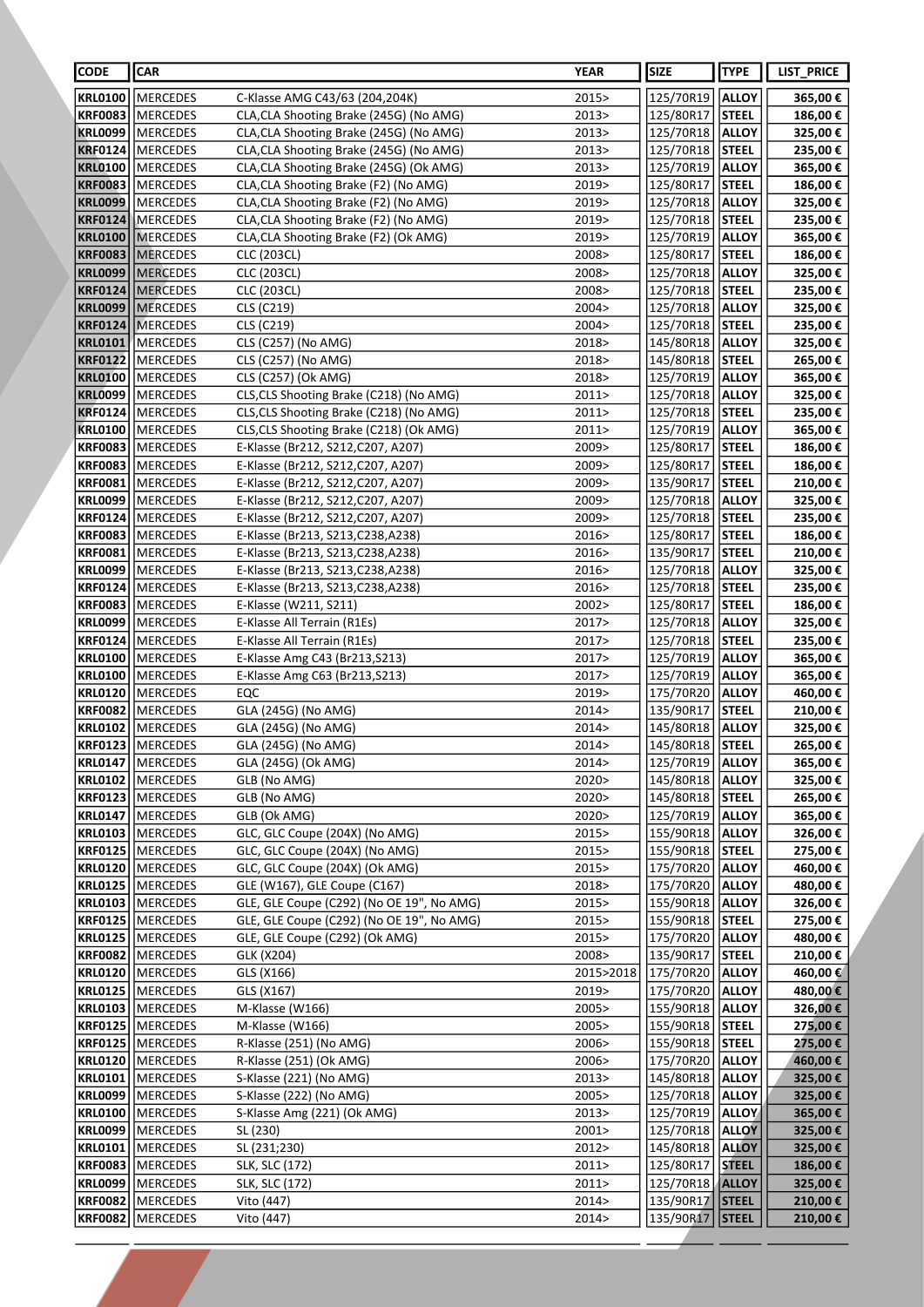| <b>CODE</b>                      | <b>CAR</b>                             |                                                  |                         | <b>YEAR</b>    | <b>SIZE</b>            | <b>TYPE</b>                  | LIST_PRICE         |
|----------------------------------|----------------------------------------|--------------------------------------------------|-------------------------|----------------|------------------------|------------------------------|--------------------|
| <b>KRF0086</b>                   | MINI                                   | Cooper-Clubman (F56)                             |                         | 2015>          | 125/80R17              | <b>STEEL</b>                 | 200,00€            |
| <b>KRF0085</b>                   | <b>MINI</b>                            | Countryman (F60) (FMX)                           |                         | 2017>          | 125/80R17              | <b>STEEL</b>                 | 215,00€            |
| <b>KRF0116</b>                   | MINI)                                  | Countryman (R60)                                 |                         | 2010>          | 125/80R17              | <b>STEEL</b>                 | 186,00€            |
| <b>KRF0032</b>                   | <b>MINI</b>                            | Mini (N-UK-L)                                    |                         | 2006>          | 125/80R15              | <b>STEEL</b>                 | 185,00€            |
| <b>KRF0032</b>                   | MINI                                   | Mini (R 50) No J.Cooper W.                       |                         | 2006>          | 125/80R15              | <b>STEEL</b>                 | 185,00€            |
| <b>KRF0032</b>                   | MINI                                   | Mini Cabrio (Mini) No J.Cooper W.                |                         | 2004>          | 125/80R15              | <b>STEEL</b>                 | 185,00€            |
| <b>KRF0032</b>                   | MINI                                   | Mini Clubman (N UKl N1) No J.Cooper W.           |                         | 2007>          | 125/80R15              | <b>STEEL</b>                 | 185,00€            |
| <b>KRF0032</b>                   | MINI                                   | Mini Coupe (UKI C) No J.Cooper W.                |                         | 2011           | 125/80R15              | <b>STEEL</b>                 | 185,00€            |
| <b>KRF0116</b>                   | MINI                                   | Paceman                                          |                         | 2012>          | 125/80R17              | <b>STEEL</b>                 | 186,00€            |
|                                  |                                        |                                                  |                         |                |                        |                              |                    |
| <b>KRF0098</b>                   | <b>MITSUBISHI</b>                      | ASX                                              |                         | 2010>          | 135/90R17              | <b>STEEL</b>                 | 225,00 €           |
| <b>KRL0088</b>                   | <b>MITSUBISHI</b>                      | ASX                                              |                         | 2010>          | 145/80R18              | <b>ALLOY</b>                 | 320,00€            |
| <b>KRF0098</b>                   | <b>MITSUBISHI</b>                      | <b>Eclipse Cross</b>                             |                         | 2017>          | 135/90R17              | <b>STEEL</b>                 | 225,00€            |
| <b>KRL0088</b>                   | <b>MITSUBISHI</b>                      | <b>Eclipse Cross</b>                             |                         | 2017>          | 145/80R18              | <b>ALLOY</b>                 | 320,00€            |
| <b>KRF0104</b>                   | <b>MITSUBISHI</b>                      | Grandis                                          |                         | 2004><br>2004> | 125/80R17              | <b>STEEL</b>                 | 203,00€            |
| <b>KRL0095</b><br><b>KRL0095</b> | <b>MITSUBISHI</b><br><b>MITSUBISHI</b> | Grandis                                          |                         | 2008>          | 125/70R18<br>125/70R18 | <b>ALLOY</b><br><b>ALLOY</b> | 320,00€<br>320,00€ |
| <b>KRF0098</b>                   | MITSUBISHI                             | Lancer<br>Outlander                              |                         | 2013>          | 135/90R17              | <b>STEEL</b>                 | 225,00€            |
| <b>KRF0025</b>                   | <b>MITSUBISHI</b>                      | Space Star (A00)                                 |                         | 2013>          | 115/70R15              | <b>STEEL</b>                 | 175,00€            |
|                                  |                                        |                                                  |                         |                |                        |                              |                    |
| <b>KRF0154</b>                   | NISSAN                                 | En V 200/ Evalia                                 |                         | 2014>          | 125/80R17              | <b>STEEL</b>                 | 198,00 €           |
| <b>KRL0148</b>                   | NISSAN                                 | En V 200/ Evalia                                 |                         | 2014>          | 125/70R18              | <b>ALLOY</b>                 | 320,00€            |
| <b>KRF0053</b>                   | NISSAN                                 | Juke                                             |                         | 2010>          | 135/90R16              | <b>STEEL</b>                 | 219,00€            |
| <b>KRF0107</b>                   | NISSAN                                 | Juke                                             |                         | 2010>          | 125/80R17              | <b>STEEL</b>                 | 196,00€            |
| <b>KRF0053</b>                   | NISSAN                                 | Juke New 2020                                    |                         | 2020>          | 135/90R16              | <b>STEEL</b>                 | 219,00€            |
| <b>KRF0107</b>                   | NISSAN                                 | Juke New 2020                                    |                         | 2020>          | 125/80R17              | <b>STEEL</b>                 | 196,00€            |
| <b>KRL0098</b>                   | NISSAN                                 | Juke New 2020                                    |                         | 2020>          | 125/70R18              | <b>ALLOY</b>                 | 320,00€            |
| <b>KRF0106</b>                   | NISSAN                                 | Leaf (ZEO)                                       |                         | 2011>          | 125/80R17              | <b>STEEL</b>                 | 196,00€            |
| <b>KRL0097</b>                   | NISSAN                                 | Leaf (ZEO)                                       |                         | 2011           | 125/70R18              | <b>ALLOY</b>                 | 320,00€            |
| <b>KRF0106</b>                   | NISSAN                                 | Leaf (ZE1)                                       |                         | 2018>          | 125/80R17              | <b>STEEL</b>                 | 196,00€            |
| <b>KRL0097</b>                   | NISSAN                                 | Leaf (ZE1)                                       |                         | 2018>          | 125/70R18              | <b>ALLOY</b>                 | 320,00€            |
| <b>KRF0028</b>                   | NISSAN                                 | Micra (K12)                                      |                         | 2003>          | 115/70R15              | <b>STEEL</b>                 | 175,00€            |
| <b>KRF0036</b><br><b>KRF0036</b> | NISSAN<br>NISSAN                       | Micra (K12)<br>Micra (K14)                       | Rotolamento Ottimizzato | 2003><br>2017> | 125/80R15<br>125/80R15 | <b>STEEL</b><br><b>STEEL</b> | 185,00€            |
| <b>KRF0036</b>                   | NISSAN                                 | Note $(E11)$                                     |                         | 2006>          | 125/80R15              | <b>STEEL</b>                 | 185,00€<br>185,00€ |
| <b>KRF0029</b>                   | NISSAN                                 | Pixo (HF)                                        |                         | 2009>          | 115/70R15              | <b>STEEL</b>                 | 175,00 €           |
| <b>KRF0106</b>                   | <b>INISSAN</b>                         | Pulsar (C13)                                     |                         | 2014>          | 125/80R17              | <b>STEEL</b>                 | 196,00 €           |
| <b>KRL0097</b>                   | NISSAN                                 | Pulsar (C13)                                     |                         | 2014>          | 125/70R18              | <b>ALLOY</b>                 | 320,00 €           |
| KRF0052 NISSAN                   |                                        | Quasquai (J10)                                   |                         | 2007>          | 145/90R16              | <b>STEEL</b>                 | 202,00€            |
| <b>KRF0097</b>                   | NISSAN                                 | Quasquai (J10)                                   |                         | 2007>          | 135/90R17              | <b>STEEL</b>                 | 225,00€            |
| <b>KRL0087</b>                   | NISSAN                                 | Quasquai (J10)                                   |                         | 2007>          | 145/80R18              | <b>ALLOY</b>                 | 320,00€            |
| <b>KRF0051</b>                   | NISSAN                                 | Quasquai (J11)                                   |                         | 2014>          | 145/90R16              | <b>STEEL</b>                 | 202,00€            |
| <b>KRF0096</b>                   | NISSAN                                 | Quasquai (J11)                                   |                         | 2014 >         | 135/90R17              | <b>STEEL</b>                 | 225,00€            |
| <b>KRF0114</b>                   | NISSAN                                 | X-Trail (T31)                                    |                         | 2007>          | 155/90R17              | <b>STEEL</b>                 | 237,00€            |
| <b>KRL0087</b>                   | NISSAN                                 | X-Trail (T31)                                    |                         | 2007>          | 145/80R18              | <b>ALLOY</b>                 | 320,00€            |
| <b>KRF0114</b>                   | NISSAN                                 | X-Trail (T32)                                    |                         | 2014>          | 155/90R17              | <b>STEEL</b>                 | 237,00€            |
| <b>KRL0087</b>                   | NISSAN                                 | X-Trail (T32)                                    |                         | 2014>          | 145/80R18              | <b>ALLOY</b>                 | 320,00€            |
|                                  |                                        |                                                  |                         |                |                        |                              |                    |
| <b>KRF0070</b><br><b>KRF0026</b> | OPEL<br><b>OPEL</b>                    | Adam 5 Fori (SD)<br>Adam, Adam Rocks 4 Fori (SD) |                         | 2015><br>2012> | 125/80R17<br>115/70R15 | <b>STEEL</b><br><b>STEEL</b> | 200,00€<br>175,00€ |
| <b>KRF0034</b>                   | OPEL                                   | Adam, Adam Rocks 4 Fori (SD)                     | Rotolamento Ottimizzato | 2012>          | 125/80R15              | <b>STEEL</b>                 | 185,00€            |
| <b>KRF0026</b>                   | OPEL                                   | Agila (H-B; GMIA)                                |                         | 2008>          | 115/70R15              | <b>STEEL</b>                 | 175,00€            |
| <b>KRF0034</b>                   | OPEL                                   | Agila (H-B; GMIA)                                | Rotolamento Ottimizzato | 2008>          | 125/80R15              | <b>STEEL</b>                 | 185,00 €           |
| <b>KRL0044</b>                   | OPEL                                   | Ampera (D1J0I)                                   |                         | 2011           | 125/80R17              | <b>ALLOY</b>                 | 243,00€            |
| <b>KRL0138</b>                   | OPEL                                   | Antara                                           |                         | 2011>          | 135/90R17              | <b>ALLOY</b>                 | 250,00€            |
| <b>KRF0070</b>                   | <b>OPEL</b>                            | Astra H (A-H;GMIH)                               |                         | 2004>          | 125/80R17              | <b>STEEL</b>                 | 200,00€            |
| <b>KRF0141</b>                   | OPEL                                   | Astra J (P-J; 1.3/1.4 Diesel - 1.4/1.6 Benzina)  |                         | 2009>          | 125/80R17              | <b>STEEL</b>                 | 210,00€            |
| <b>KRL0149</b>                   | OPEL                                   | Astra J (P-J; 1.6/1.7/2.0 Diesel - 1.6 Tbenzina) |                         | 2009>          | 125/80R17              | <b>ALLOY</b>                 | 243,00€            |
| <b>KRF0141</b>                   | <b>OPEL</b>                            | Astra K (B-K)                                    |                         | 2015>          | 125/80R17              | <b>STEEL</b>                 | 210,00€            |
| <b>KRF0141</b>                   | <b>OPEL</b>                            | Astra K Sport Tourer                             |                         | 2016>          | 125/80R17              | <b>STEEL</b>                 | 210,00€            |
| <b>KRL0044</b>                   | <b>OPEL</b>                            | Cascada (P-J/Sw)                                 |                         | 2013>          | 125/80R17              | <b>ALLOY</b>                 | 243,00€            |
| <b>KRL0045</b>                   | <b>OPEL</b>                            | Cascada (P-J/Sw)                                 | Rotolamento Ottimizzato | 2013>          | 135/90R17              | <b>ALLOY</b>                 | 245,00 €           |
| <b>KRF0132</b>                   | <b>OPEL</b>                            | Combo, Combo Life (E)                            |                         | 2018>          | 135/90R16              | <b>STEEL</b>                 | 198,00 €           |
| <b>KRF0059</b>                   | <b>OPEL</b>                            | Combo, Combo Life (E)                            |                         | 2018>          | 135/90R17              | <b>STEEL</b>                 | 220,00 €           |
| <b>KRF0044</b>                   | OPEL                                   | Combo, Combo Van (D)                             |                         | 2011><br>2011  | 125/80R16              | <b>STEEL</b>                 | 204,00€            |
| <b>KRF0046</b>                   | <b>OPEL</b>                            | Combo, Combo Van (D)                             | Rotolamento Ottimizzato |                | 125/90R16              | <b>STEEL</b>                 | 210,00€            |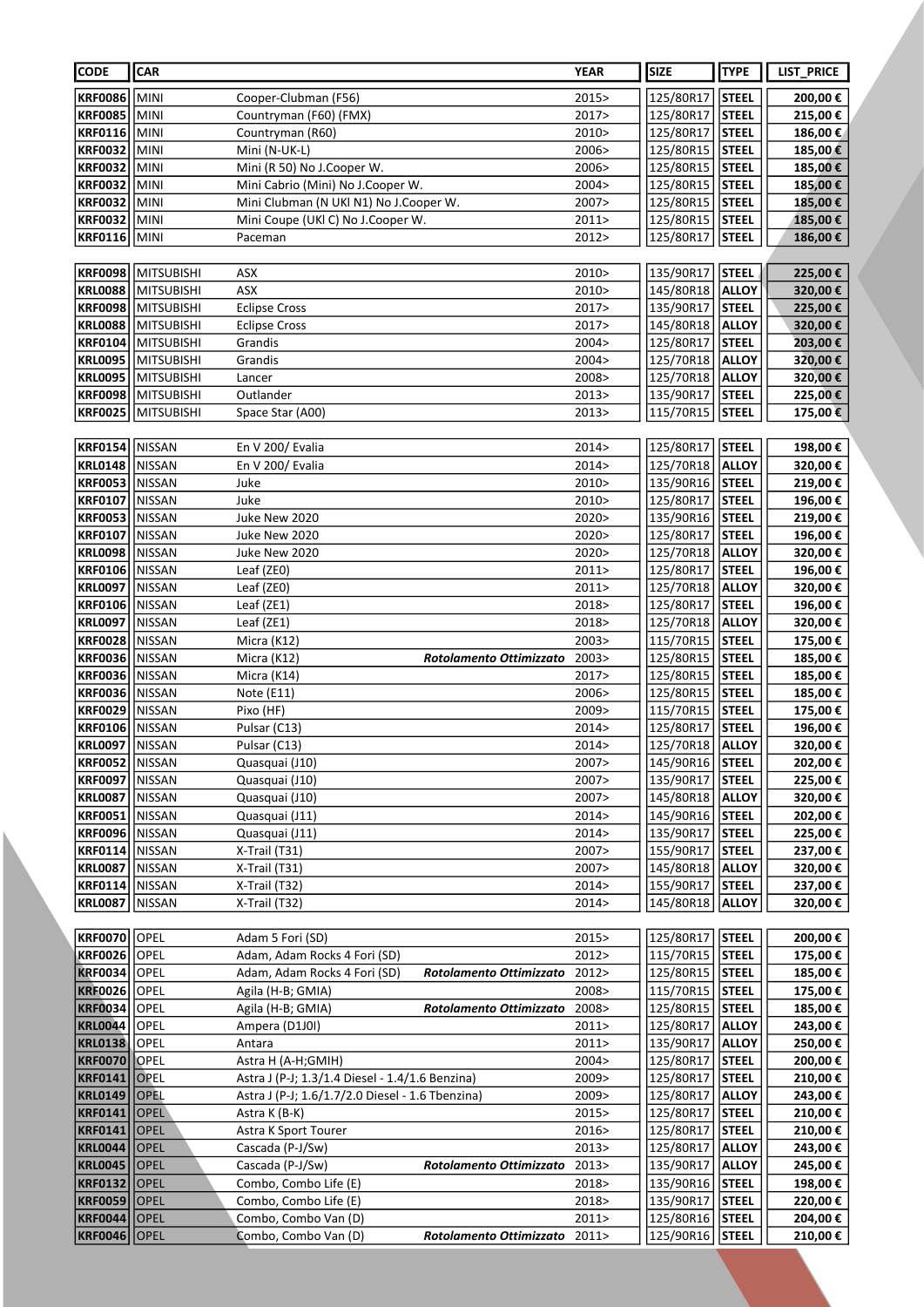| <b>CODE</b>                      | <b>CAR</b>         |                                                | <b>YEAR</b>    | <b>SIZE</b>            | <b>TYPE</b>                  | LIST_PRICE         |
|----------------------------------|--------------------|------------------------------------------------|----------------|------------------------|------------------------------|--------------------|
| <b>KRF0034</b>                   | OPEL               | Corsa D (S-D)                                  | 2006>          | 125/80R15              | <b>STEEL</b>                 | 185,00€            |
| <b>KRF0034</b>                   | <b>OPEL</b>        | Corsa D Van (S-D Van)                          | 2010>          | 125/80R15              | <b>STEEL</b>                 | 185,00€            |
| <b>KRF0034</b>                   | <b>OPEL</b>        | Corsa E (S-D)                                  | 2014>          | 125/80R15              | <b>STEEL</b>                 | 185,00€            |
| <b>KRF0070</b>                   | <b>OPEL</b>        | Corsa E (S-D) 5 Fori                           | 2015>          | 125/80R17              | <b>STEEL</b>                 | 200,00€            |
| <b>KRF0034</b>                   | OPEL               | Corsa E Van (S-D Van)                          | 2015>          | 125/80R15              | <b>STEEL</b>                 | 185,00€            |
| <b>KRF0006</b>                   | OPEL               | Corsa F / U                                    | 2020-          | 125/80R16              | <b>STEEL</b>                 | 184,00€            |
| <b>KRF0004</b>                   | OPEL               | Crossland X (P7 Monocab)                       | 2017>          | 125/80R16              | <b>STEEL</b>                 | 184,00€            |
| <b>KRF0062</b>                   | <b>OPEL</b>        | Grandland X (Z)                                | 2017>          | 135/90R17              | <b>STEEL</b>                 | 220,00€            |
| <b>KRL0118</b>                   | OPEL               | Grandland X (Z)                                | 2017>          | 145/80R18              | <b>ALLOY</b>                 | 325,00€            |
| <b>KRL0044</b>                   | <b>OPEL</b>        | Insigna Gran Sport (Z-B)                       | 2017>          | 125/80R17              | <b>ALLOY</b>                 | 243,00€            |
| <b>KRL0044</b>                   | <b>OPEL</b>        | Insigna Sport Tourer (Z-B)                     | 2017>          | 125/80R17              | <b>ALLOY</b>                 | 243,00€            |
| <b>KRF0115</b>                   | <b>OPEL</b>        | Insignia                                       | 2008>          | 125/80R17              | <b>STEEL</b>                 | 186,00€            |
| <b>KRF0026</b>                   | <b>OPEL</b>        | Karl (D-A)                                     | 2015>          | 115/70R15              | <b>STEEL</b>                 | 175,00€            |
| <b>KRF0034</b>                   | OPEL               | Karl (D-A)<br>Rotolamento Ottimizzato          | 2015>          | 125/80R15              | <b>STEEL</b>                 | 185,00€            |
| <b>KRF0026</b>                   | OPEL               | Karl Rocks (D-A)                               | 2017>          | 115/70R15              | <b>STEEL</b>                 | 175,00€            |
| <b>KRF0034</b>                   | OPEL               | Karl Rocks (D-A)<br>Rotolamento Ottimizzato    | 2017>          | 125/80R15              | <b>STEEL</b>                 | 185,00€            |
| <b>KRF0040</b>                   | OPEL               | Meriva (A)                                     | 2003>          | 125/80R16              | <b>STEEL</b>                 | 183,00€            |
| <b>KRF0070</b>                   | OPEL               | Meriva (S-D Monocab B,S-D/B-V)                 | 2010>          | 125/80R17              | <b>STEEL</b><br><b>STEEL</b> | 200,00€            |
| <b>KRF0155</b><br><b>KRF0155</b> | OPEL <br>OPEL      | Mokka (J-A)<br>Mokka (X)                       | 2012><br>2016> | 135/90R17<br>135/90R17 | <b>STEEL</b>                 | 220,00€            |
| <b>KRF0059</b>                   | <b>OPEL</b>        | Vivaro New                                     |                | 135/90R17              | <b>STEEL</b>                 | 220,00€<br>220,00€ |
| <b>KRF0069</b>                   | OPEL               | Zafira                                         | 2005>          | 125/80R17              | <b>STEEL</b>                 | 200,00€            |
| <b>KRL0044</b>                   | OPEL               | Zafira - Zafira Tourer                         | 2011>          | 125/80R17              | <b>ALLOY</b>                 | 243,00 €           |
|                                  |                    |                                                |                |                        |                              |                    |
| <b>KRF0020</b>                   | PEUGEOT            | 108 (P)                                        | 2014>          | 115/70R15              | <b>STEEL</b>                 | 177,50€            |
| <b>KRF0006</b>                   | PEUGEOT            | 2008 (C)                                       | 2013>          | 125/80R16              | <b>STEEL</b>                 | 184,00€            |
| <b>KRF0062</b>                   | PEUGEOT            | 3008 (M)                                       | 2016>          | 135/90R17              | <b>STEEL</b>                 | 220,00€            |
| <b>KRL0118</b>                   | PEUGEOT            | 3008 (M)                                       | 2016>          | 145/80R18              | <b>ALLOY</b>                 | 325,00€            |
| <b>KRF0006</b>                   | PEUGEOT            | 308 (4Fori) (4*****)                           | 2007>          | 125/80R16              | <b>STEEL</b>                 | 184,00€            |
| <b>KRF0002</b>                   | PEUGEOT            | 308 (L)                                        | 2013>          | 125/80R16              | <b>STEEL</b>                 | 184,00€            |
| <b>KRF0066</b>                   | PEUGEOT            | 308 (L)                                        | 2013>          | 125/80R17              | <b>STEEL</b>                 | 205,00€            |
| <b>KRL0052</b>                   | PEUGEOT            | 308 (L)                                        | 2013>          | 125/70R18              | <b>ALLOY</b>                 | 320,00€            |
| <b>KRF0002</b>                   | PEUGEOT            | 308 Sw (L)                                     | 2014>          | 125/80R16              | <b>STEEL</b>                 | 184,00€            |
| <b>KRL0052</b>                   | PEUGEOT            | 308 Sw (L)                                     | 2014>          | 125/70R18              | <b>ALLOY</b>                 | 320,00€            |
| <b>KRF0094</b>                   | PEUGEOT            | 4007                                           | 2007>          | 135/90R17              | <b>STEEL</b>                 | 225,00€            |
| <b>KRL0083</b>                   | PEUGEOT            | 4007                                           | 2007>          | 145/80R18              | <b>ALLOY</b>                 | 325,00€            |
| <b>KRF0094</b>                   | PEUGEOT            | 4008                                           | 2012>          | 135/90R17              | <b>STEEL</b>                 | 225,00€            |
| <b>KRL0083</b>                   | PEUGEOT            | 4008                                           | 2012>          | 145/80R18              | <b>ALLOY</b>                 | 325,00€            |
|                                  | KRF0059  PEUGEOT   | 5008 (M)                                       | 2016>          | 135/90R17              | <b>STEEL</b>                 | 220,00€            |
| <b>KRL0114</b><br><b>KRF0066</b> | PEUGEOT<br>PEUGEOT | 5008 (M)                                       | 2016><br>2011> | 145/80R18<br>125/80R17 | <b>ALLOY</b><br><b>STEEL</b> | 320,00€<br>205,00€ |
| <b>KRL0052</b>                   | PEUGEOT            | 508(8)<br>508 (8)                              | 2011>          | 125/70R18              | <b>ALLOY</b>                 | 320,00€            |
| <b>KRF0066</b>                   | PEUGEOT            | 508 (F)                                        | 2018>          | 125/80R17              | <b>STEEL</b>                 | 205,00€            |
| <b>KRL0052</b>                   | PEUGEOT            | 508 (F)                                        | 2018>          | 125/70R18              | <b>ALLOY</b>                 | 320,00€            |
| <b>KRF0019</b>                   | PEUGEOT            | Bipper (A/A* A225L)                            | 2008>          | 115/70R15              | <b>STEEL</b>                 | 180,00€            |
| <b>KRF0018</b>                   | PEUGEOT            | Bipper (A/A* A225L)<br>Rotolamento Ottimizzato | 2008>          | 125/80R15              | <b>STEEL</b>                 | 185,00€            |
| <b>KRF0023</b>                   | PEUGEOT            | lon                                            | 2010>          | 115/70R15              | <b>STEEL</b>                 | 175,00€            |
| <b>KRF0002</b>                   | PEUGEOT            | Partner                                        | 2018>          | 125/80R16              | <b>STEEL</b>                 | 184,00€            |
| <b>KRF0066</b>                   | PEUGEOT            | Partner                                        | 2018>          | 125/80R17              | <b>STEEL</b>                 | 205,00€            |
| <b>KRL0052</b>                   | PEUGEOT            | Partner                                        | 2018>          | 125/70R18              | <b>ALLOY</b>                 | 320,00€            |
| <b>KRF0132</b>                   | PEUGEOT            | Rifter                                         | 2018>          | 135/90R16              | <b>STEEL</b>                 | 198,00€            |
| <b>KRF0059</b>                   | PEUGEOT            | Rifter                                         | 2018>          | 135/90R17              | <b>STEEL</b>                 | 220,00€            |
| <b>KRF0059</b>                   | PEUGEOT            | <b>Traveller Expert III</b>                    | 2016>          | 135/90R17              | <b>STEEL</b>                 | 220,00€            |
| <b>KRL0114</b>                   | PEUGEOT            | <b>Traveller Expert III</b>                    | 2016>          | 145/80R18              | <b>ALLOY</b>                 | 320,00€            |
| <b>KRF0006</b>                   | PEUGEOT            | 2008                                           | 2020>          | 125/80R16              | <b>STEEL</b>                 | 184,00 €           |
| <b>KRF0006</b>                   | PEUGEOT            | 2008 (C)                                       | 2013>          | 125/80R16              | <b>STEEL</b>                 | 184,00 €           |
| <b>KRF0006</b>                   | PEUGEOT            | 208 (C)                                        | 2012>          | 125/80R16              | <b>STEEL</b>                 | 184,00 €           |
| <b>KRF0006</b>                   | PEUGEOT            | 208 U                                          | 2020-          | 125/80R16              | <b>STEEL</b>                 | 184,00 €           |
| <b>KRF0007</b>                   | PEUGEOT            | 3008 (Ou*, Ou, Hu)                             | 2009>          | 125/90R16              | <b>STEEL</b>                 | 200,00 €           |
| <b>KRF0006</b>                   | PEUGEOT            | 301 (D)                                        | 2012>          | 125/80R16              | <b>STEEL</b>                 | 184,00€            |
| <b>KRL0106</b>                   | PORSCHE            | Cayenne (92A) (No Carboceramic Brake)          | 2017>          | 175/70R20              | <b>ALLOY</b>                 | 460,00€            |
| <b>KRL0106</b>                   | PORSCHE            | Cayenne (92N) (No Carboceramic Brake)          | 2018>          | 175/70R20              | <b>ALLOY</b>                 | 460,00€            |
| <b>KRL0026</b>                   | PORSCHE            | Macan (95B)                                    | 2019>          | 155/90R18              | <b>ALLOY</b>                 | 325,00 €           |
| <b>KRL0026</b>                   | PORSCHE            | Macan (95B-95BN)                               | 2015>          | 155/90R18              | <b>ALLOY</b>                 | 325,00 €           |
| <b>KRL0105</b>                   | PORSCHE            | Panamera (970)                                 | 2016<          | 125/70R19              | <b>ALLOY</b>                 | 365,00 €           |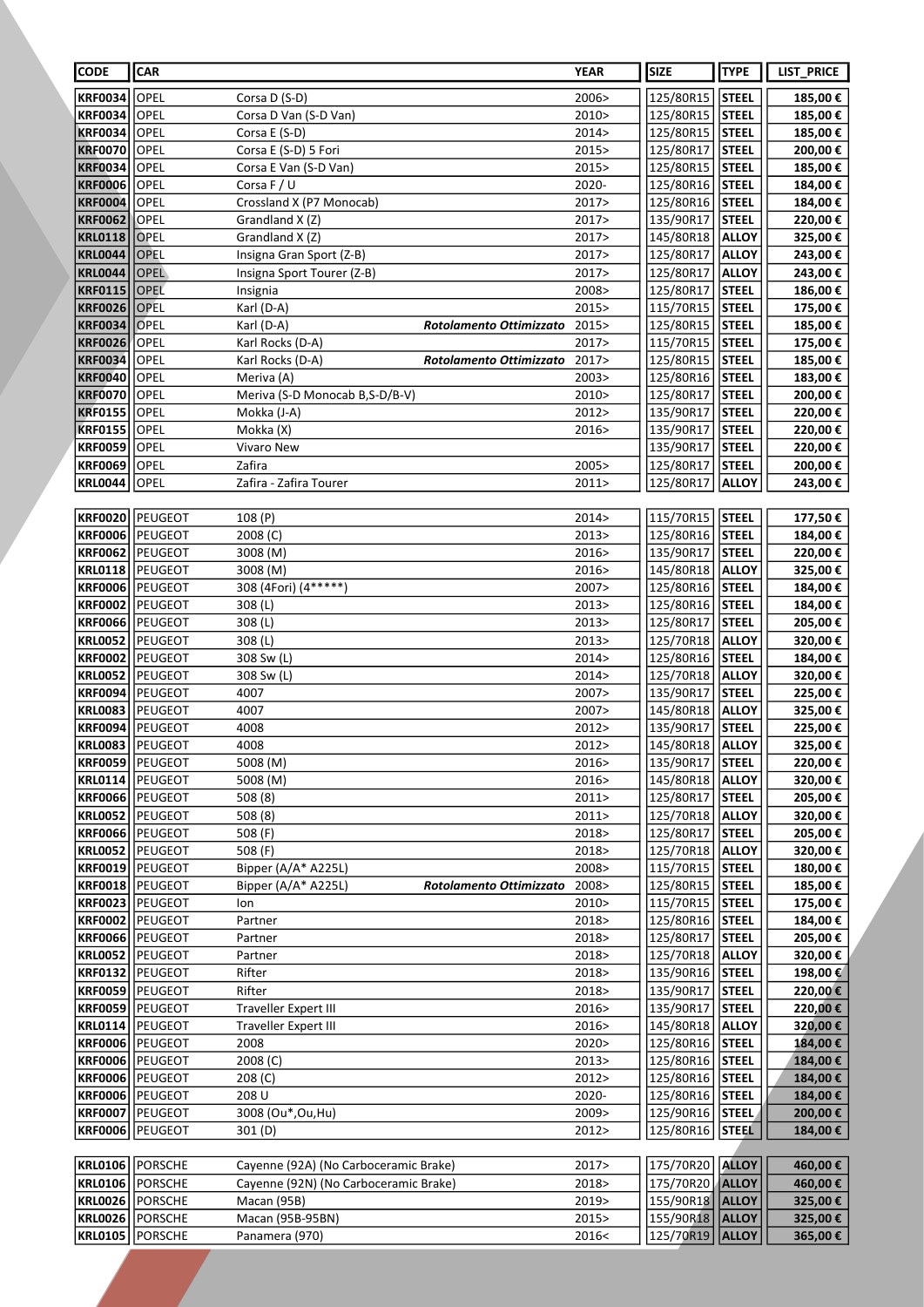| <b>CODE</b>                      | <b>CAR</b>                 |                                                            |                         | <b>YEAR</b>     | <b>SIZE</b>            | <b>TYPE</b>                  | LIST_PRICE          |
|----------------------------------|----------------------------|------------------------------------------------------------|-------------------------|-----------------|------------------------|------------------------------|---------------------|
| <b>KRL0105</b>                   | PORSCHE                    | Panamera (971)                                             |                         | 2017>           | 125/70R19              | <b>ALLOY</b>                 | 365,00€             |
| <b>KRL0128</b>                   | PORSCHE                    | Taycan                                                     |                         | 2020>           | 175/70R20              | <b>ALLOY</b>                 | 460,00€             |
|                                  |                            |                                                            |                         |                 |                        |                              |                     |
| <b>KRF0038</b>                   | RENAULT                    | Captur (R)                                                 |                         | 2013>           | 125/80R16              | <b>STEEL</b>                 | 200,00€             |
| <b>KRF0043</b>                   | RENAULT                    | Captur (R)                                                 | Rotolamento Ottimizzato | 2013>           | 125/90R16              | <b>STEEL</b>                 | 200,00€             |
| <b>KRF0096</b>                   | RENAULT                    | Captur (RJB)                                               |                         | 2020>           | 135/90R17              | <b>STEEL</b>                 | 225,00€             |
| <b>KRL0086</b>                   | RENAULT                    | Captur (RJB)                                               |                         | 2020>           | 145/80R18              | <b>ALLOY</b>                 | 320,00€             |
| <b>KRF0156</b>                   | RENAULT                    | Clio 3(R)                                                  |                         | 2005>           | 115/70R15              | <b>STEEL</b>                 | 177,50€             |
| <b>KRF0036</b>                   | RENAULT                    | Clio $4(R)$                                                |                         | 2012>           | 125/80R15              | <b>STEEL</b>                 | 185,00 €            |
| <b>KRF0042</b>                   | RENAULT                    | Clio $4(R)$                                                |                         | 2012>           | 125/80R16              | STEEL                        | 183,00 €            |
| <b>KRF0036</b>                   | RENAULT                    | Clio 5                                                     |                         | 2019>           | 125/80R15              | <b>STEEL</b>                 | 185,00 €            |
| <b>KRF0042</b>                   | RENAULT                    | Clio 5                                                     |                         | 2019>           | 125/80R16              | <b>STEEL</b>                 | 183,00€             |
| <b>KRF0068</b>                   | RENAULT                    | Espace                                                     |                         | 2002>           | 125/80R17              | <b>STEEL</b>                 | 210,00€             |
| <b>KRF0060</b>                   | RENAULT                    | Espace                                                     |                         | 2002>           | 135/90R17              | <b>STEEL</b>                 | 220,00€             |
| <b>KRL0055</b>                   | RENAULT                    | Espace                                                     |                         | 2002>           | 125/70R18              | <b>ALLOY</b>                 | 320,00€             |
| <b>KRF0128</b>                   | RENAULT                    | Espace (97JE)                                              |                         | 1996>           | 155/90R17              | <b>STEEL</b>                 | 228,00€             |
| <b>KRL0115</b>                   | RENAULT                    | Espace (97JE)                                              |                         | 1996>           | 145/80R18              | <b>ALLOY</b>                 | 325,00€             |
| <b>KRF0156</b>                   | RENAULT                    | Grand Modus (P)                                            |                         | 2008>           | 115/70R15              | <b>STEEL</b>                 | 177,50€             |
| <b>KRF0157</b>                   | RENAULT                    | Grand Modus (P)                                            | Rotolamento Ottimizzato | 2008            | 125/80R15              | <b>STEEL</b>                 | 185,00€             |
| <b>KRF0096</b>                   | RENAULT                    | Kadjar                                                     |                         | 2015>           | 135/90R17              | <b>STEEL</b>                 | 225,00€             |
| <b>KRL0086</b><br><b>KRF0042</b> | <b>RENAULT</b><br>RENAULT  | Kadjar<br>Kangoo II 4 Fori                                 |                         | 2015><br>2008>  | 145/80R18<br>125/80R16 | <b>ALLOY</b><br><b>STEEL</b> | 320,00€<br>183,00€  |
| <b>KRF0067</b>                   | RENAULT                    | Kangoo II 5 Fori                                           |                         | 2008>           | 125/80R17              | <b>STEEL</b>                 | 210,00€             |
| <b>KRF0113</b>                   | RENAULT                    | Koleos (Rzg)                                               |                         | 2017>           | 155/90R17              | <b>STEEL</b>                 | 237,00 €            |
| <b>KRF0063</b>                   | RENAULT                    | Laguna 2                                                   |                         | 2001>           | 125/80R17              | <b>STEEL</b>                 | 205,00 €            |
| <b>KRL0049</b>                   | RENAULT                    | Laguna 2                                                   |                         | 2001>           | 125/70R18              | <b>ALLOY</b>                 | 320,00€             |
| <b>KRF0103</b>                   | RENAULT                    | Laguna 3                                                   |                         | 2007>           | 125/80R17              | <b>STEEL</b>                 | 187,00€             |
| <b>KRL0094</b>                   | RENAULT                    | Laguna 3                                                   |                         | 2007>           | 125/70R18              | <b>ALLOY</b>                 | 320,00€             |
| <b>KRF0103</b>                   | RENAULT                    | Latitude (T)                                               |                         | 2011            | 125/80R17              | <b>STEEL</b>                 | 187,00€             |
| <b>KRL0094</b>                   | RENAULT                    | Latitude (T)                                               |                         | 2011>           | 125/70R18              | <b>ALLOY</b>                 | 320,00€             |
| <b>KRL0150</b>                   | RENAULT                    | Megane 3 (Z)                                               |                         | 2008>           | 125/70R18              | <b>ALLOY</b>                 | 320,00€             |
| <b>KRF0158</b>                   | RENAULT                    | Megane 3 Cabrio (Z)                                        |                         | 2010>           | 125/80R17              | <b>STEEL</b>                 | 198,00€             |
| <b>KRF0158</b>                   | RENAULT                    | Megane 3 Coupe (Z)                                         |                         | 2009>           | 125/80R17              | <b>STEEL</b>                 | 198,00 €            |
| <b>KRL0150</b>                   | RENAULT                    | Megane 3 Coupe (Z)                                         |                         | 2009>           | 125/70R18              | <b>ALLOY</b>                 | 320,00€             |
| <b>KRL0150</b>                   | RENAULT                    | Megane 3 Grandtour (Z)                                     |                         | 2008>           | 125/70R18              | <b>ALLOY</b>                 | 320,00€             |
| <b>KRF0054</b>                   | RENAULT                    | Megane 4 (RFB)                                             |                         | 2016>           | 125/80R16              | <b>STEEL</b>                 | 184,00€             |
| <b>KRL0150</b>                   | RENAULT                    | Megane 4 (RFB)                                             |                         | 2016>           | 125/70R18              | <b>ALLOY</b>                 | 320,00€             |
| <b>KRF0054</b>                   | RENAULT                    | Megane 4 Grandtour (RFB)                                   |                         | 2016>           | 125/80R16              | <b>STEEL</b>                 | 184,00€             |
|                                  | KRL0150  RENAULT           | Megane 4 Grandtour (RFB)                                   |                         | 2016>           | 125/70R18   ALLOY      |                              | 320,00€             |
| <b>KRF0028</b>                   | RENAULT                    | Modus (P)                                                  |                         | 2004>           | 115/70R15              | <b>STEEL</b>                 | 175,00€             |
| <b>KRF0036</b><br><b>KRL0094</b> | RENAULT<br>RENAULT         | Modus (P)<br>Scenic 3 (JZ)                                 | Rotolamento Ottimizzato | 2004><br>2009>  | 125/80R15<br>125/70R18 | <b>STEEL</b><br><b>ALLOY</b> | 185,00 €<br>320,00€ |
| <b>KRF0110</b>                   | RENAULT                    | Scenic 4 (RFA)                                             |                         | 2016>           | 155/90R17              | <b>STEEL</b>                 | 230,00€             |
| <b>KRL0081</b>                   | RENAULT                    | Scenic 4 (RFA)                                             |                         | 2016>           | 145/80R18              | <b>ALLOY</b>                 | 320,00 €            |
| <b>KRF0103</b>                   | RENAULT                    | Talisman (RFD)                                             |                         | 2015>           | 125/80R17              | <b>STEEL</b>                 | 187,00 €            |
| <b>KRL0094</b>                   | RENAULT                    | Talisman (RFD)                                             |                         | 2015>           | 125/70R18              | <b>ALLOY</b>                 | 320,00€             |
| <b>KRF0028</b>                   | RENAULT                    | Twingo (N)                                                 |                         | 2007>           | 115/70R15              | <b>STEEL</b>                 | 175,00€             |
| <b>KRF0028</b>                   | RENAULT                    | Twingo II (AH)                                             |                         | 2014>           | 115/70R15              | <b>STEEL</b>                 | 175,00 €            |
| <b>KRF0036</b>                   | RENAULT                    | Twingo II (AH)                                             | Rotolamento Ottimizzato | 2014>           | 125/80R15              | <b>STEEL</b>                 | 185,00 €            |
| <b>KRF0028</b>                   | RENAULT                    | Wind (N)                                                   |                         | 2010>           | 115/70R15              | <b>STEEL</b>                 | 175,00 €            |
| <b>KRF0036</b>                   | RENAULT                    | Wind (N)                                                   | Rotolamento Ottimizzato | 2010>           | 125/80R15              | <b>STEEL</b>                 | 185,00 €            |
| <b>KRF0036</b>                   | RENAULT                    | Zoe (Ag)                                                   |                         | 2013>           | 125/80R15              | <b>STEEL</b>                 | 185,00 €            |
|                                  |                            |                                                            |                         |                 |                        |                              |                     |
| <b>KRF0159 SEAT</b>              |                            | Ahlambra (7N)                                              |                         | 2010>           | 125/80R17              | <b>STEEL</b>                 | 202,00€             |
| <b>KRL0151</b>                   | SEAT                       | Ahlambra (7N)                                              |                         | 2010>           | 125/70R18              | <b>ALLOY</b>                 | 325,00€             |
| <b>KRF0160 SEAT</b>              |                            | Ahlambra (7N)                                              |                         | 2010><br>2004 > | 125/70R18              | <b>STEEL</b>                 | 235,00€             |
| <b>KRF0075</b>                   | <b>SEAT</b>                | Altea, Altea Freetrack (5P)                                |                         |                 | 125/80R17              | <b>STEEL</b>                 | 202,00 €            |
| <b>KRL0015</b><br><b>KRF0120</b> | <b>SEAT</b><br><b>SEAT</b> | Altea, Altea Freetrack (5P)<br>Altea, Altea Freetrack (5P) |                         | 2004><br>2004>  | 125/70R18<br>125/70R18 | <b>ALLOY</b><br><b>STEEL</b> | 325,00 €<br>235,00€ |
| <b>KRF0049</b>                   | <b>SEAT</b>                | Arona                                                      |                         | 2017>           | 125/80R16              | <b>STEEL</b>                 | 195,00 €            |
| <b>KRL0133</b>                   | <b>SEAT</b>                | Arona                                                      |                         | 2017>           | 125/80R17              | <b>ALLOY</b>                 | 244,00 €            |
| <b>KRF0159</b>                   | <b>SEAT</b>                | Ateca                                                      |                         | 2016>           | 125/80R17              | <b>STEEL</b>                 | 202,00 €            |
| <b>KRL0151</b>                   | <b>SEAT</b>                | Ateca                                                      |                         | 2016>           | 125/70R18              | <b>ALLOY</b>                 | 325,00€             |
| <b>KRF0160</b>                   | <b>SEAT</b>                | Ateca                                                      |                         | 2016>           | 125/70R18              | <b>STEEL</b>                 | 235,00€             |
| <b>KRF0075</b>                   | <b>SEAT</b>                | Exeo (3R)                                                  |                         | 2009>           | 125/80R17              | <b>STEEL</b>                 | 202,00 €            |
| <b>KRL0015</b>                   | <b>SEAT</b>                | Exeo (3R)                                                  |                         | 2009>           | 125/70R18              | <b>ALLOY</b>                 | 325,00 €            |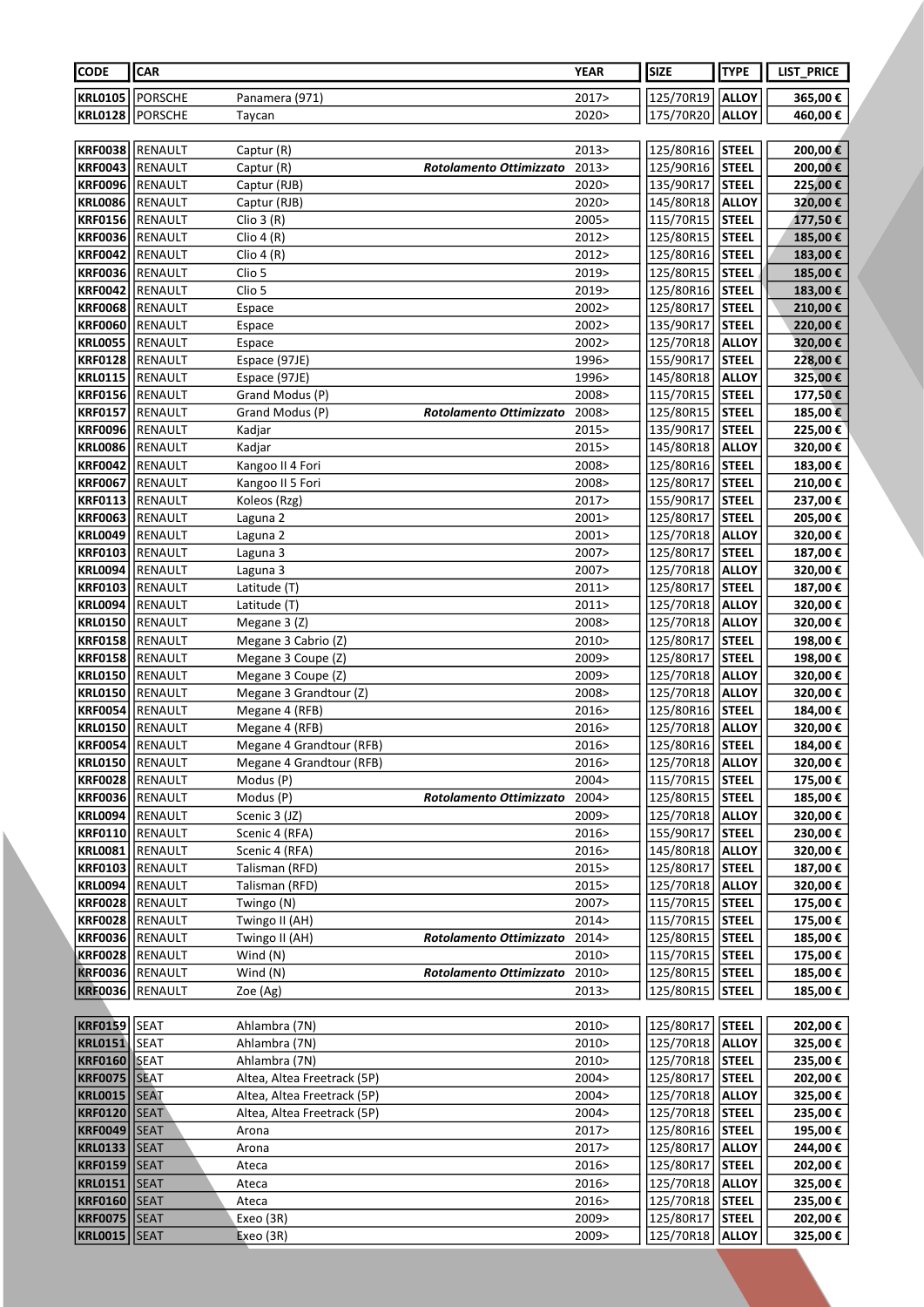| <b>CODE</b>                      | <b>CAR</b>                   |                                                    |                         | <b>YEAR</b>    | <b>SIZE</b>            | <b>TYPE</b>                  | LIST_PRICE           |
|----------------------------------|------------------------------|----------------------------------------------------|-------------------------|----------------|------------------------|------------------------------|----------------------|
| <b>KRF0120</b>                   | <b>SEAT</b>                  | Exeo (3R)                                          |                         | 2009>          | 125/70R18              | <b>STEEL</b>                 | 235,00€              |
| <b>KRF0049</b>                   | <b>SEAT</b>                  | Ibiza (6J, 6JN)                                    |                         | 2008>          | 125/80R16              | <b>STEEL</b>                 | 195,00€              |
| <b>KRF0049</b>                   | <b>SEAT</b>                  | Ibiza (KJ)                                         |                         | 2017>          | 125/80R16              | <b>STEEL</b>                 | 195,00€              |
| <b>KRL0133</b>                   | <b>SEAT</b>                  | Ibiza (KJ)                                         |                         | 2017>          | 125/80R17              | <b>ALLOY</b>                 | 244,00€              |
| <b>KRF0049</b>                   | <b>SEAT</b>                  | Ibiza St (6J)                                      |                         | 2010>          | 125/80R16              | <b>STEEL</b>                 | 195,00€              |
| <b>KRF0075</b>                   | <b>SEAT</b>                  | Leon (5F)                                          |                         | 2012>          | 125/80R17              | <b>STEEL</b>                 | 202,00€              |
| <b>KRL0015</b>                   | <b>SEAT</b>                  | Leon (5F)                                          |                         | 2012>          | 125/70R18              | <b>ALLOY</b>                 | 325,00€              |
| <b>KRF0120</b>                   | SEAT                         | Leon (5F)                                          |                         | 2012>          | 125/70R18              | <b>STEEL</b>                 | 235,00€              |
| <b>KRF0075</b><br><b>KRL0015</b> | SEAT<br><b>SEAT</b>          | Leon X-Perience (5F)<br>Leon X-Perience (5F)       |                         | 2014><br>2014  | 125/80R17<br>125/70R18 | <b>STEEL</b><br>ALLOY        | 202,00€<br>325,00€   |
| <b>KRF0120</b>                   | <b>SEAT</b>                  | Leon X-Perience (5F)                               |                         | 2014>          | 125/70R18              | <b>STEEL</b>                 | 235,00€              |
| <b>KRF0165</b>                   | <b>SEAT</b>                  | Mii                                                |                         | 2011           | 115/70R15              | <b>STEEL</b>                 | 177,50€              |
| <b>KRF0035</b>                   | <b>SEAT</b>                  | Mii                                                |                         | 2011>          | 125/80R15              | <b>STEEL</b>                 | 185,00€              |
| <b>KRF0041</b>                   | <b>SEAT</b>                  | Mii                                                |                         | 2011           | 125/80R16              | <b>STEEL</b>                 | 183,00€              |
| <b>KRF0161</b>                   | <b>SEAT</b>                  | Tarraco (KN)                                       |                         | 2019>          | 135/90R17              | <b>STEEL</b>                 | 220,00€              |
| <b>KRL0022</b>                   | <b>SEAT</b>                  | Tarraco (KN)                                       |                         | 2019>          | 145/80R18              | <b>ALLOY</b>                 | 335,00€              |
| <b>KRF0119</b>                   | SEAT                         | Tarraco (KN)                                       |                         | 2019>          | 145/80R18              | <b>STEEL</b>                 | 265,00€              |
| <b>KRF0047</b>                   | <b>SEAT</b>                  | Toledo (NH)                                        |                         | 2012>          | 125/80R16              | <b>STEEL</b>                 | 195,00€              |
|                                  |                              |                                                    |                         |                |                        |                              |                      |
| <b>KRF0165</b>                   | <b>SKODA</b>                 | Citigo                                             |                         | 2011>          | 115/70R15              | <b>STEEL</b>                 | 177,50€              |
| <b>KRF0035</b>                   | <b>SKODA</b>                 | Citigo                                             |                         | 2011           | 125/80R15              | <b>STEEL</b>                 | 185,00€              |
| <b>KRF0041</b>                   | <b>SKODA</b>                 | Citigo                                             |                         | 2011>          | 125/80R16              | <b>STEEL</b>                 | 183,00€              |
| <b>KRF0049</b>                   | SKODA                        | Fabia Kombi Scout (5J)                             |                         | 2012>          | 125/80R16              | <b>STEEL</b>                 | 195,00€              |
| <b>KRF0049</b><br><b>KRF0049</b> | <b>SKODA</b><br><b>SKODA</b> | Fabia, Fabia Kombi (5J)<br>Fabia, Fabia Kombi (5J) |                         | 2007><br>2015> | 125/80R16<br>125/80R16 | <b>STEEL</b><br><b>STEEL</b> | 195,00€              |
| <b>KRF0047</b>                   | <b>SKODA</b>                 | Kamig                                              |                         | 2019>          | 125/80R16              | <b>STEEL</b>                 | 195,00€<br>195,00€   |
| <b>KRF0050</b>                   | SKODA                        | Kamig                                              |                         | 2019>          | 125/90R16              | <b>STEEL</b>                 | 205,00€              |
| <b>KRL0126</b>                   | SKODA                        | Kamig                                              |                         | 2019>          | 125/80R17              | <b>ALLOY</b>                 | 244,00€              |
| <b>KRF0159</b>                   | <b>SKODA</b>                 | Karoq (NU)                                         |                         | 2017>          | 125/80R17              | <b>STEEL</b>                 | 202,00€              |
| <b>KRL0151</b>                   | <b>SKODA</b>                 | Karoq (NU)                                         |                         | 2017>          | 125/70R18              | <b>ALLOY</b>                 | 325,00€              |
| <b>KRF0160</b>                   | SKODA                        | Karog (NU)                                         |                         | 2017>          | 125/70R18              | <b>STEEL</b>                 | 235,00€              |
| <b>KRF0161</b>                   | SKODA                        | Kodiag (NS)                                        |                         | 2017>          | 135/90R17              | <b>STEEL</b>                 | 220,00€              |
| <b>KRL0022</b>                   | <b>SKODA</b>                 | Kodiaq (NS)                                        |                         | 2017>          | 145/80R18              | <b>ALLOY</b>                 | 335,00€              |
| <b>KRF0119</b>                   | <b>SKODA</b>                 | Kodiaq (NS)                                        |                         | 2017>          | 145/80R18              | <b>STEEL</b>                 | 265,00€              |
| <b>KRF0075</b>                   | <b>SKODA</b>                 | Octavia (1Z)                                       |                         | 2004>          | 125/80R17              | <b>STEEL</b>                 | 202,00€              |
| <b>KRF0075</b>                   | <b>SKODA</b>                 | Octavia (5E)                                       |                         | 2013>          | 125/80R17              | <b>STEEL</b>                 | 202,00€              |
| <b>KRL0015</b>                   | <b>SKODA</b>                 | Octavia (5E)                                       |                         | 2013>          | 125/70R18              | <b>ALLOY</b>                 | 325,00€              |
| <b>KRF0120</b>                   | <b>SKODA</b>                 | Octavia (5E)                                       |                         | 2013>          | 125/70R18              | <b>STEEL</b>                 | 235,00€              |
| KRF0075   SKODA                  |                              | Octavia Scout (5E)                                 |                         | 2014>          | 125/80R17              | <b>STEEL</b>                 | 202,00€              |
| <b>KRL0015</b>                   | <b>SKODA</b>                 | Octavia Scout (5E)<br>Octavia Scout (5E)           |                         | 2014><br>2014> | 125/70R18              | <b>ALLOY</b>                 | 325,00€              |
| <b>KRF0120</b><br><b>KRF0049</b> | <b>SKODA</b><br><b>SKODA</b> | Praktik (5J)                                       |                         | 2008>          | 125/70R18<br>125/80R16 | <b>STEEL</b><br><b>STEEL</b> | 235,00€<br>195,00€   |
| <b>KRF0049</b>                   | <b>SKODA</b>                 | Praktik (NH)                                       |                         | 2012>          | 125/80R16              | <b>STEEL</b>                 | 195,00€              |
| <b>KRF0049</b>                   | <b>SKODA</b>                 | Rapid, Rapid Spaceback (NH)                        |                         | 2012>          | 125/80R16              | <b>STEEL</b>                 | 195,00€              |
| <b>KRF0049</b>                   | <b>SKODA</b>                 | Roomster (5J)                                      |                         | 2006>          | 125/80R16              | <b>STEEL</b>                 | 195,00€              |
| <b>KRF0049</b>                   | <b>SKODA</b>                 | Roomster Scout (5J)                                |                         | 2007>          | 125/80R16              | <b>STEEL</b>                 | 195,00€              |
| <b>KRF0049</b>                   | <b>SKODA</b>                 | Scala                                              |                         | 2019>          | 125/80R16              | <b>STEEL</b>                 | 195,00€              |
| <b>KRL0133</b>                   | <b>SKODA</b>                 | Scala                                              |                         | 2019>          | 125/80R17              | <b>ALLOY</b>                 | 244,00€              |
| <b>KRF0075</b>                   | SKODA                        | Superb (3T)                                        |                         | 2008>          | 125/80R17              | <b>STEEL</b>                 | 202,00€              |
| <b>KRF0075</b>                   | <b>SKODA</b>                 | Superb (3T)                                        |                         | 2015>          | 125/80R17              | <b>STEEL</b>                 | 202,00 €             |
| <b>KRL0015</b>                   | <b>SKODA</b>                 | Superb (3T)                                        |                         | 2015>          | 125/70R18              | <b>ALLOY</b>                 | 325,00 €             |
| <b>KRF0120</b>                   | <b>SKODA</b>                 | Superb (3T)                                        |                         | 2015>          | 125/70R18              | <b>STEEL</b>                 | 235,00€              |
| <b>KRF0159</b>                   | <b>SKODA</b>                 | Yeti                                               |                         | 2009>          | 125/80R17              | <b>STEEL</b>                 | 202,00 €             |
|                                  |                              |                                                    |                         |                |                        |                              |                      |
| KRF0028 SMART<br><b>KRF0036</b>  | SMART                        | For Four (451)<br>For Four (451)                   | Rotolamento Ottimizzato | 2014><br>2014> | 115/70R15<br>125/80R15 | <b>STEEL</b><br><b>STEEL</b> | 175,00 €<br>185,00 € |
| <b>KRF0042</b>                   | <b>SMART</b>                 | For Two (451)                                      |                         | 2014>          | 125/80R16              | <b>STEEL</b>                 | 183,00 €             |
|                                  |                              |                                                    |                         |                |                        |                              |                      |
| <b>KRF0088</b>                   | SSANGYONG                    | Korando (CK)                                       |                         | 2011>          | 135/90R17              | <b>STEEL</b>                 | 200,00€              |
| <b>KRF0085</b>                   | SSANGYONG                    | Tivoli (Xk)                                        |                         | 2015>          | 125/80R17              | <b>STEEL</b>                 | 215,00 €             |
| <b>KRF0085</b>                   | <b>SSANGYONG</b>             | XLV (XK)                                           |                         | 2016>          | 125/80R17              | <b>STEEL</b>                 | 215,00 €             |
|                                  |                              |                                                    |                         |                |                        |                              |                      |
| KRL0109   SUBARU                 |                              | BRZ (ZC)                                           |                         | 2012>          | 125/80R17              | <b>ALLOY</b>                 | 244,00€              |
| <b>KRL0152</b>                   | SUBARU                       | Forester (SH)                                      |                         | 2008>          | 135/90R17              | <b>ALLOY</b>                 | 255,00 €             |
| <b>KRL0152</b>                   | SUBARU                       | Forester (SJ)                                      |                         | 2014>2017      | 135/90R17              | <b>ALLOY</b>                 | 255,00 €             |
| KRF0162   SUBARU                 |                              | Forester (SK)                                      |                         | 2018>          | 135/90R17              | <b>STEEL</b>                 | 225,00 €             |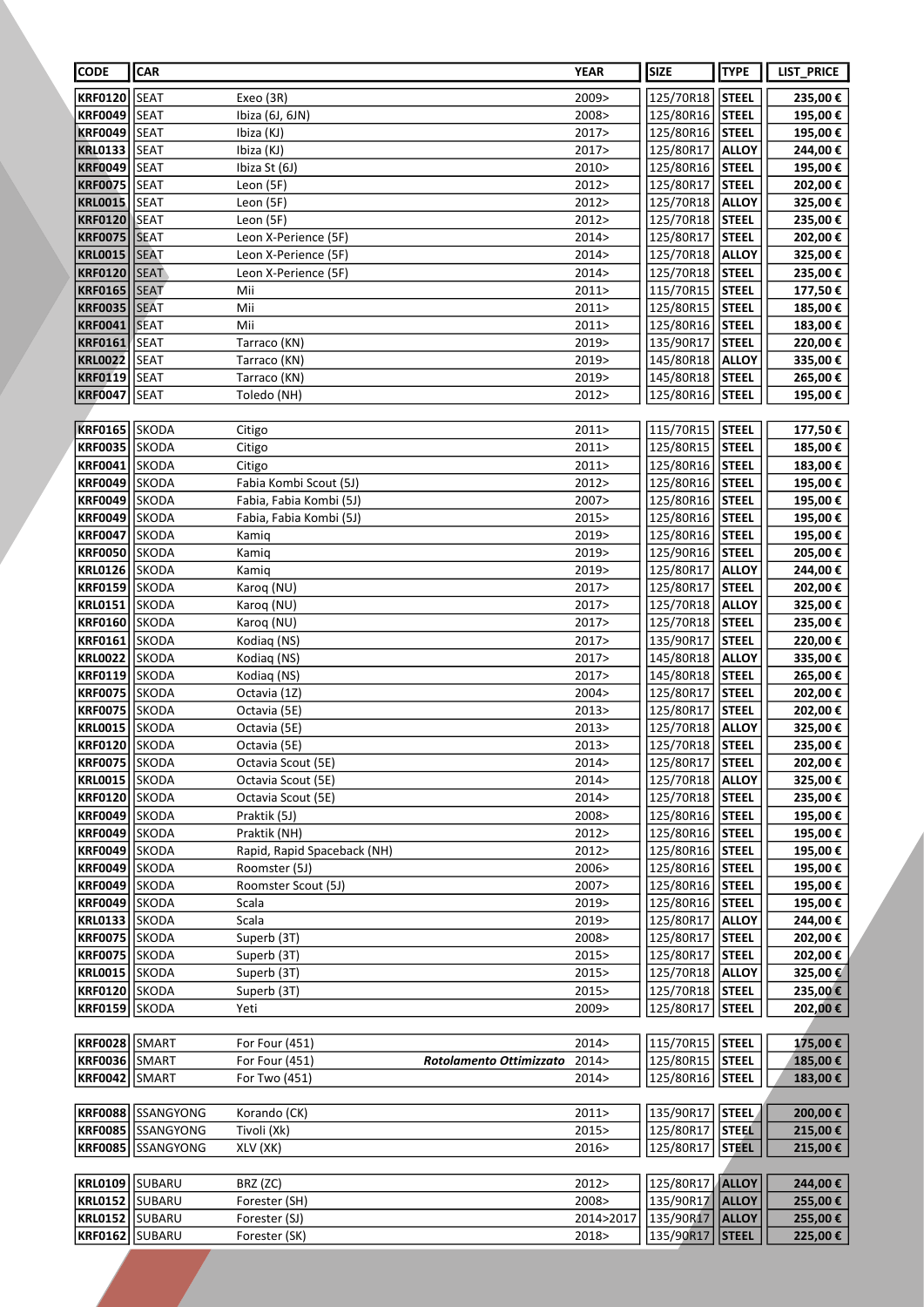| <b>CODE</b>                      | <b>CAR</b>              |                                                | <b>YEAR</b>    | <b>SIZE</b>            | <b>TYPE</b>                  | LIST_PRICE         |
|----------------------------------|-------------------------|------------------------------------------------|----------------|------------------------|------------------------------|--------------------|
| <b>KRL0154</b>                   | SUBARU                  | Forester (SK)                                  | 2018>          | 145/80R18              | <b>ALLOY</b>                 | 325,00€            |
| <b>KRL0153</b>                   | SUBARU                  | Impreza (G4)                                   | 2012>          | 125/80R17              | <b>ALLOY</b>                 | 244,00€            |
| <b>KRL0153</b>                   | <b>SUBARU</b>           | Impreza (G4)                                   | 2017>          | 125/80R17              | <b>ALLOY</b>                 | 244,00€            |
| <b>KRL0056</b>                   | SUBARU                  | Impreza Sti Wrc                                | 2018>          | 125/70R19              | <b>ALLOY</b>                 | 365,00€            |
| <b>KRF0163</b>                   | SUBARU                  | Levorg                                         | 2015>          | 125/80R17              | <b>STEEL</b>                 | 187,50€            |
| <b>KRL0155</b>                   | SUBARU                  | Levorg                                         | 2015>          | 125/70R18              | <b>ALLOY</b>                 | 320,00€            |
| <b>KRF0108</b>                   | SUBARU                  | Outback-Legacy (B6)                            | 2015>          | 155/90R17              | <b>STEEL</b>                 | 228,00€            |
| <b>KRL0078</b>                   | SUBARU                  | Outback-Legacy (B6)                            | 2015>          | 145/80R18              | <b>ALLOY</b>                 | 320,00€            |
| <b>KRL0108</b>                   | SUBARU                  | Trezia (D1)                                    | 2011>          | 125/80R17              | <b>ALLOY</b>                 | 244,00€            |
| <b>KRL0152</b>                   | SUBARU                  | XV (GP)                                        | 2012>2017      | 135/90R17              | <b>ALLOY</b>                 | 255,00€            |
| <b>KRL0152</b>                   | SUBARU                  | XV (GT)                                        | 2018>          | 135/90R17              | <b>ALLOY</b>                 | 255,00€            |
|                                  |                         |                                                |                |                        |                              |                    |
| <b>KRF0021</b>                   | SUZUKI                  | Alto (GF)                                      | 2009>          | 115/70R15              | <b>STEEL</b>                 | 177,50€            |
| <b>KRF0030</b>                   | <b>SUZUKI</b>           | Baleno (EW)                                    | 2016>          | 125/80R15              | <b>STEEL</b>                 | 185,00€            |
| <b>KRF0021</b>                   | <b>SUZUKI</b>           | Celerio (LF)                                   | 2014>          | 115/70R15              | <b>STEEL</b>                 | 177,50€            |
| <b>KRF0030</b>                   | <b>SUZUKI</b>           | Ignis (MF)                                     | 2016>          | 125/80R15              | <b>STEEL</b>                 | 185,00€            |
| <b>KRF0021</b>                   | <b>SUZUKI</b>           | Ignis (MH)                                     | 2003>          | 115/70R15              | <b>STEEL</b>                 | 177,50€            |
| <b>KRF0030</b>                   | SUZUKI                  | Ignis (MH)<br>Rotolamento Ottimizzato          | 2003>          | 125/80R15              | <b>STEEL</b>                 | 185,00€            |
| <b>KRF0101</b>                   | SUZUKI                  | Kizashi                                        | 2010>          | 125/80R17              | <b>STEEL</b>                 | 205,00€            |
| <b>KRL0091</b>                   | SUZUKI                  | Kizashi                                        | 2010>          | 125/70R18              | <b>ALLOY</b>                 | 320,00€            |
| <b>KRF0100</b>                   | SUZUKI                  | S-Cross (JY)                                   | 2017>          | 125/80R17              | <b>STEEL</b>                 | 202,00€            |
| <b>KRL0090</b>                   | <b>SUZUKI</b>           | S-Cross (JY)<br>S-Cross (SY)                   | 2017>          | 125/70R18              | <b>ALLOY</b>                 | 320,00€            |
| <b>KRF0101</b><br><b>KRL0091</b> | <b>SUZUKI</b><br>SUZUKI | S-Cross (SY)                                   | 2013><br>2013> | 125/80R17<br>125/70R18 | <b>STEEL</b><br><b>ALLOY</b> | 205,00€<br>320,00€ |
| <b>KRF0021</b>                   | SUZUKI                  | Splash (EX)                                    | 2008>          | 115/70R15              | <b>STEEL</b>                 | 177,50€            |
| <b>KRF0030</b>                   | SUZUKI                  | Swift (4 Fori) (AZ)                            | 2017>          | 125/80R15              | <b>STEEL</b>                 | 185,00€            |
| <b>KRF0021</b>                   | SUZUKI                  | Swift (4 Fori) (MZ)                            | 2005>          | 115/70R15              | <b>STEEL</b>                 | 177,50€            |
| <b>KRF0030</b>                   | SUZUKI                  | Swift (4 Fori) (MZ)<br>Rotolamento Ottimizzato | 2005>          | 125/80R15              | <b>STEEL</b>                 | 185,00€            |
| <b>KRF0101</b>                   | SUZUKI                  | Swift Sport (ZC3)                              | 2016>          | 125/80R17              | <b>STEEL</b>                 | 205,00€            |
| <b>KRL0091</b>                   | <b>SUZUKI</b>           | Swift Sport (ZC3)                              | 2016>          | 125/70R18              | <b>ALLOY</b>                 | 320,00€            |
| <b>KRF0101</b>                   | <b>SUZUKI</b>           | Sx4 (EY)                                       | 2006>          | 125/80R17              | <b>STEEL</b>                 | 205,00€            |
| <b>KRL0091</b>                   | <b>SUZUKI</b>           | Sx4 (EY)                                       | 2006>          | 125/70R18              | <b>ALLOY</b>                 | 320,00€            |
| <b>KRF0101</b>                   | <b>SUZUKI</b>           | Sx4 (GY)                                       | 2008>          | 125/80R17              | <b>STEEL</b>                 | 205,00€            |
| <b>KRL0091</b>                   | <b>SUZUKI</b>           | Sx4 (GY)                                       | 2008>          | 125/70R18              | <b>ALLOY</b>                 | 320,00€            |
| <b>KRF0100</b>                   | SUZUKI                  | Sx4 II                                         | 2013>          | 125/80R17              | <b>STEEL</b>                 | 202,00€            |
| <b>KRL0090</b>                   | <b>SUZUKI</b>           | Sx4 II                                         | 2013>          | 125/70R18              | <b>ALLOY</b>                 | 320,00€            |
| <b>KRF0164</b>                   | SUZUKI                  | Vitara (LY)                                    | 2015>          | 125/80R17              | <b>STEEL</b>                 | 198,00€            |
| <b>KRL0156</b>                   | <b>SUZUKI</b>           | Vitara (LY)                                    | 2015>          | 125/70R18              | <b>ALLOY</b>                 | 320,00€            |
| KRF0021  SUZUKI                  |                         | Wagon R+ (H00)                                 | 2005>          | 115/70R15   STEEL      |                              | 177,50 €           |
|                                  |                         |                                                |                |                        |                              |                    |
| KRL0157                          | <b>TESLA</b>            | Model 3                                        | 2019>          | 125/70R19              | <b>ALLOY</b>                 | 365,00€            |
| <b>KRL0158</b>                   | <b>TESLA</b>            | Model S                                        | 2012>          | 125/70R19<br>175/70R20 | <b>ALLOY</b>                 | 385,00€            |
| <b>KRL0009</b>                   | <b>TESLA</b>            | Model X                                        | 2016>          |                        | <b>ALLOY</b>                 | 475,00€            |
| <b>KRF0105</b>                   | <b>TOYOTA</b>           | Auris (E15J)                                   | 2007>          | 125/80R17              | <b>STEEL</b>                 | 202,00€            |
| <b>KRL0096</b>                   | <b>TOYOTA</b>           | Auris (E15J)                                   | 2007>          | 125/70R18              | <b>ALLOY</b>                 | 320,00€            |
| <b>KRF0105</b>                   | <b>TOYOTA</b>           | Auris Hybrid                                   | 2010>          | 125/80R17              | <b>STEEL</b>                 | 202,00€            |
| <b>KRL0096</b>                   | <b>TOYOTA</b>           | Auris Hybrid                                   | 2010>          | 125/70R18              | <b>ALLOY</b>                 | 320,00€            |
| <b>KRF0105</b>                   | <b>TOYOTA</b>           | Auris Hybrid II                                | 2013>          | 125/80R17              | <b>STEEL</b>                 | 202,00 €           |
| KRL0096                          | <b>TOYOTA</b>           | Auris Hybrid II                                | 2013>          | 125/70R18              | <b>ALLOY</b>                 | 320,00€            |
| <b>KRF0105</b>                   | <b>TOYOTA</b>           | Auris, Auris Touring Sports (E15UT)            | 2012>          | 125/80R17              | <b>STEEL</b>                 | 202,00 €           |
| <b>KRL0096</b>                   | <b>TOYOTA</b>           | Auris, Auris Touring Sports (E15UT)            | 2012>          | 125/70R18              | <b>ALLOY</b>                 | 320,00€            |
| <b>KRF0105</b>                   | <b>TOYOTA</b>           | Avensis, Avensis Kombi (T27)                   | 2015>2018      | 125/80R17              | <b>STEEL</b>                 | 202,00€            |
| <b>KRL0096</b>                   | <b>TOYOTA</b>           | Avensis, Avensis Kombi (T27)                   | 2015>2018      | 125/70R18              | <b>ALLOY</b>                 | 320,00€            |
| <b>KRF0022</b>                   | <b>TOYOTA</b>           | Aygo                                           | 2005>          | 115/70R15              | <b>STEEL</b>                 | 177,50€            |
| <b>KRF0022</b>                   | <b>TOYOTA</b>           | Aygo                                           | 2014>          | 115/70R15              | <b>STEEL</b>                 | 177,50€            |
| <b>KRF0090</b>                   | <b>TOYOTA</b>           | CH-R (AX1T)                                    | 2016>          | 135/90R17              | <b>STEEL</b>                 | 225,00 €           |
| <b>KRL0079</b>                   | <b>TOYOTA</b>           | CH-R (AX1T)                                    | 2016>          | 145/80R18              | <b>ALLOY</b>                 | 320,00€            |
| <b>KRF0105</b>                   | <b>TOYOTA</b>           | Corolla (E15EJ)                                | 2014>          | 125/80R17              | <b>STEEL</b>                 | 202,00€            |
| <b>KRL0096</b>                   | <b>TOYOTA</b>           | Corolla (E15EJ)                                | 2014>          | 125/70R18              | <b>ALLOY</b>                 | 320,00€            |
| <b>KRF0105</b>                   | TOYOTA                  | Corolla New (ZEIHE)                            | 2019>          | 125/80R17              | <b>STEEL</b>                 | 202,00€            |
| <b>KRL0096</b>                   | <b>TOYOTA</b>           | Corolla New (ZEIHE)                            | 2019>          | 125/70R18              | <b>ALLOY</b>                 | 320,00€            |
| <b>KRF0105</b>                   | <b>TOYOTA</b>           | Corolla Touring Sport                          | 2019>          | 125/80R17              | <b>STEEL</b>                 | 202,00€            |
| <b>KRL0096</b>                   | <b>TOYOTA</b>           | Corolla Touring Sport<br>Corolla Verso (R1)    | 2019><br>2004> | 125/70R18              | <b>ALLOY</b>                 | 320,00€            |
| <b>KRF0105</b><br><b>KRL0096</b> | <b>TOYOTA</b>           | Corolla Verso (R1)                             | 2004>          | 125/80R17<br>125/70R18 | <b>STEEL</b><br><b>ALLOY</b> | 202,00 €           |
|                                  | <b>TOYOTA</b>           |                                                |                |                        |                              | 320,00€            |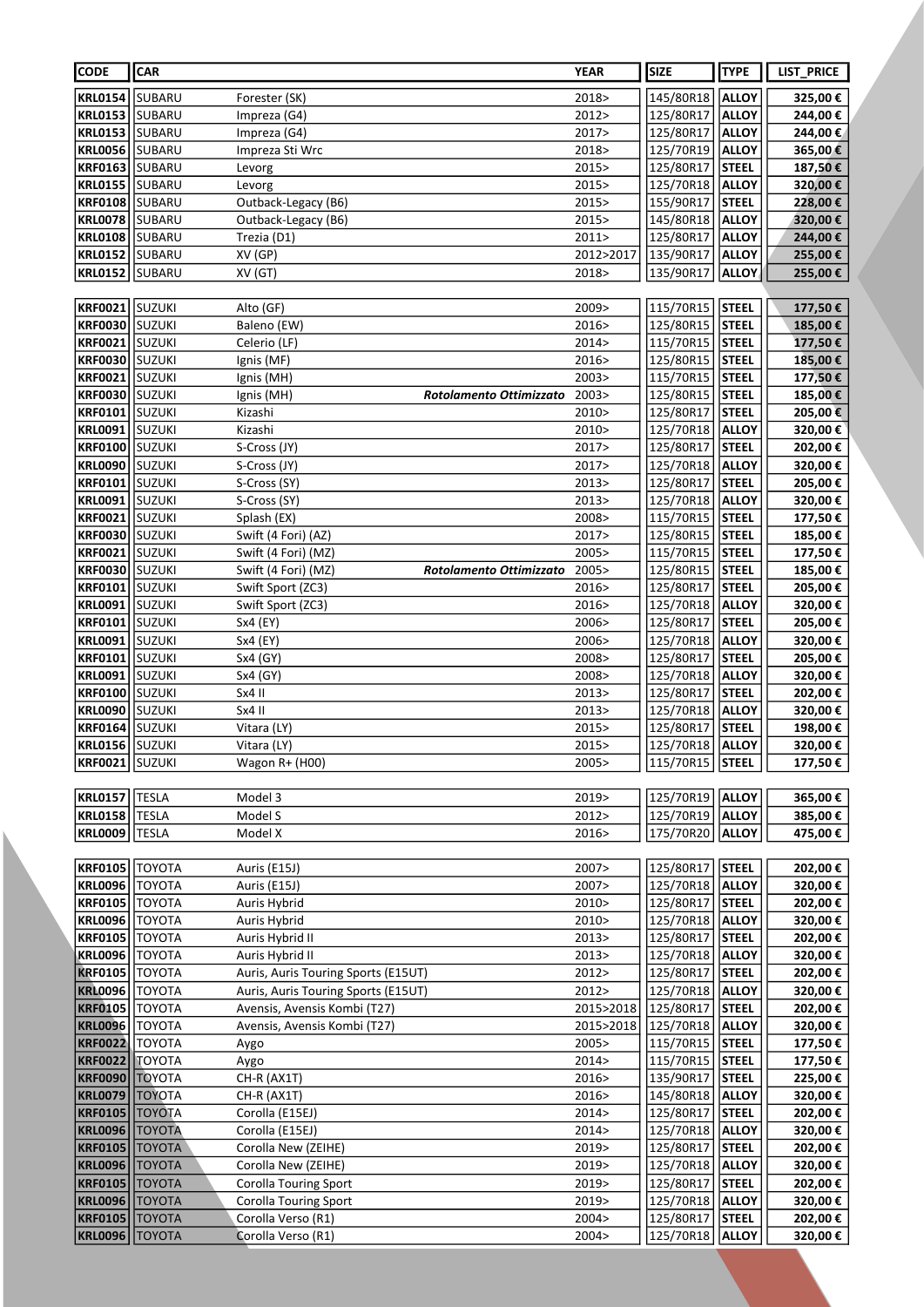| <b>CODE</b>                      | <b>CAR</b>               |                                |                         | <b>YEAR</b>    | <b>SIZE</b>            | <b>TYPE</b>                  | LIST_PRICE          |
|----------------------------------|--------------------------|--------------------------------|-------------------------|----------------|------------------------|------------------------------|---------------------|
| <b>KRL0111</b>                   | <b>TOYOTA</b>            | GT86                           |                         | 2012>          | 125/80R17              | <b>ALLOY</b>                 | 244,00€             |
| <b>KRF0031</b>                   | TOYOTA                   | lq                             |                         | 2009>          | 125/80R15              | <b>STEEL</b>                 | 185,00€             |
| <b>KRF0105</b>                   | <b>TOYOTA</b>            | Prius + (XW4)                  |                         | 2012>          | 125/80R17              | <b>STEEL</b>                 | 202,00€             |
| <b>KRL0096</b>                   | <b>TOYOTA</b>            | Prius + (XW4)                  |                         | 2012>          | 125/70R18              | <b>ALLOY</b>                 | 320,00€             |
| <b>KRL0110</b>                   | <b>TOYOTA</b>            | Prius Phv, Prius Hybrid (XW5P) |                         | 2017>          | 125/80R17              | <b>ALLOY</b>                 | 244,00€             |
| <b>KRF0132</b>                   | <b>TOYOTA</b>            | Pro Ace                        |                         | 2018>          | 135/90R16              | <b>STEEL</b>                 | 198,00€             |
| <b>KRF0059</b>                   | TOYOTA                   | Pro Ace                        |                         | 2018>          | 135/90R17              | <b>STEEL</b>                 | 220,00€             |
| <b>KRF0112</b>                   | <b>TOYOTA</b>            | Rav 4 (XA3)                    |                         | 2005>          | 155/90R17              | <b>STEEL</b>                 | 237,00€             |
| <b>KRL0085</b>                   | <b>TOYOTA</b>            | Rav 4 (XA3)                    |                         | 2005>          | 145/80R18              | <b>ALLOY</b>                 | 325,00€             |
| <b>KRF0112</b>                   | <b>TOYOTA</b>            | Rav 4 (XA3)                    |                         | 2013>          | 155/90R17              | <b>STEEL</b>                 | 237,00€             |
| <b>KRL0085</b>                   | <b>TOYOTA</b>            | Rav 4 (XA3)                    |                         | 2013>          | 145/80R18              | <b>ALLOY</b>                 | 325,00€             |
| <b>KRF0112</b>                   | <b>TOYOTA</b>            | Rav 4 (XA5)                    |                         | 2019>          | 155/90R17              | <b>STEEL</b>                 | 237,00€             |
| <b>KRL0085</b>                   | <b>TOYOTA</b>            | Rav 4 (XA5)                    |                         | 2019>          | 145/80R18              | <b>ALLOY</b>                 | 325,00€             |
| <b>KRL0110</b>                   | <b>TOYOTA</b>            | Urban Cruise                   |                         | 2009>          | 125/80R17              | <b>ALLOY</b>                 | 244,00€             |
| <b>KRF0105</b>                   | ΤΟΥΟΤΑ                   | Verso                          |                         | 2013>2020      | 125/80R17              | <b>STEEL</b>                 | 202,00€             |
| <b>KRL0096</b>                   | ТОҮОТА                   | Verso                          |                         | 2013>2020      | 125/70R18              | <b>ALLOY</b>                 | 320,00€             |
| <b>KRL0110</b>                   | <b>TOYOTA</b>            | Verso S (Xp12)                 |                         | 2011>2015      | 125/80R17              | <b>ALLOY</b>                 | 244,00€             |
| <b>KRF0022</b>                   | <b>TOYOTA</b>            | Yaris (Xp9)                    |                         | 2006>          | 115/70R15              | <b>STEEL</b>                 | 177,50€             |
| <b>KRF0031</b>                   | TOYOTA                   | Yaris (Xp9)                    | Rotolamento Ottimizzato | 2006>          | 125/80R15              | <b>STEEL</b>                 | 185,00€             |
| <b>KRF0031</b>                   | <b>TOYOTA</b>            | Yaris (Xpi 3M)                 |                         | 2011>          | 125/80R15              | <b>STEEL</b>                 | 185,00€             |
| <b>KRL0020</b>                   | VOLKSWAGEN               |                                |                         | 2008>          | 145/80R18              | <b>ALLOY</b>                 |                     |
| <b>KRF0135</b>                   | VOLKSWAGEN               | Arteon<br>Arteon               |                         | 2008>          | 145/80R18              | <b>STEEL</b>                 | 325,00€<br>265,00€  |
| <b>KRF0075</b>                   | VOLKSWAGEN               | Beetle                         |                         | 2011           | 125/80R17              | <b>STEEL</b>                 | 202,00€             |
| <b>KRF0075</b>                   | VOLKSWAGEN               | Caddy                          |                         |                | 125/80R17              | <b>STEEL</b>                 | 202,00€             |
| <b>KRF0041</b>                   | VOLKSWAGEN               | Cross Up                       |                         | 2013>          | 125/80R16              | <b>STEEL</b>                 | 183,00€             |
| <b>KRF0075</b>                   | VOLKSWAGEN               | Eos                            |                         | 2003>2009      | 125/80R17              | <b>STEEL</b>                 | 202,00€             |
| <b>KRF0049</b>                   | VOLKSWAGEN               | Fox, Fox Cross (5Z)            |                         | 2003>          | 125/80R16              | <b>STEEL</b>                 | 195,00€             |
| <b>KRF0049</b>                   | VOLKSWAGEN               | Golf IV                        |                         |                | 125/80R16              | <b>STEEL</b>                 | 195,00€             |
| <b>KRF0134</b>                   | VOLKSWAGEN               | Golf V                         |                         | 2003>2009      | 125/80R17              | <b>STEEL</b>                 | 202,00€             |
| <b>KRF0134</b>                   | VOLKSWAGEN               | Golf VI                        |                         | 2008>2014      | 125/80R17              | <b>STEEL</b>                 | 202,00€             |
| <b>KRF0134</b>                   | VOLKSWAGEN               | Golf VII                       |                         | 2012>          | 125/80R17              | <b>STEEL</b>                 | 202,00€             |
| <b>KRL0017</b>                   | VOLKSWAGEN               | Golf VII                       |                         | 2012>          | 125/70R18              | <b>ALLOY</b>                 | 325,00€             |
| <b>KRF0139</b>                   | VOLKSWAGEN               | Golf VII                       |                         | 2012>          | 125/70R18              | <b>STEEL</b>                 | 235,00€             |
| <b>KRF0134</b>                   | VOLKSWAGEN               | Golf VIII                      |                         | 2020>          | 125/80R17              | <b>STEEL</b>                 | 202,00€             |
| <b>KRL0017</b>                   | VOLKSWAGEN               | Golf VIII                      |                         | 2020>          | 125/70R18              | <b>ALLOY</b>                 | 325,00€             |
| <b>KRF0139</b>                   | VOLKSWAGEN               | Golf VIII                      |                         | 2020>          | 125/70R18              | <b>STEEL</b>                 | 235,00€             |
| <b>KRF0134</b>                   | VOLKSWAGEN               | Jetta                          |                         | 2008>2014      | 125/80R17              | <b>STEEL</b>                 | 202,00€             |
|                                  | KRF0049  VOLKSWAGEN      | New Beetle                     |                         | 1998>          | 125/80R16              | <b>STEEL</b>                 | 195,00 €            |
| <b>KRF0075</b>                   | VOLKSWAGEN               | Passat (3C-BB)                 |                         | 2014>          | 125/80R17              | <b>STEEL</b>                 | 202,00€             |
| <b>KRF0075</b>                   | VOLKSWAGEN               | Passat (3C)                    |                         | 2004>2014      | 125/80R17              | <b>STEEL</b>                 | 202,00 €            |
| <b>KRF0075</b>                   | VOLKSWAGEN               | Passat (B8)                    |                         | 2019>          | 125/80R17              | <b>STEEL</b>                 | 202,00 €            |
| <b>KRL0015</b>                   | VOLKSWAGEN               | Passat (B8)                    |                         | 2019>          | 125/70R18              | <b>ALLOY</b>                 | 325,00€             |
| <b>KRF0120</b>                   | VOLKSWAGEN               | Passat (B8)                    |                         | 2019>          | 125/70R18              | <b>STEEL</b>                 | 235,00€             |
| <b>KRF0075</b>                   | VOLKSWAGEN               | Passat All/Track (3C)          |                         | 2015>          | 125/80R17              | <b>STEEL</b>                 | 202,00€             |
| <b>KRL0015</b>                   | VOLKSWAGEN               | Passat All/Track (3C)          |                         | 2015>          | 125/70R18              | <b>ALLOY</b>                 | 325,00€             |
| <b>KRF0120</b>                   | VOLKSWAGEN               | Passat All/Track (3C)          |                         | 2015>          | 125/70R18              | <b>STEEL</b>                 | 235,00€             |
| <b>KRF0075</b>                   | VOLKSWAGEN               | Passat CC (3CC)                |                         | 2008>2016      | 125/80R17              | <b>STEEL</b>                 | 202,00€             |
| <b>KRF0120</b>                   | VOLKSWAGEN               | Passat CC (3CC)                |                         | 2008>2017      | 125/70R18              | <b>STEEL</b>                 | 235,00€             |
| <b>KRL0015</b>                   | VOLKSWAGEN               | Passat CC (3CC)                |                         | 2008>2018      | 125/70R18              | <b>ALLOY</b>                 | 325,00€             |
| <b>KRF0049</b>                   | VOLKSWAGEN               | Polo (6R)                      |                         | 2009>2017      | 125/80R16              | <b>STEEL</b>                 | 195,00 €            |
| <b>KRF0049</b>                   | VOLKSWAGEN               | Polo (AW)                      |                         | 2017>          | 125/80R16              | <b>STEEL</b>                 | 195,00€             |
| <b>KRL0133</b>                   | VOLKSWAGEN               | Polo (AW)                      |                         | 2017>          | 125/80R17<br>125/80R17 | <b>ALLOY</b>                 | 244,00€             |
| <b>KRF0075</b><br><b>KRL0015</b> | VOLKSWAGEN<br>VOLKSWAGEN | Scirocco                       |                         | 2008><br>2008> | 125/70R18              | <b>STEEL</b><br><b>ALLOY</b> | 202,00 €<br>325,00€ |
| <b>KRF0120</b>                   | VOLKSWAGEN               | Scirocco<br>Scirocco           |                         | 2008>          | 125/70R18              | <b>STEEL</b>                 | 235,00€             |
| <b>KRF0075</b>                   | VOLKSWAGEN               | Sharan (7N)                    |                         | 2010>          | 125/80R17              | <b>STEEL</b>                 | 202,00 €            |
| <b>KRF0047</b>                   | VOLKSWAGEN               | T-Cross                        |                         | 2019>          | 125/80R16              | <b>STEEL</b>                 | 195,00 €            |
| <b>KRF0050</b>                   | VOLKSWAGEN               | T-Cross                        | Rotolamento Ottimizzato | 2019>          | 125/90R16              | STEEL                        | 205,00€             |
| <b>KRL0126</b>                   | VOLKSWAGEN               | T-Cross                        |                         | 2019>          | 125/80R17              | <b>ALLOY</b>                 | 244,00€             |
| <b>KRF0161</b>                   | VOLKSWAGEN               | <b>Tiguan Allspace</b>         |                         | 2017>          | 135/90R17              | <b>STEEL</b>                 | 220,00€             |
| <b>KRL0022</b>                   | VOLKSWAGEN               | <b>Tiguan Allspace</b>         |                         | 2017>          | 145/80R18              | <b>ALLOY</b>                 | 335,00€             |
| <b>KRF0119</b>                   | VOLKSWAGEN               | <b>Tiguan Allspace</b>         |                         | 2017>          | 145/80R18              | <b>STEEL</b>                 | 265,00€             |
| <b>KRF0161</b>                   | VOLKSWAGEN               | Tiguan I (5N)                  |                         | 2007>          | 135/90R17              | <b>STEEL</b>                 | 220,00€             |
| <b>KRF0161</b>                   | VOLKSWAGEN               | Tiguan II (5N)                 |                         | 2016>          | 135/90R17              | <b>STEEL</b>                 | 220,00 €            |
| <b>KRL0022</b>                   | VOLKSWAGEN               | Tiguan II (5N)                 |                         | 2016>          | 145/80R18              | <b>ALLOY</b>                 | 335,00 €            |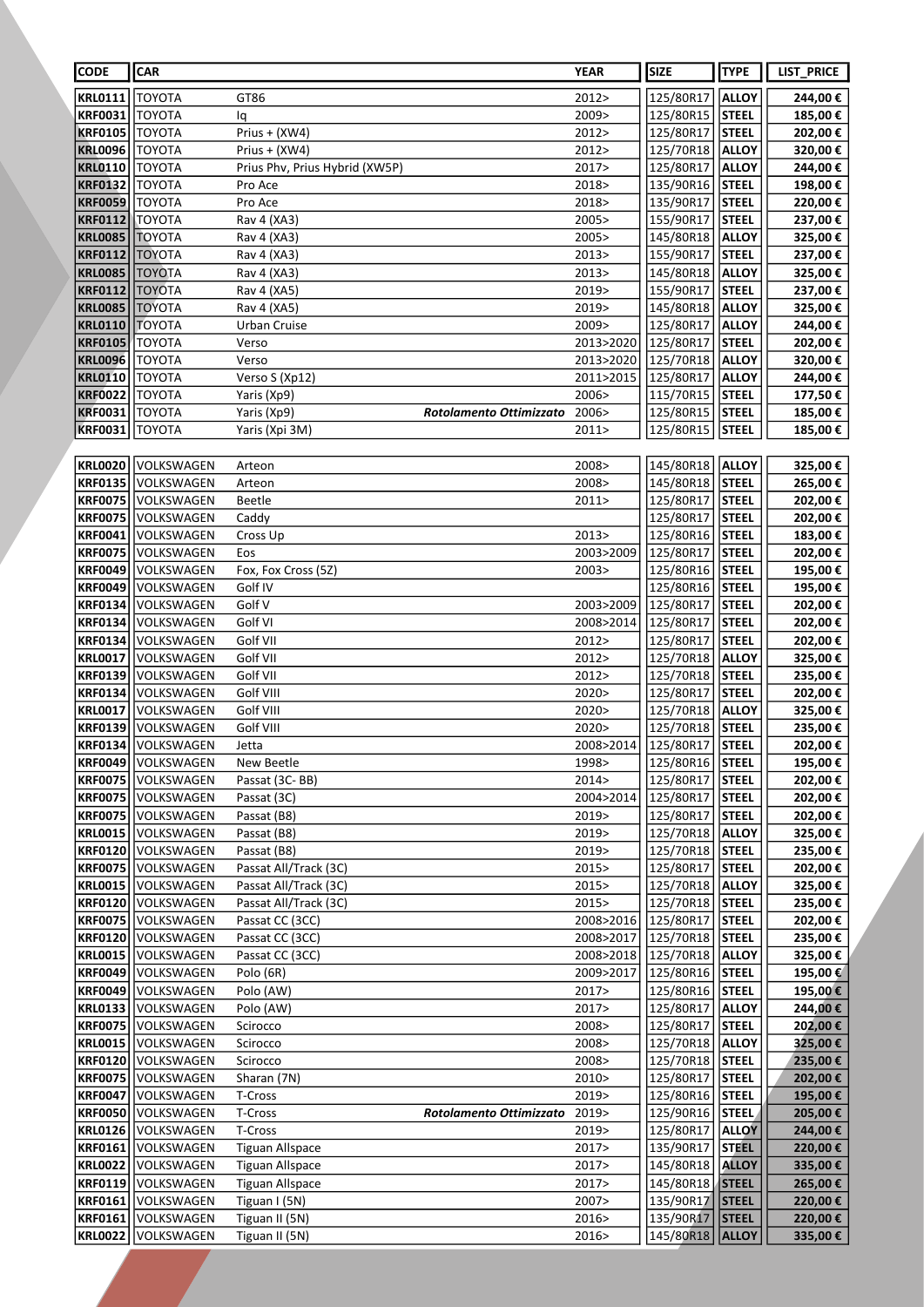| <b>CODE</b>          | <b>CAR</b>           |                            |                                                                    | <b>YEAR</b>                                 | <b>SIZE</b> | <b>TYPE</b>  | LIST_PRICE |
|----------------------|----------------------|----------------------------|--------------------------------------------------------------------|---------------------------------------------|-------------|--------------|------------|
| KRF0119              | VOLKSWAGEN           | Tiguan II (5N)             |                                                                    | 2016>                                       | 145/80R18   | <b>STEEL</b> | 265,00€    |
| <b>KRL0120</b>       | VOLKSWAGEN           | Touareg (CR)               |                                                                    | 2018>                                       | 175/70R20   | <b>ALLOY</b> | 460,00€    |
| <b>KRL0026</b>       | VOLKSWAGEN           | Touareg (CR) (Only OE 18") |                                                                    | 2018>                                       | 155/90R18   | <b>ALLOY</b> | 325,00€    |
| <b>KRF0075</b>       | <b>VOLKSWAGEN</b>    | Touran (1T)                |                                                                    | 2003>                                       | 125/80R17   | <b>STEEL</b> | 202,00€    |
| <b>KRF0075</b>       | VOLKSWAGEN           | Touran (1T)                |                                                                    | 2015>                                       | 125/80R17   | <b>STEEL</b> | 202,00€    |
| <b>KRF0075</b>       | VOLKSWAGEN           | T-Roc                      |                                                                    | 2017>                                       | 125/80R17   | <b>STEEL</b> | 202,00€    |
| <b>KRL0129</b>       | VOLKSWAGEN           | T-Roc                      |                                                                    | 2017>                                       | 125/70R18   | <b>ALLOY</b> | 320,00€    |
| <b>KRF0120</b>       | VOLKSWAGEN           | T-Roc                      |                                                                    | 2017>                                       | 125/70R18   | <b>STEEL</b> | 235,00€    |
| KRF0165              | VOLKSWAGEN           | Up                         |                                                                    | 2011                                        | 115/70R15   | <b>STEEL</b> | 177,50€    |
| <b>KRF0035</b>       | VOLKSWAGEN           | Up                         | Rotolamento Ottimizzato                                            | 2011>                                       | 125/80R15   | <b>STEEL</b> | 185,00€    |
| <b>KRF0041</b>       | VOLKSWAGEN           | Up                         |                                                                    | 2011>                                       | 125/80R16   | <b>STEEL</b> | 183,00 €   |
|                      |                      |                            |                                                                    |                                             |             |              |            |
| KRF0142              | VOLVO                | C30 (M;M-2D;E)             |                                                                    | 2006>                                       | 125/80R16   | <b>STEEL</b> | 184,00 €   |
| <b>KRF0143</b>       | VOLVO                | C30 (M;M-2D;E)             |                                                                    | 2006>                                       | 125/80R17   | <b>STEEL</b> | 198,00€    |
| <b>KRL0054</b>       | VOLVO                | C30 (M;M-2D;E)             |                                                                    | 2006>                                       | 125/70R18   | <b>ALLOY</b> | 320,00€    |
| <b>KRF0064</b>       | VOLVO                | C70 (M)                    |                                                                    | 2006>                                       | 125/80R17   | <b>STEEL</b> | 198,00€    |
| <b>KRL0050</b>       | VOLVO                | C70 (M)                    |                                                                    | 2006>                                       | 125/70R18   | <b>ALLOY</b> | 325,00€    |
| <b>KRF0015</b>       | VOLVO                | C70(M)                     |                                                                    | 2006>                                       | 125/70R18   | <b>STEEL</b> | 235,00€    |
| <b>KRF0001</b>       | <b>VOLVO</b>         | S40, V50 (M)               |                                                                    | 2004>                                       | 125/80R16   | <b>STEEL</b> | 184,00€    |
| <b>KRL0050</b>       | volvo                | S40, V50 (M)               |                                                                    | 2004>                                       | 125/70R18   | <b>ALLOY</b> | 325,00€    |
| <b>KRL0050</b>       | VOLVO                | S40, V50 (M)               |                                                                    | 2004>                                       | 125/70R18   | <b>ALLOY</b> | 325,00€    |
| <b>KRF0064</b>       | VOLVO                | S60 (F)                    |                                                                    | 2010>2018                                   | 125/80R17   | <b>STEEL</b> | 198,00€    |
| <b>KRL0050</b>       | VOLVO                | S60 (F)                    |                                                                    | 2010>2018                                   | 125/70R18   | <b>ALLOY</b> | 325,00€    |
| <b>KRF0015</b>       | VOLVO                | S60 (F)                    |                                                                    | 2010>2018                                   | 125/70R18   | <b>STEEL</b> | 235,00€    |
| <b>KRL0112</b>       | VOLVO                | S60 Cross Country (F)      |                                                                    | 2015>                                       | 145/80R18   | <b>ALLOY</b> | 325,00€    |
| <b>KRF0011</b>       | VOLVO                | S60 Cross Country (F)      |                                                                    | 2015>                                       | 145/80R18   | <b>STEEL</b> | 270,00€    |
| <b>KRF0064</b>       | volvo                | S80 (A)                    |                                                                    | 2006>2016                                   | 125/80R17   | <b>STEEL</b> | 198,00€    |
| <b>KRL0050</b>       | VOLVO                | S80 (A)                    |                                                                    | 2006>2016                                   | 125/70R18   | <b>ALLOY</b> | 325,00€    |
| <b>KRF0015</b>       | VOLVO                | S80 (A)                    |                                                                    | 2006>2016                                   | 125/70R18   | <b>STEEL</b> | 235,00€    |
| <b>KRF0001</b>       | VOLVO                | V40 (M)                    |                                                                    | 2012>                                       | 125/80R16   | <b>STEEL</b> | 184,00€    |
| <b>KRL0050</b>       | VOLVO                | V40 (M)                    |                                                                    | 2012>                                       | 125/70R18   | <b>ALLOY</b> | 325,00€    |
| <b>KRF0001</b>       | VOLVO                | V40 Cross Country (M)      |                                                                    | 2013>                                       | 125/80R16   | <b>STEEL</b> | 184,00€    |
| <b>KRF0008</b>       | VOLVO                | V40 Cross Country (M)      | Rotolamento Ottimizzato                                            | 2013>                                       | 125/90R16   | <b>STEEL</b> | 200,00€    |
| <b>KRL0050</b>       | VOLVO                | V40 Cross Country (M)      |                                                                    | 2013>                                       | 125/70R18   | <b>ALLOY</b> | 325,00€    |
| <b>KRF0008</b>       | VOLVO                | V60(F;G)                   |                                                                    | 2011>                                       | 125/90R16   | <b>STEEL</b> | 200,00€    |
| <b>KRF0064</b>       | volvo                | V60 (F;G)                  |                                                                    | 2011>                                       | 125/80R17   | <b>STEEL</b> | 198,00 €   |
| <b>KRF0057</b>       | <b>VOLVO</b>         | V60(F;G)                   | Rotolamento Ottimizzato                                            | 2011>                                       | 135/90R17   | <b>STEEL</b> | 210,00€    |
| <b>KRL0050 VOLVO</b> |                      | V60(F;G)                   |                                                                    | 2011>                                       | 125/70R18   | <b>ALLOY</b> | 325,00€    |
| <b>KRF0064 VOLVO</b> |                      | V60(Z)                     |                                                                    | 2018>                                       | 125/80R17   | <b>STEEL</b> | 198,00€    |
| <b>KRF0057</b>       | <b>VOLVO</b>         | V60(Z)                     | Rotolamento Ottimizzato                                            | 2018>                                       | 135/90R17   | <b>STEEL</b> | 210,00€    |
| <b>KRL0050</b>       | VOLVO                | V60(Z)                     |                                                                    | 2018>                                       | 125/70R18   | <b>ALLOY</b> | 325,00€    |
| <b>KRL0112</b>       | VOLVO                | V60(Z)                     |                                                                    | 2018>                                       | 145/80R18   | <b>ALLOY</b> | 325,00€    |
| <b>KRF0011</b>       | VOLVO                | V60(Z)                     |                                                                    | 2018>                                       | 145/80R18   | <b>STEEL</b> | 270,00€    |
| KRF0131              | VOLVO                | V60 Cross Country (F;G)    |                                                                    | 2015>                                       | 135/90R16   | <b>STEEL</b> | 198,00 €   |
| <b>KRL0112</b>       | VOLVO                | V60 Cross Country (F;G)    |                                                                    | 2015>                                       | 145/80R18   | <b>ALLOY</b> | 325,00 €   |
| <b>KRF0064</b>       | VOLVO                | V70 (B;B-2D)               |                                                                    | 2007>                                       | 125/80R17   | <b>STEEL</b> | 198,00€    |
| <b>KRL0050</b>       | VOLVO                | V70 (B;B-2D)               |                                                                    | 2007>                                       | 125/70R18   | <b>ALLOY</b> | 325,00€    |
| <b>KRF0015</b>       | <b>VOLVO</b>         | V70 (B;B-2D)               |                                                                    | 2007>                                       | 125/70R18   | <b>STEEL</b> | 235,00€    |
| <b>KRL0050</b>       | VOLVO                | V90(P)                     |                                                                    | 2016>                                       | 125/70R18   | <b>ALLOY</b> | 325,00€    |
| <b>KRL0112</b>       | VOLVO                | V90 (P)                    |                                                                    | 2016>                                       | 145/80R18   | <b>ALLOY</b> | 325,00€    |
| <b>KRF0011</b>       | VOLVO                | V90 (P)                    | Rotolamento Ottimizzato                                            | 2016>                                       | 145/80R18   | <b>STEEL</b> | 270,00€    |
| <b>KRL0112</b>       | <b>VOLVO</b>         | V90 Cross Country (P)      |                                                                    | 2017>                                       | 145/80R18   | <b>ALLOY</b> | 325,00 €   |
| <b>KRF0011</b>       | VOLVO                | V90 Cross Country (P)      |                                                                    | 2017>                                       | 145/80R18   | <b>STEEL</b> | 270,00€    |
| <b>KRL0046</b>       | VOLVO                | XC40(X)                    |                                                                    | 2018>                                       | 155/90R18   | <b>ALLOY</b> | 326,00€    |
| <b>KRF0016</b>       | VOLVO                | XC40 (X)                   |                                                                    | 2018>                                       | 155/90R18   | <b>STEEL</b> | 280,00€    |
| <b>KRL0046</b>       | VOLVO                | XC60 (U)                   |                                                                    | 2017>                                       | 155/90R18   | <b>ALLOY</b> | 326,00€    |
| <b>KRF0016</b>       | <b>VOLVO</b>         | XC60 (U)                   |                                                                    | 2017>                                       | 155/90R18   | <b>STEEL</b> | 280,00€    |
| <b>KRF0061</b>       | <b>VOLVO</b>         | XC70 (P3)                  |                                                                    | 2008>2016                                   | 135/90R17   | <b>STEEL</b> | 220,00€    |
| <b>KRL0116</b>       | <b>VOLVO</b>         | XC70 (P3)                  |                                                                    | 2008>2016                                   | 145/80R18   | <b>ALLOY</b> | 325,00€    |
| <b>KRF0013</b>       | VOLVO                | XC70 (P3)                  |                                                                    | 2008>2016                                   | 145/80R18   | <b>STEEL</b> | 270,00€    |
| <b>KRL0046</b>       | <b>VOLVO</b>         | XC90 (L)                   |                                                                    | 2015>                                       | 155/90R18   | <b>ALLOY</b> | 326,00€    |
| <b>KRF0016</b>       | VOLVO                | XC90 (L)                   |                                                                    | 2015>                                       | 155/90R18   | <b>STEEL</b> | 280,00€    |
|                      |                      |                            |                                                                    |                                             |             |              |            |
| <b>Dimensioni</b>    |                      |                            |                                                                    |                                             |             |              |            |
|                      | 115/70R15 55X55X12cm |                            | 125/90R16 64X64X13cm   125/80R17 65X65X13cm                        | 125/70R18 64X64X13cm   125/70R19 68X68X13cm |             |              |            |
|                      |                      |                            | 125/80R15 60X60X13cm   135/90R16 65X65X14cm   135/90R17 68X68X14cm | 145/80R18 70X70X15cm   145/60R20 70X70X15cm |             |              |            |

125/80R16 64X64X13cm | 145/90R16 68X68X15cm | 155/90R17 72X72X16cm | 155/90R18 74X74X16cm | 175/70R20 75X75X18cm